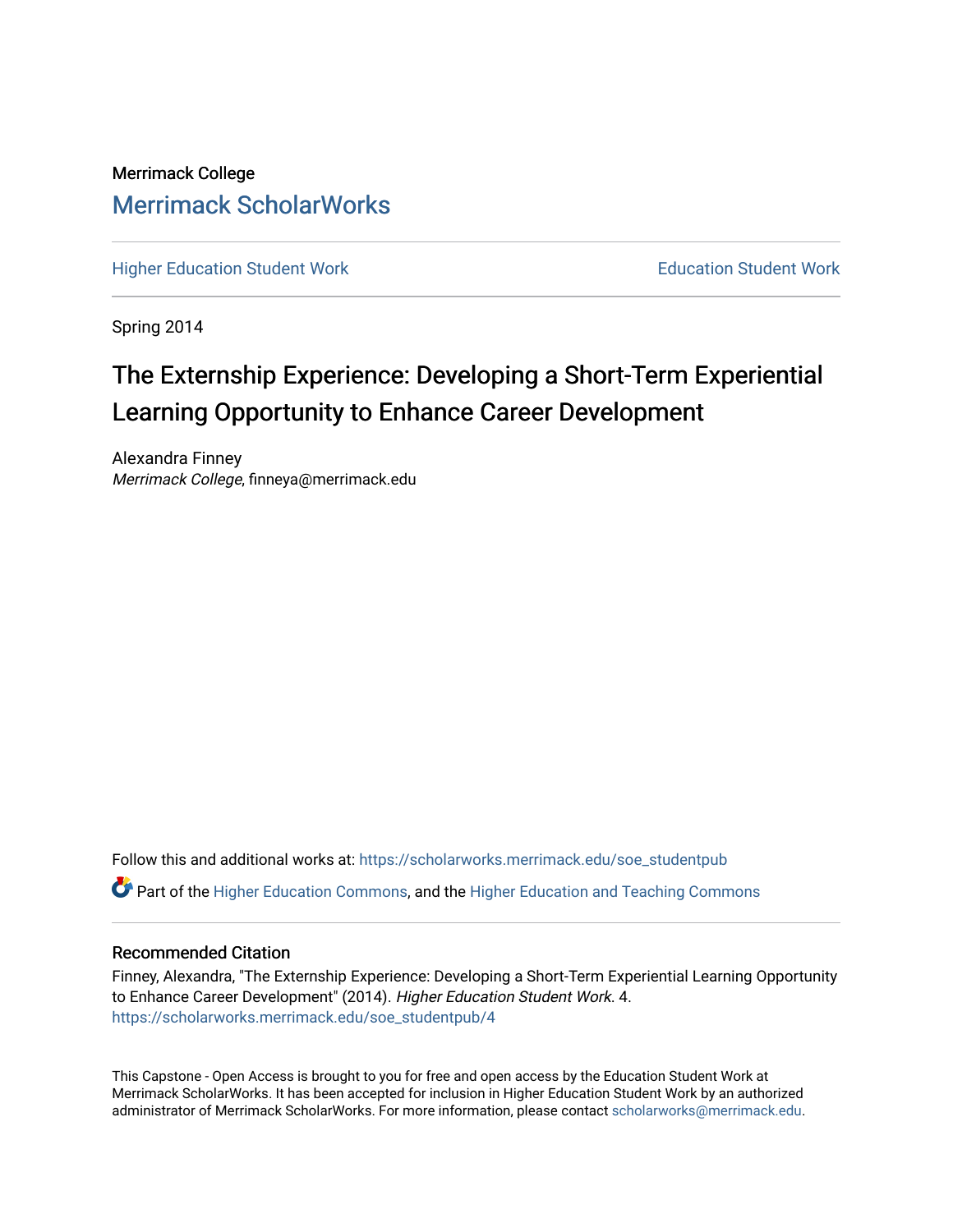Running Head: THE EXTERNSHIP EXPERIENCE

**The Externship Experience: Developing a Short-Term Experiential Learning Opportunity to Enhance Career Development Alexandra Finney M.Ed. Higher Education Capstone Project Merrimack College**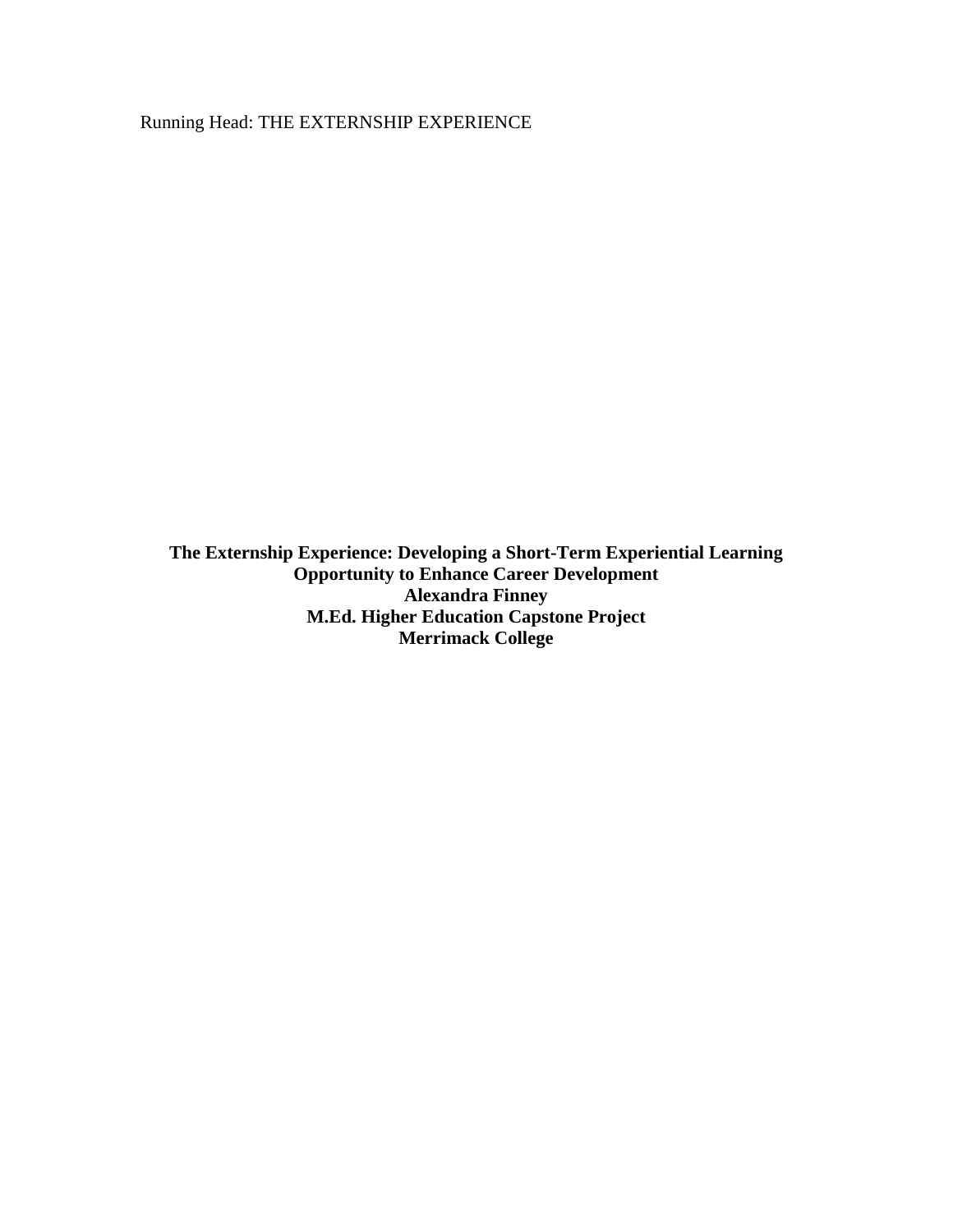#### **Abstract**

Research supports experiential learning models, focusing on career exploration, as one of the best ways college students can clarify their interests and determine future goals (Orndorff & Herr, 1996). This capstone explored the existing literature on: fundamental career development theories, experiential learning's connection to career preparation, student populations needing additional career preparation, and ways to address these needs. Typically, sophomore students need but rarely receive this special attention, since they statistically have the highest withdrawal rates (Tobolowsky, 2008). This capstone project was conducted through a mixed methods pragmatic methodological assessment of the development and implementation of Merrimack College's Externship Experience. This program was developed to address the question of what can be done to address the needs of sophomores, in terms of career development, at Merrimack. Over winter break, 18 undergraduate externs were placed with 14 host supervisors at nine host sites. Consistent with the literature, externs expressed increased levels of personal confidence, career preparation, and interest in their chosen field after experience. Hosts also reported high levels of satisfaction with their experience, and all hosts reported that they would be interested in hosting a future extern. Recommendations from the first implementation were taken into consideration for the second round implantation (March), and will guide the development and expansion of the program moving forward. This capstone contributes to the understanding of population specific and career needs of college students, and offers an example of programming that can fill the gap in sophomore career preparation.

*Keywords*: career development, experiential learning, externship programming, sophomore preparedness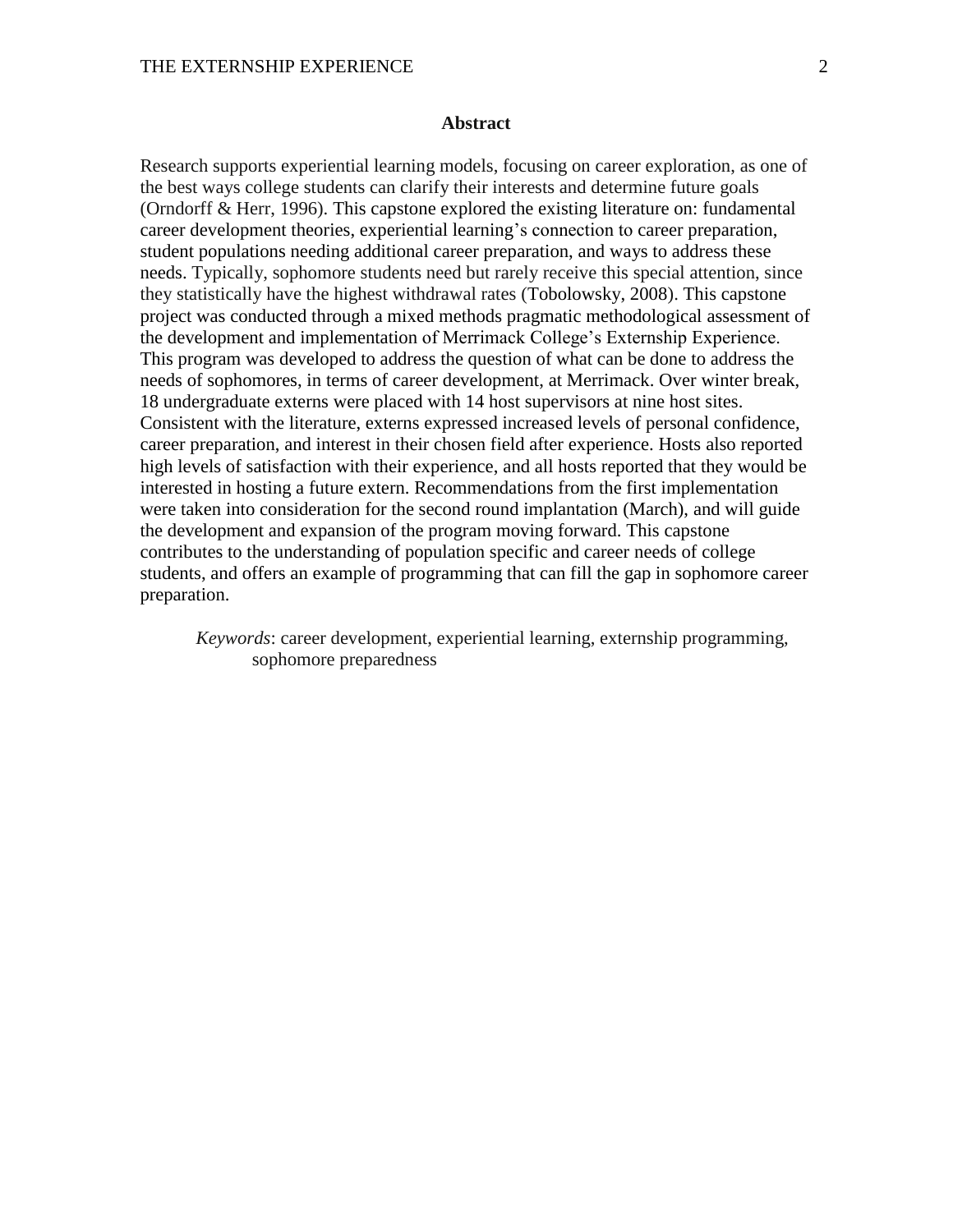| Appendix 2. Winter 2013 Externship Experience Student Participation Agreement47 |  |
|---------------------------------------------------------------------------------|--|
|                                                                                 |  |
|                                                                                 |  |
|                                                                                 |  |
|                                                                                 |  |

# Table of Contents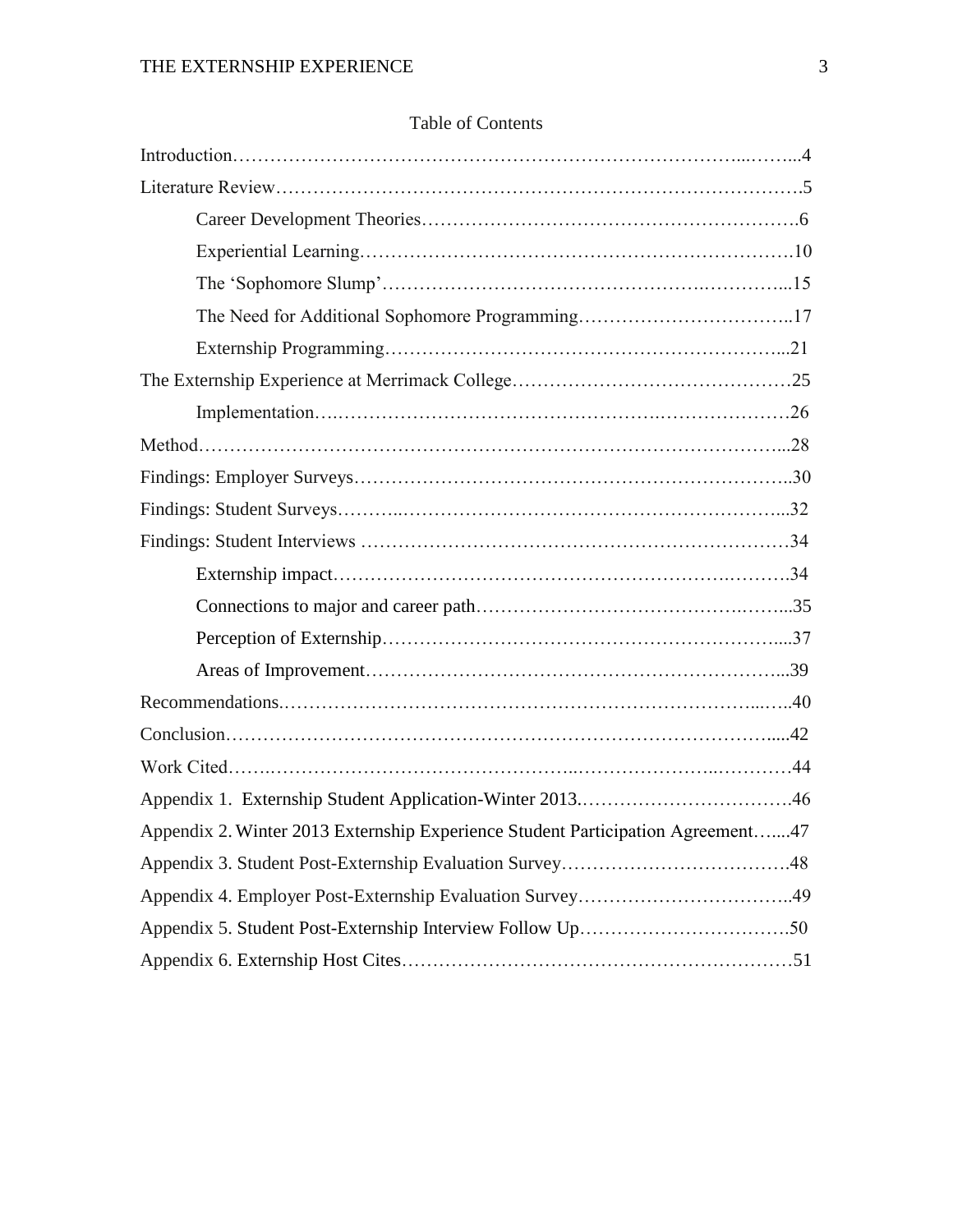The primary goal of many college students today is to prepare for a career after graduation. Typically in career centers, the most common request from students is assistance choosing and pursuing a major or career. Orndorff and Herr (1996) reference a national American College Test assessment, distributed decades ago, reporting this same issue, which is still a national concern across colleges today. The findings from the Orndorff and Herr (1996) article suggested observational and experiential learning models focusing on career exploration, are some of the best ways students can clarify their interests and determine future pursuits. From their qualitative analysis, the most commonly reported desire of students was the ability to shadow and observe professionals in occupations and industries, to assess if that particular field would be a good fit for them. This suggestion is rooted in career development theory, which describes students who have determined their career path, to have done so after actively taking the steps to learn about their personal values, interests, abilities, and learning styles as well as external occupations, industries, and economic trends (Orndorff & Herr, 1996).

Colleges and career centers today need to assess which groups need targeted programming, so all students are able to reach their career goals. Typically, sophomores, or second year students, are one of the groups that needs, but rarely receives, this special attention. Sophomores are at risk of falling through the gaps in career programming; although statistically sophomores have the highest withdrawal rates, their needs are still not being adequately served (Tobolowsky, 2008).

Interest development and career aspirations play a role in influencing any student's choice to participate in an experiential learning opportunity. Experiential learning, such as externships, internships, and co-ops, offer students an outstanding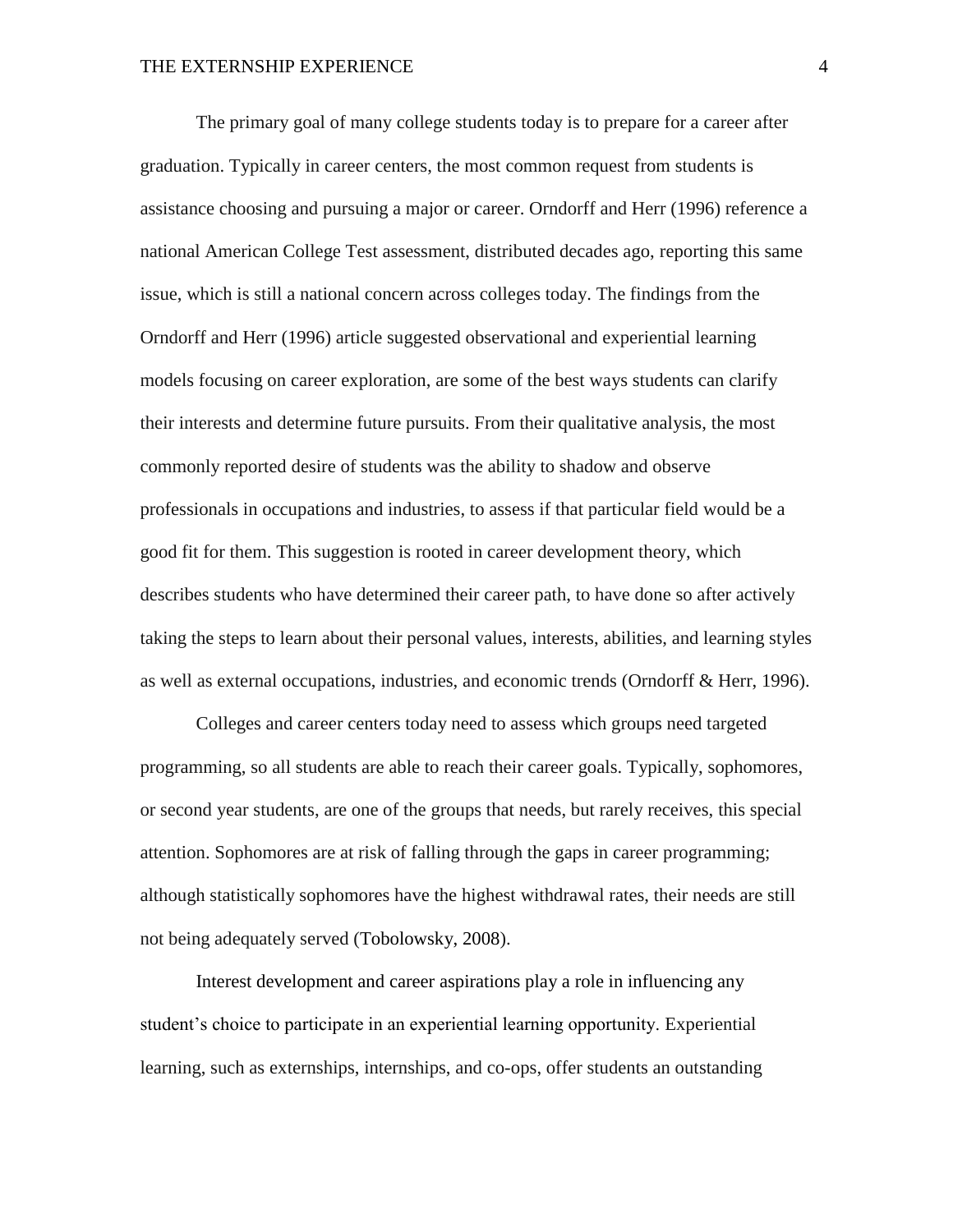opportunity to apply what they are learning inside the classroom to the real world. From a career standpoint, experiential learning provides valuable employment and professional experience, which prepares students to make their transition from college to work (Ruiz & Worrells, 2009). Employers place great emphasis on the importance of experience, and many professionals feel as though some of the essential work skills their employees need, can only be learned from personal experience (McCarthy & McCarthy, 2006).

Experiential learning in the higher education setting is crucial to help students determine their goals. Students are only in the college-learning atmosphere for a few years, and need to make the most out of their educational opportunities. Because of this, many experiential learning opportunities have a career development focus, to prepare students for this transition out of college. They provide students with the opportunity to explore a profession or field before they commit to it ("Experiential Learning," 2013). Besides testing the waters of a certain industry, students are also gaining valuable work experience making them more competitive when they enter into the working world. In this project, I used a pragmatic methodology to study the experiences of students who participated in the first Externship Experience at Merrimack College, combined with a survey used to capture the experiences of the employers. This mixed method project allowed me to better understand the strengths of the Externship Experience program and areas for future improvement, in order to advance the career development of the college students at Merrimack College.

#### **Literature Review**

In order to better understand how participating in an experiential learning opportunity can increase a student's career preparation and success, it is important to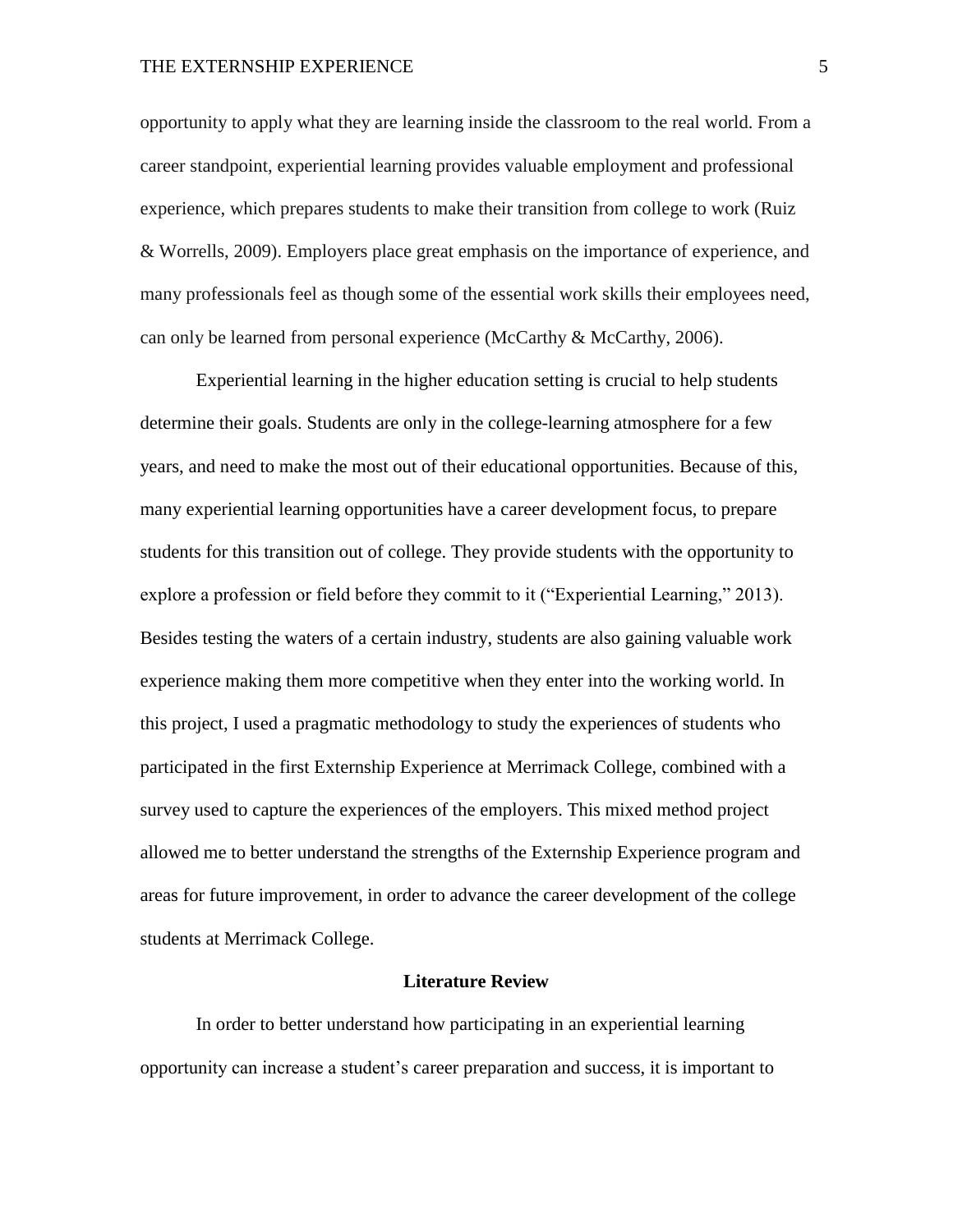explore the existing literature addressing the fundamental career development theories, how experiential learning connects with career preparation, which student populations need additional career preparation, and possible ways to address the needs of these populations. Once this understanding is further outlined, programs can be developed and implemented into higher education institutions, ensuring that the career needs of all students are being met. In this capstone project, I conducted a mixed methods assessment of the first implementation of Merrimack College's Externship Experience. This program was developed to address the question of what can be done in terms of career development, for populations who need additional programming and support at Merrimack.

#### *Career Development Theories*

Higher education institutions need to understand the importance of both the theory and practice behind career development, in order to provide the most efficient and meaningful career programming for students. Career development needs to be a deliberate effort throughout a student's educational experiences. Gender, ethnicity, ability, personality, socioeconomic status, and location are unique factors that play a role in an individual's career development process (Kosine & Lewis, 2008). Although there is individual variability, the core of most career theories attempts to explain the same process of how a person's work experiences evolve over time (Kosine & Lewis, 2008). Similar to John Holland's theory of Vocational Interest, Kosine and Lewis (2008) cited previous researchers findings that when an individual is satisfied in their work environment, they will exhibit higher levels of commitment, competency, productivity, and adjustment (Auty, Goodman, & Foss, 1987; Henderson, 2000; Mueller, 2003; Stott,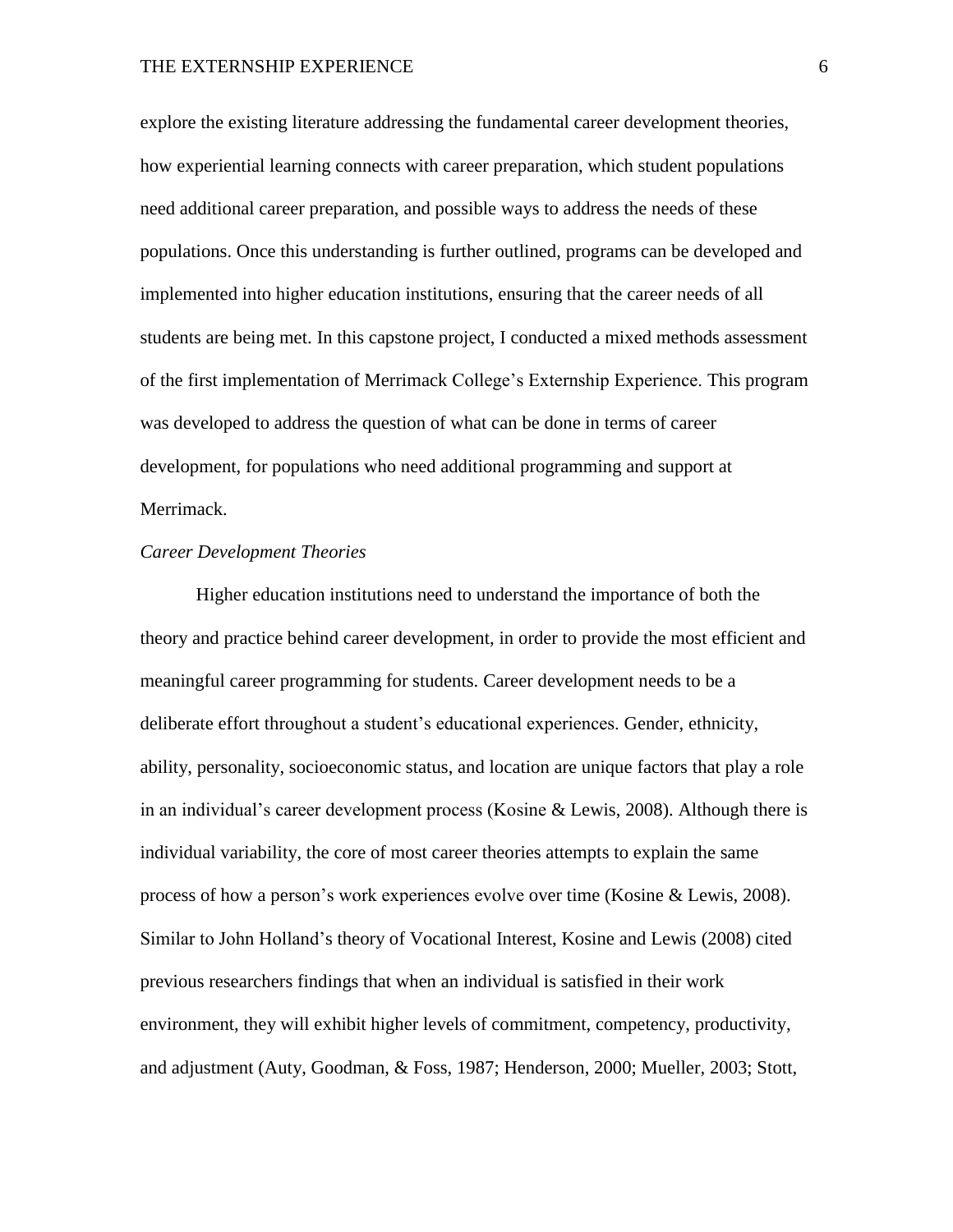1970). Therefore, the right career can lead to a lifetime of satisfaction, good self-esteem, and high self-efficacy.

To reference a classic researcher, Jordaan (1963) explained how vocational exploration builds: autonomy, work-related skills and habits, developed awareness of interests and abilities, and a vocational identity of self-concept, which can be reapplied to future activities (Kosine & Lewis, 2008). Erikson (1959), the renowned psychologist and psychoanalyst known for his theory on psychosocial development, referred to the inability of young people to develop an occupational identity to be a major speed bump in their overall identity development (Kosine & Lewis, 2008). This statement sheds light on how vital it is for higher education institutions to facilitate opportunities for students to explore and develop their career interests and identities. Identity development and vocational decision making are intimately related, resulting in individuals who have well developed career interests to also have a well a developed sense of self (see, e.g., Blustein, Devenis, & Kidney, 1989; Vondracek, Schulenberg, Skorikov, Gillespie, & Wahlheim, 1995; Weyhing, Bartlett, & Howard, 1984 cited in Kosine & Lewis, 2008).

Super's (1990, 1996) theory of career development addressed the vital influence that growth and exploration have on developing new knowledge, and how interventions can be used to align career development opportunities with an individual's interests (Kosine & Lewis, 2008). Super's theory incorporated the idea that development continues and evolves throughout life, resulting in each new experience adding not only to a person's knowledge base but their sense of personal and career maturity as well.

The ties between vocational identity development and career decision making have been determined by both classic and contemporary researchers. In their article,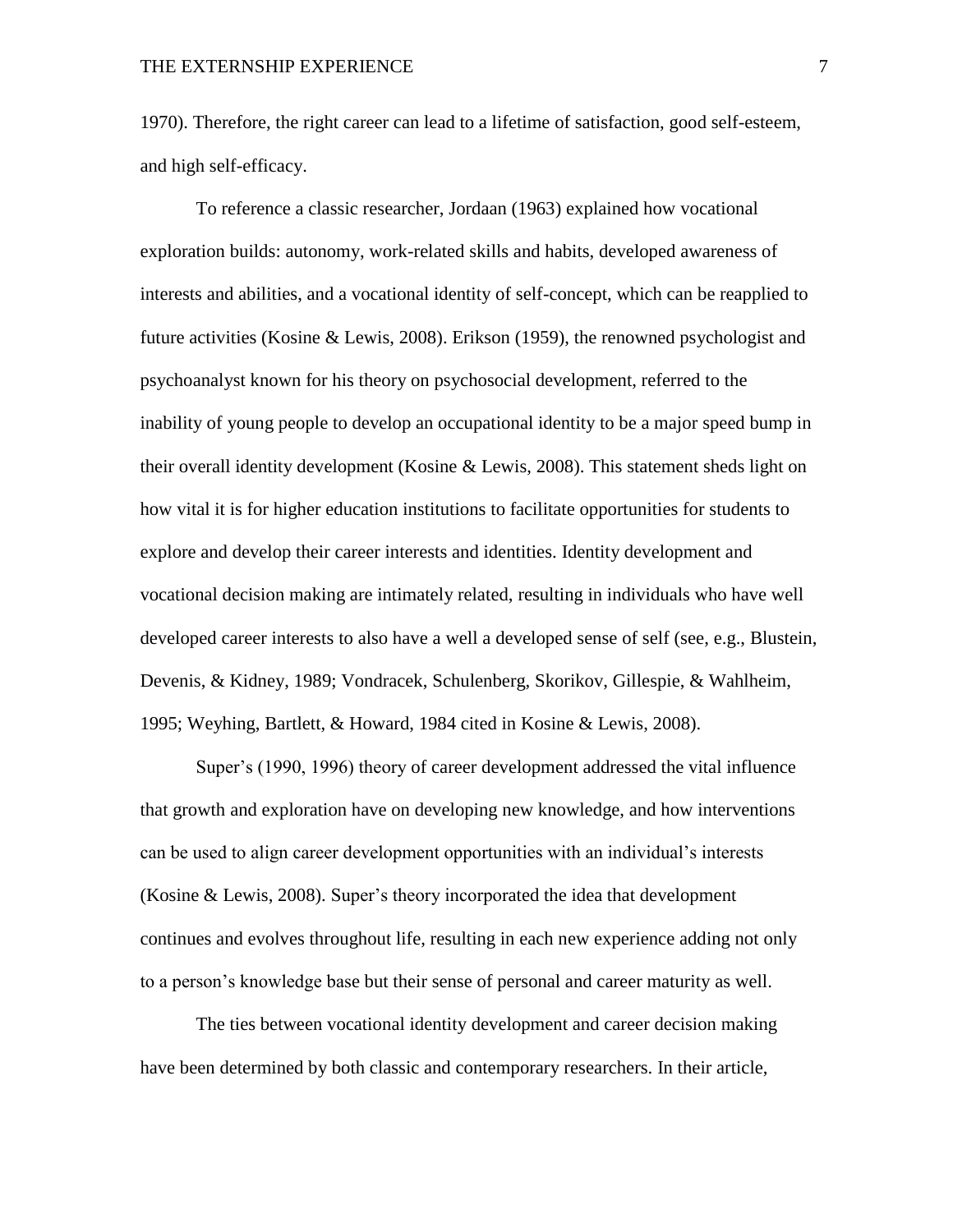which related career development theory to career intervention programs for high school students, Kosine and Lewis (2008) provided a thorough examination of the current literature connecting these topics. They referenced current researchers' findings who focused on specific populations such as African American, Latino, and adolescent females in terms of identity development, self-efficacy, and engagement increasing through career decision making and career exploration.

Vocational decision-making and development starts with interest development. Hidi and Renninger (2006) developed a four-phase model of interest development, based on existing research, which explains the interest development process and offers educational implications based on this model. In their article the researchers referenced how there have been repeated findings on the influence of a person's interests and their ability and want to learn. They cited classic and contemporary researchers who supported this connection, stating that "In self-efficacy theory an individual's beliefs about his or her ability to produce successful outcomes and attain identified goals have been described as critical to increasing achievement motivation and performance" (cited in Hidi  $\&$ Renninger, 2006, p. 112). They, along with many other psychologists, connect attention, goals, and level of learning with an individual's interest.

The Hidi and Renninger (2006) article supported an educational intervention to spark student interest development. Within their proposed model of interest development, they referred to situational interest, where an individual's attention is focused and triggered by something in the environment, and went on to explain how once this triggered interest becomes internalized, by the individual, it can lead to continued interest persistence, academic motivation, and higher levels of learning, which makes it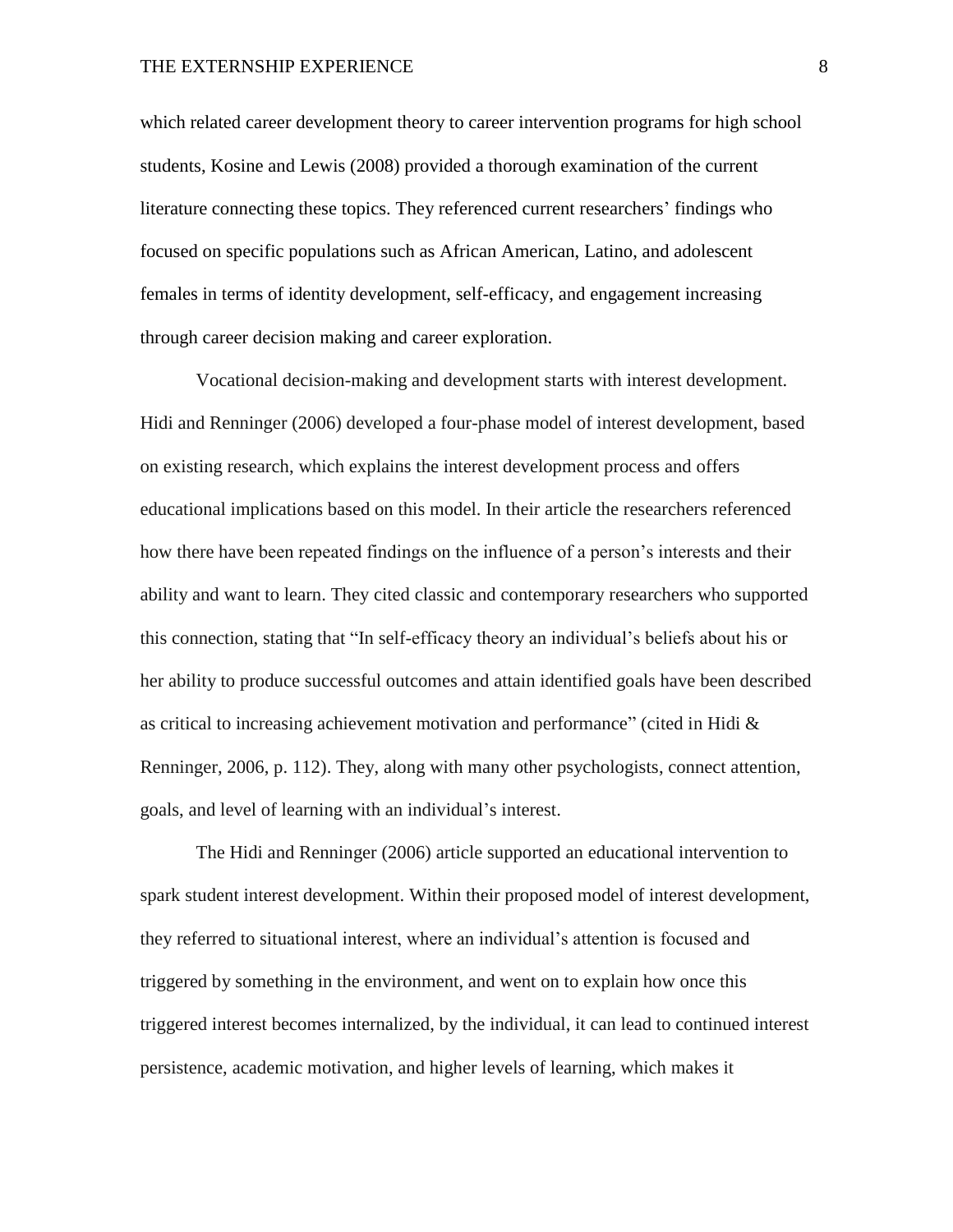particularly relevant to an educational setting (Hidi & Renninger, 2006). Based on existing empirical studies focusing on interest and learning development, Hidi and Renninger (2006) stated that the ability to have hands on experience and interactions with an interest leads to a deeper understanding of that subject. This knowledge development is one of the main goals of experiential learning programming.

Orndorff and Herr (1996) conducted a comprehensive study which compared declared and undeclared college students on career uncertainty and involvement, by surveying and interviewing 189 students from Pennsylvanian State University. Their findings addressed an interesting point about how many institutions are only meeting the needs of undeclared students through their programming. Through their research, Orndorff and Herr (1996) also examined the needs of declared students, who they determined are also sometimes uncertain or undecided about what they want to pursue as a career. Their findings show that these two populations have similar career needs, and challenges institutions to provide programming that will address the needs of both declared and undeclared populations and allow declared students to further explore career options as they relate to their major. Without this career exploration beyond major declaration, students may have a hard time envisioning and articulating how their degree will benefit them after graduation, and they may be less likely to matriculate to graduation without this ability.

Without the ability to articulate the transferable skills and experiences gained through pursuing a major, it is not surprising that up to 75% of students change their major at least once in college, and up to 80% of freshman have at least some career uncertainty (Kelly & White, 1993; Noel, 1985 cited in Orndorff & Herr, 1996). Career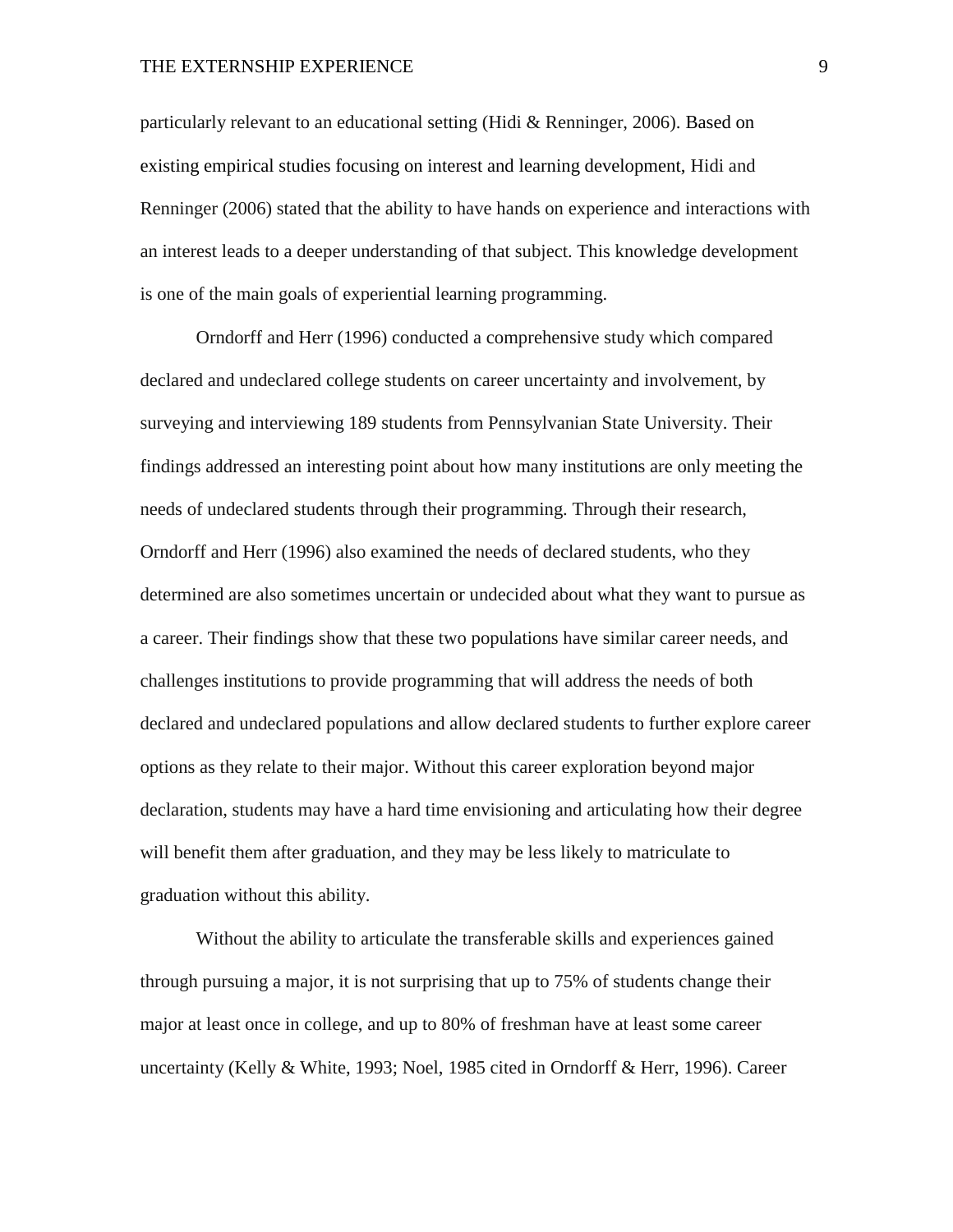exploration may help address some of the programming gaps between what is being learned in the classroom and what is being required in the work environment. Researchers have also suggested that the levels of uncertainty amongst declared, or first year college students, are at similar levels to those of undeclared students and students who have not taking active steps to become exposed to a potential career (Orndorff  $\&$ Herr, 1996).

Students need to be supported in not only building competence in a subject, but also in sustaining their interest in that subject. Hidi and Renninger (2006) suggested that developing programming and experiences for students to develop their interest is the critical next step for educators. In their research on personal growth and exploration through career development, Kosine and Lewis (2008) similarly reported that students will show greater progress in transitioning into career roles, have a better sense of direction in their work, and have a greater sense of life satisfaction, if they have developed a genuine interest in their work based off of previous experience. Kosine and Lewis (2008) also emphasized the need for exploration activities and intentional career development efforts at the collegiate level, based on the emerging consensus that interest in occupations can increase students' motivation and engagement.

#### *Experiential Learning*

Career development focused experiential learning opportunities bridge the gap between what is learned in the classroom and what is happening in the community. One of the goals of experiential learning is to get students actively involved throughout their college experience. It is a great way to help students feel prepared for their chosen careers, and to acknowledge and address feelings of uncertainty before it becomes too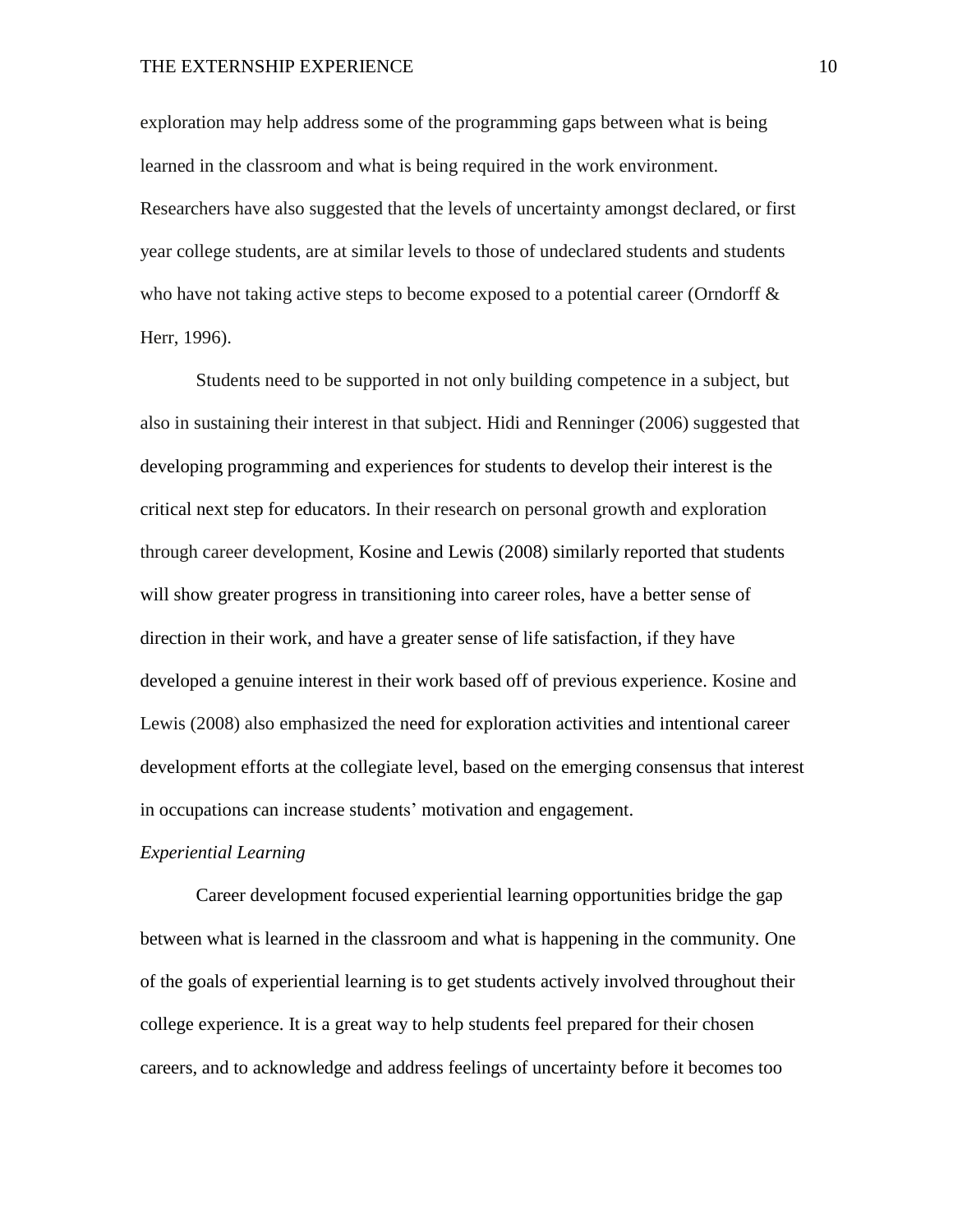late. Typical learning outcomes for students participating in an experiential learning opportunity are increased levels of self-confidence in their communication, decisionmaking, and problem solving skills ("Experiential Learning," 2013). Students who do not develop these skills are at risk of feeling like they are ill prepared to leave college and start a career (Ruiz & Worrells, 2009).

The idea and importance behind experiential learning is not a new concept. In 400 B.C., Sophocles was quoted as saying, "One must learn by doing the thing, for though you think you know it – you have no certainty, until you try" (Gentry, 1990, p. 9). Similarly, in 450 B.C., Confucius expressed, "I hear and I forget, I see and I remember, I do and I understand" (Gentry, 1990, p. 9); and in the  $20<sup>th</sup>$  century, John Dewey, an educational psychologist, referenced the impact experiential learning has on education by stating, "There is an intimate and necessary relation between the process of actual experience and education" ("Experiential Learning, 2013, p. 1). These philosophers and psychologists have laid the foundation for higher education today to implement "learning by doing" or "hands on learning" into their classrooms and career development programming.

The title itself, 'Experiential Learning,' depicts the importance of learning through experience. Colleges and universities today have acknowledged the powerful teaching and learning opportunities that experiential learning provide students, and are implementing these opportunities throughout different types of programs on and off campuses (McCarthy & McCarthy, 2006). Educators need to constantly strive to prepare students for their future careers, and to offer experiences that will make them more marketable and competitive when they break into the job market after graduation.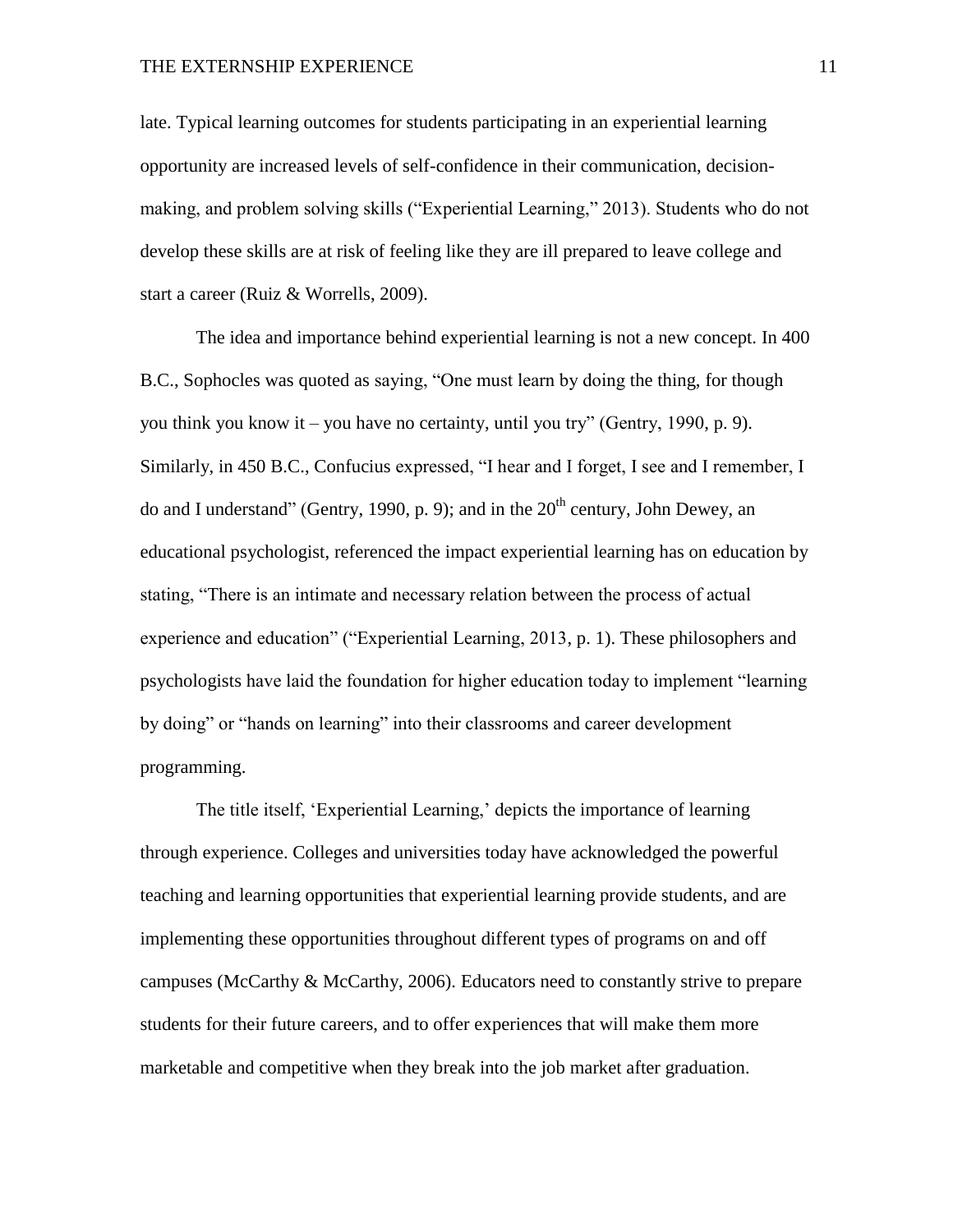The literature showed that students tend to learn more through the semi-structured cooperative approach of learning through experience, verses the highly structured classroom authoritative-teaching approach, which may trigger peer competition and lead to disinterest ("Experiential Learning, 2013). Students typically have a stronger personal investment in experiential learning opportunities, since they are tailored towards the individual's declared interests. One of the most significant aspects of experiential learning is that students take an active role in their learning experience; this is their opportunity make decisions about their educational experience and choose the direction of their learning. The "Experiential Learning" summary (2013), developed by the Association for Experiential Learning, referenced to some experiential learning principles (2011, p. 2):

- 1. Experiential learning occurs when carefully chosen experiences are supported by reflection, critical analysis and synthesis.
- 2. Throughout the experiential learning process, the student is actively engaged in posing questions, assuming responsibility, being creative and constructing meaning.
- 3. The results of the learning are personal and form the basis for future experience and learning.
- 4. Opportunities are nurtured for students and instructors to explore and examine their own values.

There are many types of experiential learning opportunities that can be applied to most disciplines throughout higher education. The "Experiential Learning" (2013) and Gentry (1990) articles listed some of the most common experiences: apprenticeships, clinical experiences, cooperative education, externships, fellowships, field work, internships, live cases, service learning, student teaching, study abroad, and volunteer experiences. Throughout the different types of experiential learning, the key element is always the student, specifically facilitating the student's interests, needs, and goals. When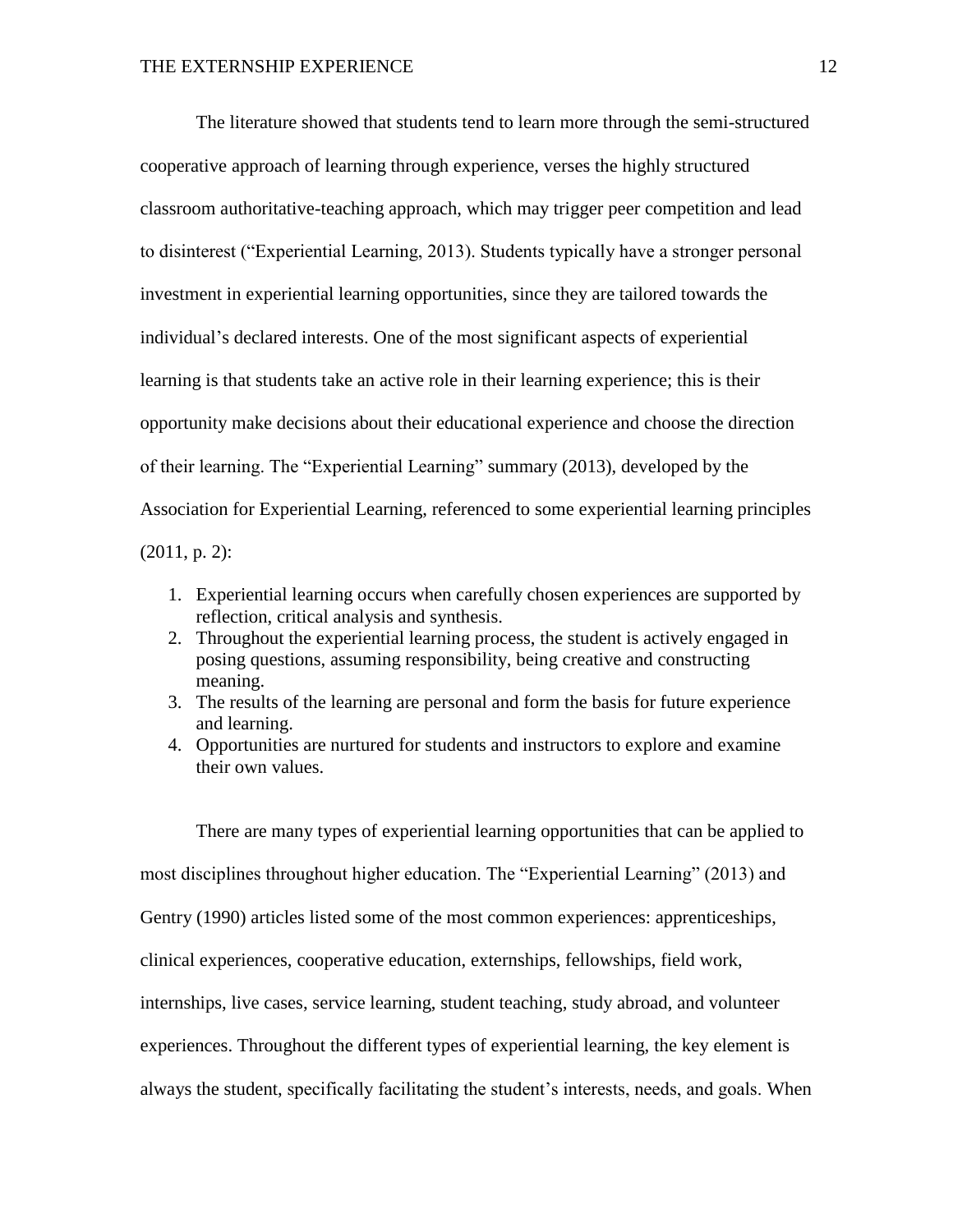describing the fundamentals of experiential learning, Gentry (1990) referred to this type of experience as being "participative, interactive, and applied" (p. 20). These opportunities allow exposure to a specific environment, process, or industry of interest. Through experiential opportunities, learning takes place from both behavioral and cognitive dimensions. Experiential learning allow students to have a hands-on, collaborative, and reflective leaning experience which results in them feeling as though they have gained new skills and knowledge (Haynes, 2007).

Based on previous empirical research and personal experience, Kolb and Fry (1975) developed their own model for experiential learning, consisting of four elements: concrete experience, observation and reflection, formation of abstract concepts, and testing in new situations (Kolb & Fry, 1975 as cited in McCarthy & McCarthy, 2006). Testing knowledge through experience and applying new knowledge to change current practices and ideas are the two most important aspects McCarthy and McCarthy (2006) focus on from this model. In conjunction with these ideas, Wolfe and Byrne (1975) also stressed the importance of collecting continuous feedback from participants both before and after their experience (Gentry, 1990).

Researchers have found that this assessment and reflection of an experience is critical for long-term understanding. The literature references that learning happens when an individual observes an experience and reflects on the outcome of the process (Gentry, 1990). From the 43 responses of their online survey focusing on courses, communication, and experiences surrounding professional development, Ruiz & Worrells (2009) determined that career and professional development truly needs to be a focus at the collegiate level for undergrads. Some of the issues that respondents identified as a focus,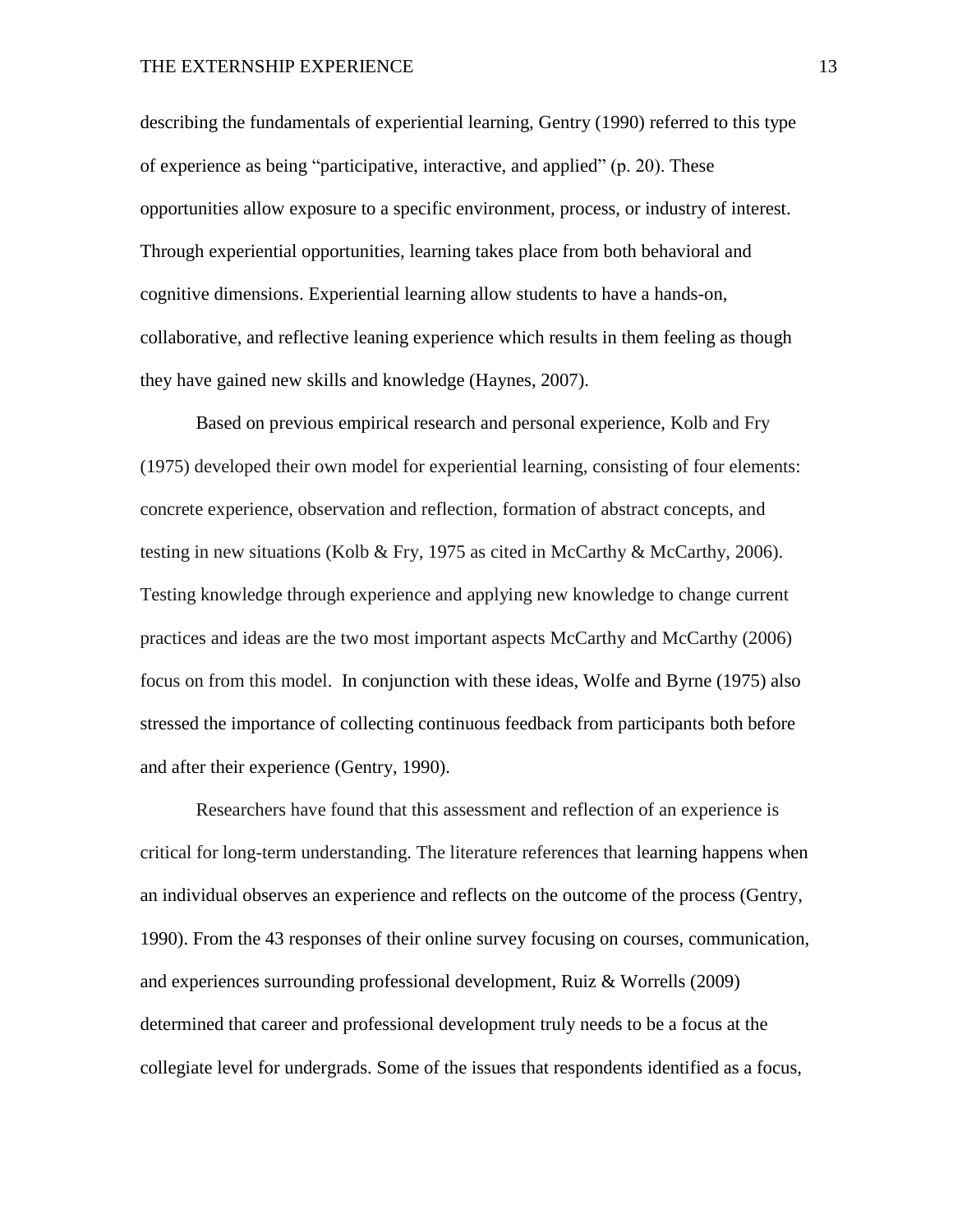in reference to professional development were employment trends and issues, professional ethics, and the importance of internships and co-ops for career development and employment preparation. Higher education professionals can start this development by working with students through self-assessments, major and career exploration, experiential learning, and career decision-making (Orndorff & Herr, 1996). Some of the reported goals of career related experiential learning are to gain information about a specific job or industry, build a professional network, talk to employers about industry trends and opportunities, and gain experience to be better qualified for future experiences (Orndorff & Herr, 1996).

One of the problems that students face (especially when they are underclassmen) is that they do not have the knowledge or experience that is required to make an educated choice about a major or a career (Orndorff & Herr, 1996). Orndorff and Herr (1996) quoted Moore (1976), who described the need for students to have exposure and experience in a field before they can make an informed decision on whether to pursue this field or not, asserting that:

It became clear that most of the students who already had prospective career fields in mind had unnecessarily narrowed their initial career selections rather arbitrarily and haphazardly…Some had chosen their major simply because of the rapport they had with a particular professor. Or their parents, relatives, or some else had decided for them. Most of them knew too little about themselves… Virtually none of these students understood how to approach their career decisions strategically. (p. 2)

This quote addresses some of the external influences that affect a students' choices. Many times students only have a shallow understanding of their career options, if they have an understanding at all, which they have picked up along the way from outside sources.

In order to develop the most appropriate programming, educators not only need to understand the needs that students today face, they need to determine which populations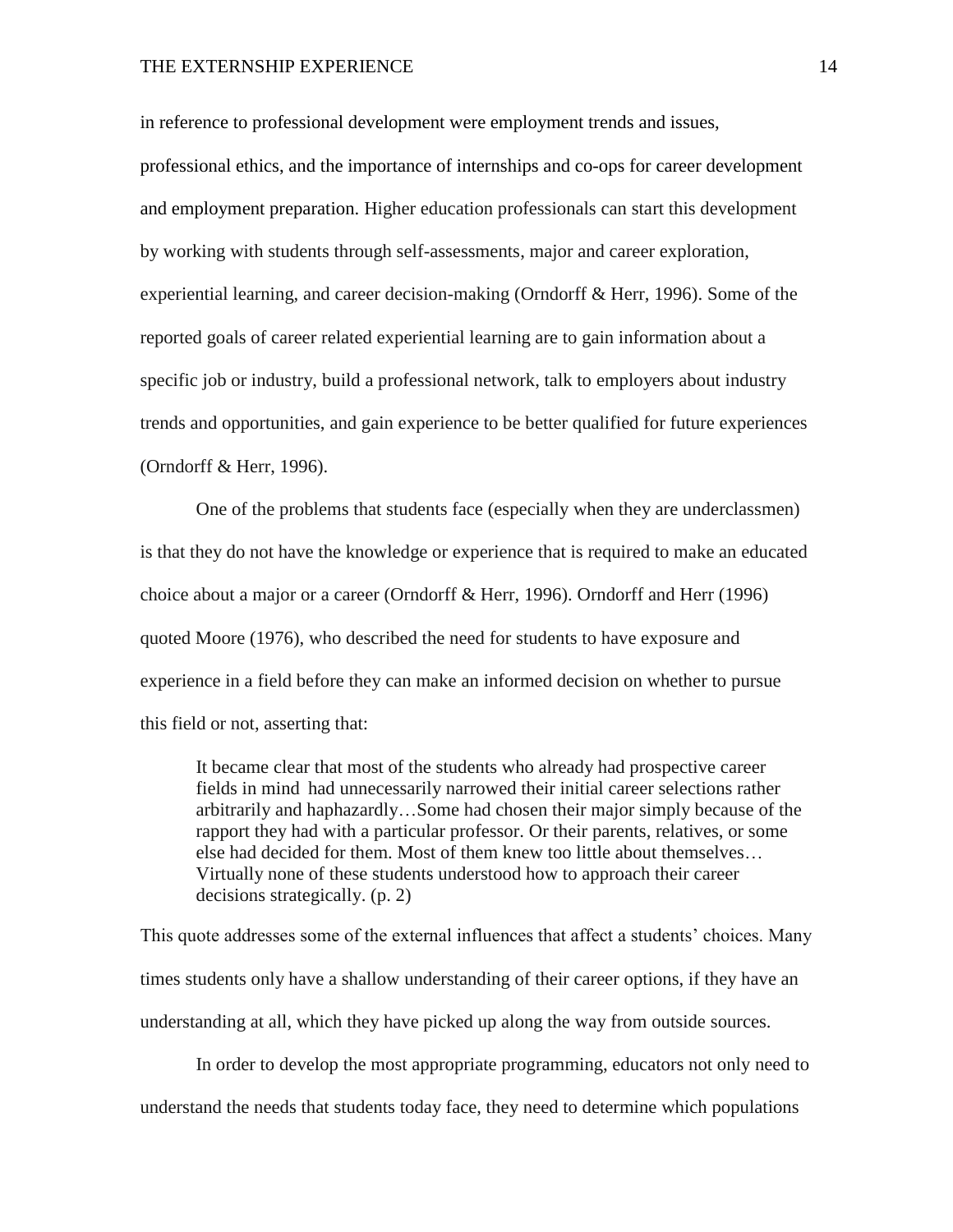have the most significant needs. In 2005, 382 institutions participated in the National Resource Center for the First-Year Experience and Student in Transition survey, which specifically targeted sophomore initiatives (Tobolowsky, 2008). Career planning and major selection were the top two most common programming targets for these students.

This focus on career preparation and development is most likely a result of schools typically requiring students to declare a major by the end of their sophomore year. Because of this demand institutions put on students, there is a need for targeted programming around sophomore career development and decision-making (Tobolowsky, 2008). However before any student can feel prepared to make a decision, on either their major or a career, they need to be aware of their interests. Experiential learning opportunities facilitate this interest and career exploration, which is perhaps the most critical aspect of sophomore year (Tobolowsky, 2008).

#### *The 'Sophomore Slump'*

First-year-experience programs, which have been successfully developed in colleges and universities across the U.S., have greatly benefited students and helped improve retention rates because of additional aid and support focusing on the difficulties many students face when transitioning from high school to college (Schaller, 2005). Contemporary research has examined the development of second-year-experience programs that address the specific needs and concerns of the students who make it past their first year, and supports the idea that if first-year-experience initiatives are not extended or monitored into the student's sophomore year, students will withdraw because of lack of support and encouragement (Gump, 2007). This lack of resources negatively affects students, and can lead to what educators refer to as the "sophomore slump."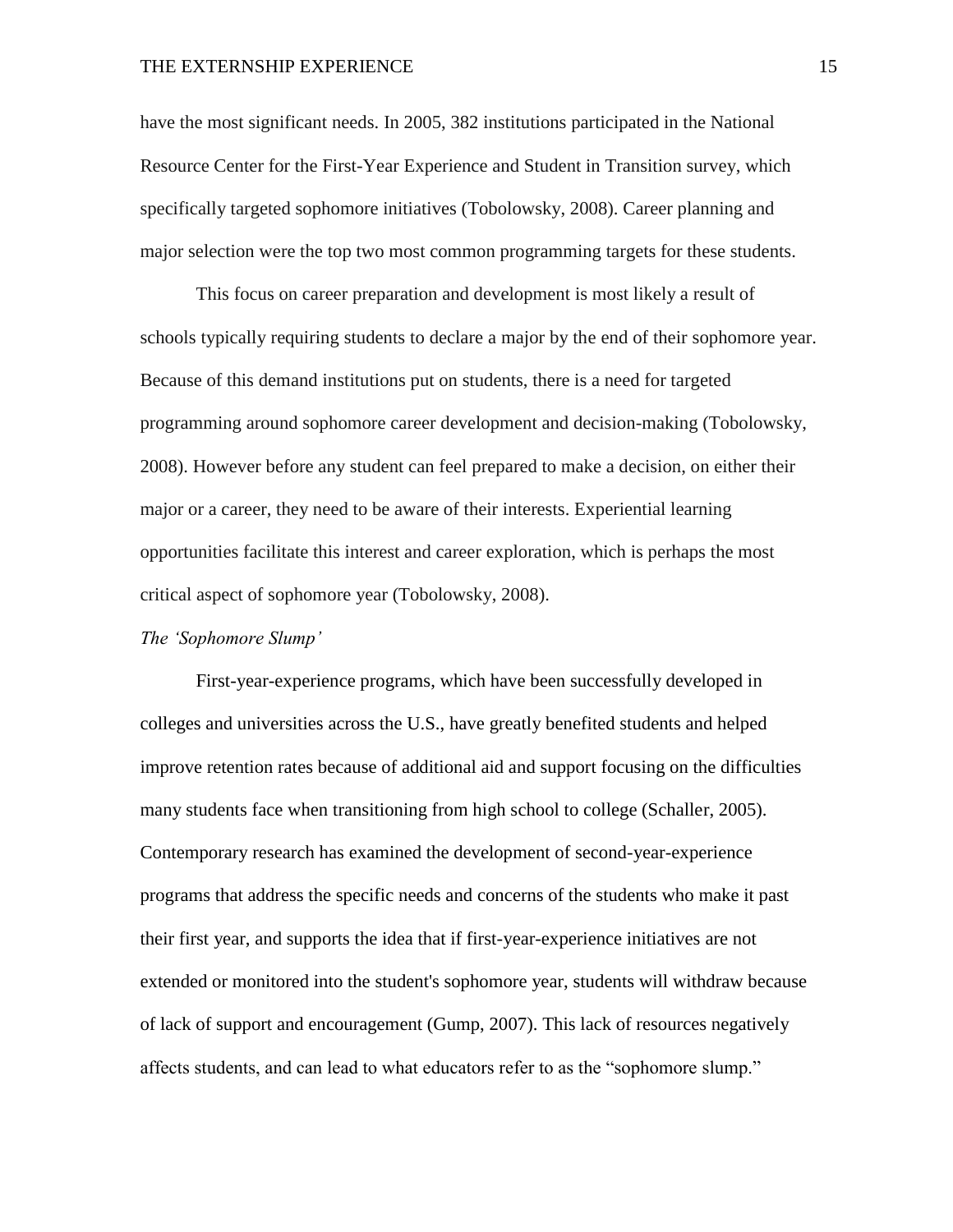The "sophomore slump" was first coined in Freedman's 1956 article *The Passage Through College,* and was referring to the college year that students reported being the least satisfied (Fisher, Raines, & Burns, 2011). Feldman and Newcomb (1969) reported similar findings, and added that this dissatisfaction was determined to be both with the institution and the students' personal college experiences (Fisher et al., 2011). Typically when students enter into the sophomore slump they are unmotivated, disengaged, and at risk of failing academically (Gahagan & Hunter, 2006). This year is a time known for heightened emotional issues, because students seemingly feel abandoned after being coddled throughout their freshman year (Gahagan & Hunter, 2006). Students are at risk of falling into this category if not offered adequate programming and support but their institutions.

Retention is a main concern of institutions, and a key reason for the additional need of support services for sophomores. Retention affects the institutions bottom-line but also the individual student's future college success (Fisher et al., 2011). As noted in Fisher et al. (2011), Astin (1977) reported that 85 percent of college drop-outs left in the first or second year of college. It is speculated by Flanagan (1991) that students from small private colleges are more likely to drop out between sophomore and junior year, contrary to the typical freshman-sophomore year drop-out rate of most institutions nationwide (Fisher et al., 2011).

Many sophomores experience anxiety and feel pressured during this year; some panic while others withdraw or begin to fail in response to the overwhelming reality of college (Fisher et al., 2011). Colleges and universities are finally beginning to take active steps to aiding sophomore students.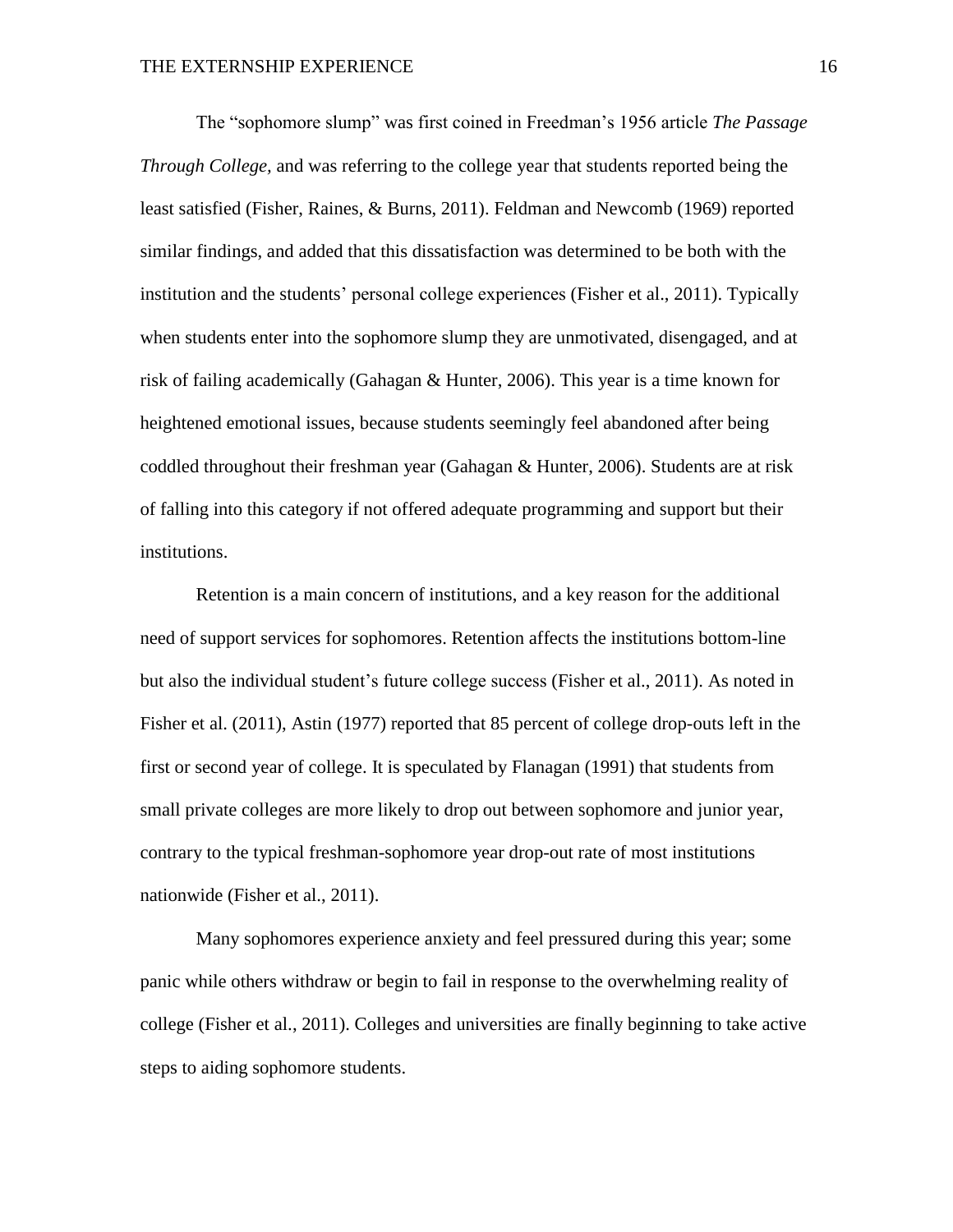#### *The Need for Additional Sophomore Programming*

Although sophomore year is a significant year for students in terms of interest and career exploration and declaration, there is not typically an abundance of programming initiates focusing on this population. Traditionally colleges and universities place their focus on orienting new freshman students, getting juniors prepared to study abroad or start an internship, and helping seniors leave undergrad and enter their careers. However, sophomore college students tend to be overlooked by institutions and educators, even though they are possibly the ones needing the most help. Some researchers have noticed that the second year at college can be just as challenging, if not more so, than the initial year (Gahagan & Hunter, 2006). In their investigation of factors affecting the academic success of sophomores, Graunke and Woosley (2005) suggested that this population has unique needs that are different from all other college grade levels. Although there is currently not a great deal of research on the sophomore year, this group of students is starting to attract heightened interest from educators and researchers (Gahagan & Hunter, 2006).

In their investigation of the current needs and efforts being made to support this population, Gahagan and Hunter (2006) quoted Douglas Richmond and Jay Lemonds (1985), who referred to sophomores as being "stranded in no-man's land" because of a lack of direction during this year (p. 18). Some important aspects of sophomore experience programs as described in Schaller (2005) include development of class unity; academic enrichment; mentorship from faculty and alumni; and career exploration and development.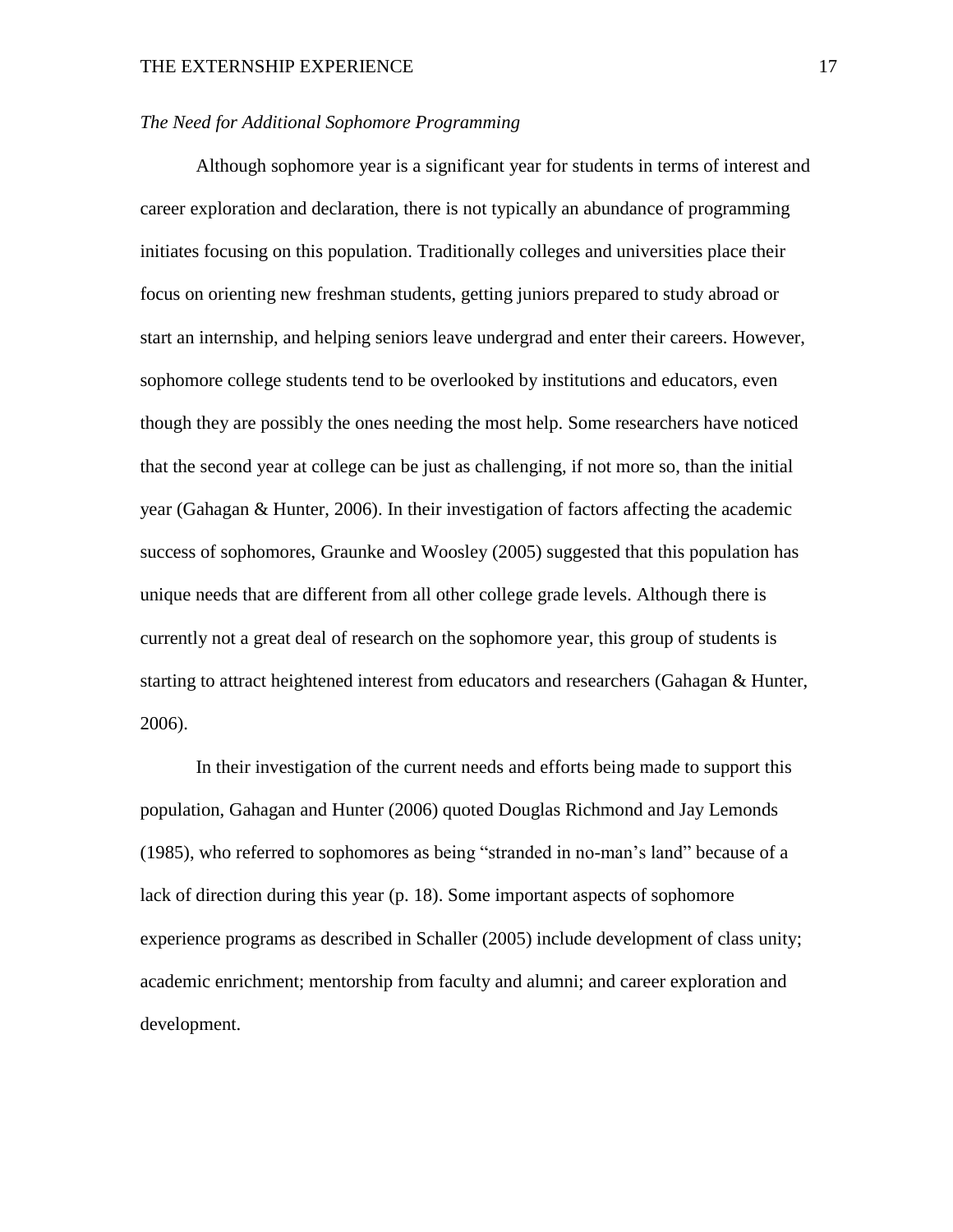Previous research has focused on two main concerns that need to be addressed in the sophomore experience. First, there are significant developmental challenges that take place during this year; and secondly, the amount of institutional support and programming that students receive during this year either significantly aids or hinders student success (Gahagan & Hunter, 2006). As quoted in the Schaller (2005) article, Melissa, a twenty-year-old sophomore, stated: "I'm just kind of lost...as far as my friends, that's all challenging, my relationships with other people are challenging, my family life is challenging, my major's changed like five times" (p. 17).

The sophomore year is a crucial time in a student's development into adulthood. Out of Arthur Chickering's seven vectors of identity development, four (achieving competence, developing autonomy, establishing identity, and developing purpose) were found as both applicable and vital factors for sophomore year development (Gahagan & Hunter, 2006). Gahagan and Hunter (2006) reported that many students claimed that they developed the most maturity and personal growth at college between their freshman and sophomore year, because of changes in their responsibilities, priorities, and selfmanagement. Through her qualitative research with 19 traditional aged sophomores at a mid-sized Catholic university, Schaller (2005) found that the majority of students were ready to focus and define their college exploration during their sophomore year, and felt comfortable making decisions that would sculpt the direction of the rest of their college years and ultimately their futures. Although her sample of students were typically not ready to commit one hundred percent to a decision yet, this change in attitude shows how the second year of college is a crucial time for students to understand the impact of their choices and expectations from others (Schaller, 2005).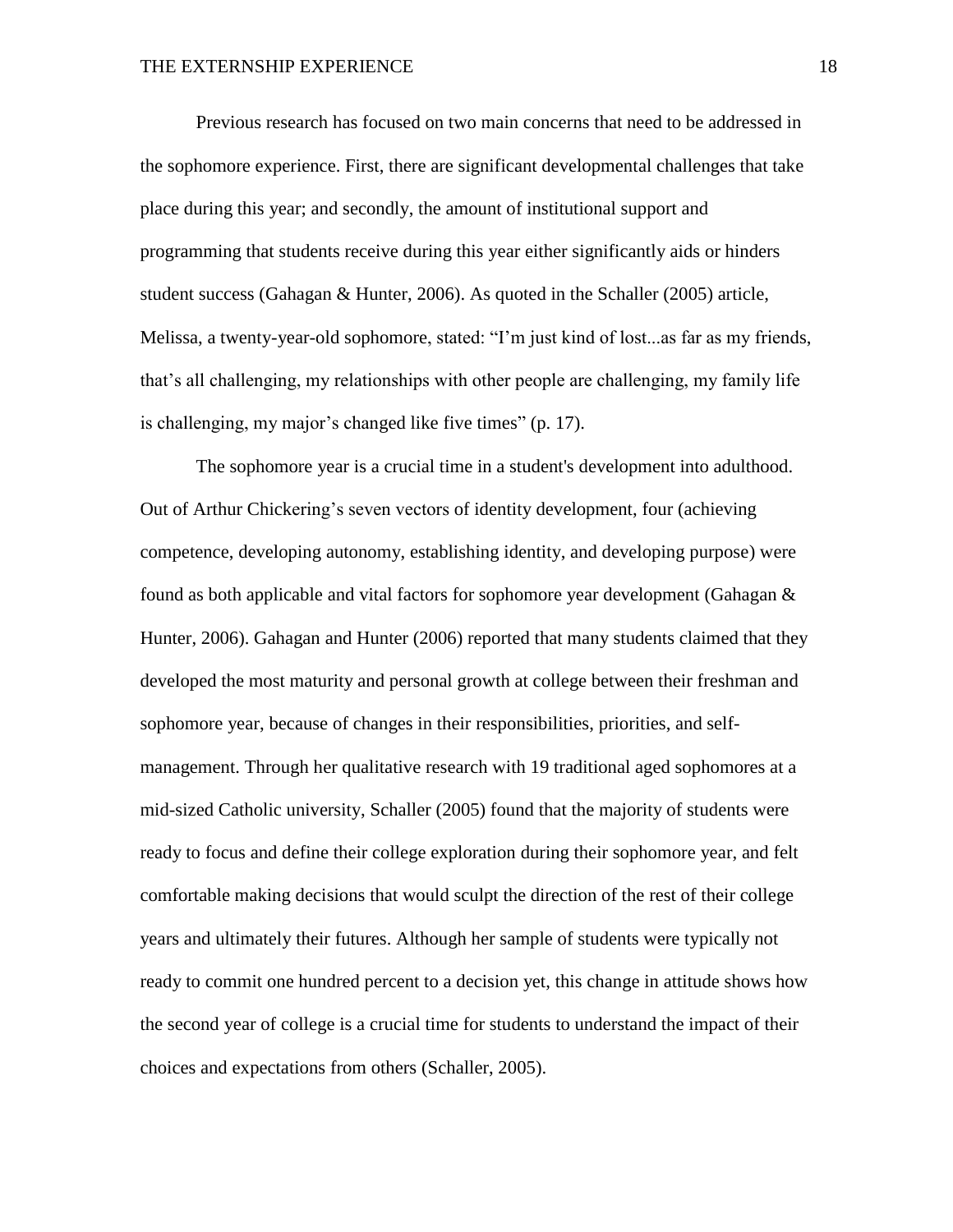During her interviews and focus groups, Schaller (2005) determined that once students felt like they had a clear sense of direction, they were much more satisfied with their college experience and reportedly became more dedicated to their classes. Once students started to focus on one path, they were able to feel more in control of their options and take responsibility and ownership of their futures. Schaller (2005) commented on how students almost always report some level of anxiety until they are committed to a choice. Students have less doubt and more ability to block out extraneous or distracting options and choices once they are focused on a path (Schaller, 2005). Administrators do not want to stereotype every sophomore as being lost, but want to offer proactive programming and support for all students to avoid the sophomore problem from the start (Gump, 2007).

Based on the previous research investigating the specific needs and concerns surrounding sophomore students, it has been suggested that institutions need to create specific programs for this population to enable and encourage their major selection and career choices, in an attempt to increase success at their current institution. Graunke and Woosley (2005) conducted a study of 1,093 second semester sophomores at a Midwest public university via a survey, which examined sophomore student experiences and academic success. They suggested that sophomores are in a crucial stage of academic and career exploration, and state that when students are committed to an academic major, and ultimately a career, their level of satisfaction and grade point average increases. Other factors associated with the sophomores slump, such as engagement in the classroom and co-curricular activities, affect career development as well. By feeling more integrated,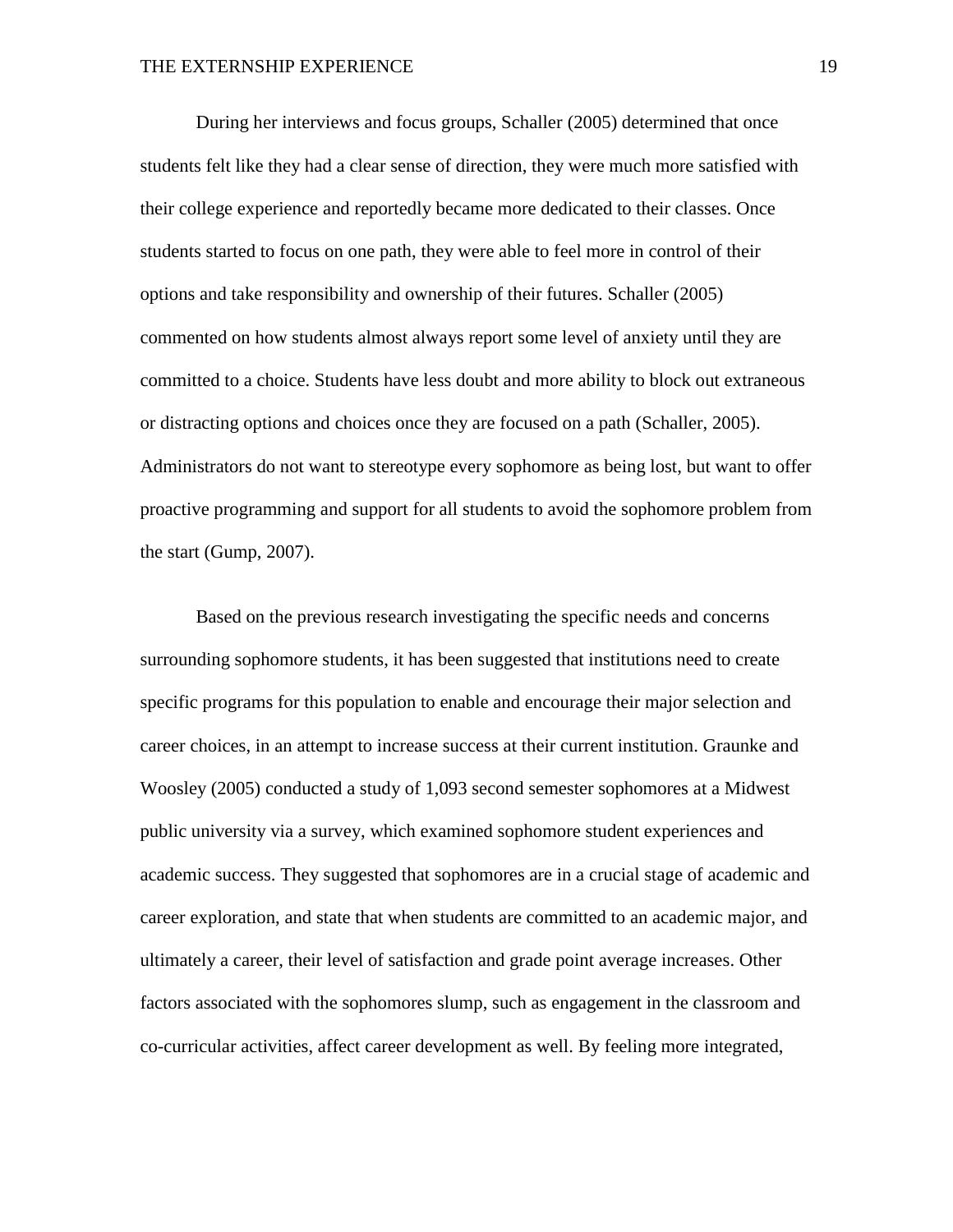whether it is through an externship or career development initiative, student goals, plans, and commitment to the institution are affected.

It is the responsibility of student affairs administrators to encourage active career exploration and field experience programs, but in order to facilitate students, institutions need to provide additional programming and support services (Schaller, 2005). Mentoring and individual attention should be the main focus of these programs, and can happen within the career services department (who typically facilitates career programming), from the faculty, or external host supervisor. Foci of sophomore year experience (SYE) programs, as previously referred to from the Schaller (2005) article, are determined to include academic enrichment, mentorship, and career exploration and development.

As cited in the Graunke and Woosley (2005) article, Gardner (2000) explained the dilemma that many sophomores face, and reported that sophomores claimed that declaring a major or committing to a career was the biggest personal problem they have. Since these aspects of college are determined to be vital to success, it is important for institutions to continue to develop support programs to foster exploration. Externships, for example, are a short-term commitment and allow for a quick turn around time for students to gain some of the knowledge needed to make these decisions.

Some sophomores report heightened levels of anxiety after leaving the safety net of freshman year (Graunke & Woosley, 2005). Career exploration is just one example of programming that institutions can develop to help students ease into their sophomore year experiences. However, sophomore programming needs to go beyond career exploration for students to feel fully engaged and be successful in all aspects of their college life.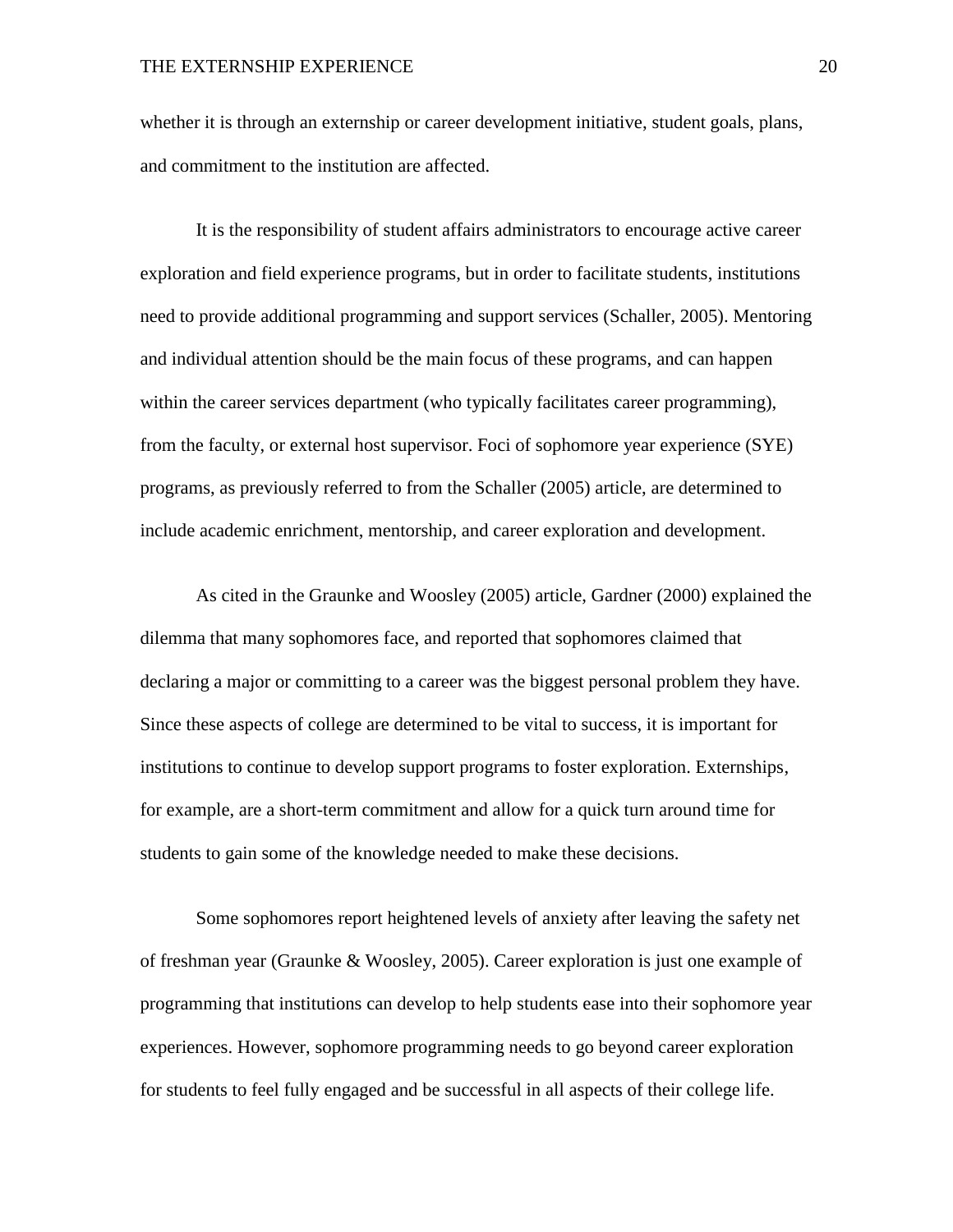Colleges and universities also need to develop programming that addresses academic, personal, and social concerns of this population, in order to produce well-rounded students. These additional areas can be met through multiple facets such as sophomore focused living learning communities, extracurricular involvement, religious affiliations and engagement, etc.

Institutions may want to consider hiring additional mental health counselors, who are specifically focused on certain populations. This would provide sophomores with an additional support service, and would help address some of the unique personal and social issues sophomores face. Academically, educators may need to monitor sophomore students more closely. If they begin to notice a negative trend in a students' grades, forced remediation or meeting with an academic counselor may be able to fix the problem before it is too late. Helping students address and fix problems, before they feel as though dropping out is their only option, will help with retention rates in the long run.

#### *Externship Programming*

One example of experiential learning that can be targeted at sophomore career development is an externship experience. University and college career centers are constantly working to engage students, across all four years, in experiential learning opportunities, where they can utilize their classroom knowledge in a professional atmosphere. The Backman (2007) article supports the idea that all students should have the opportunity to have career related learning experiences, and argues that this is a valuable component of education that externships can satisfy. Law schools today are a great example of how having an externships or apprenticeships benefits students.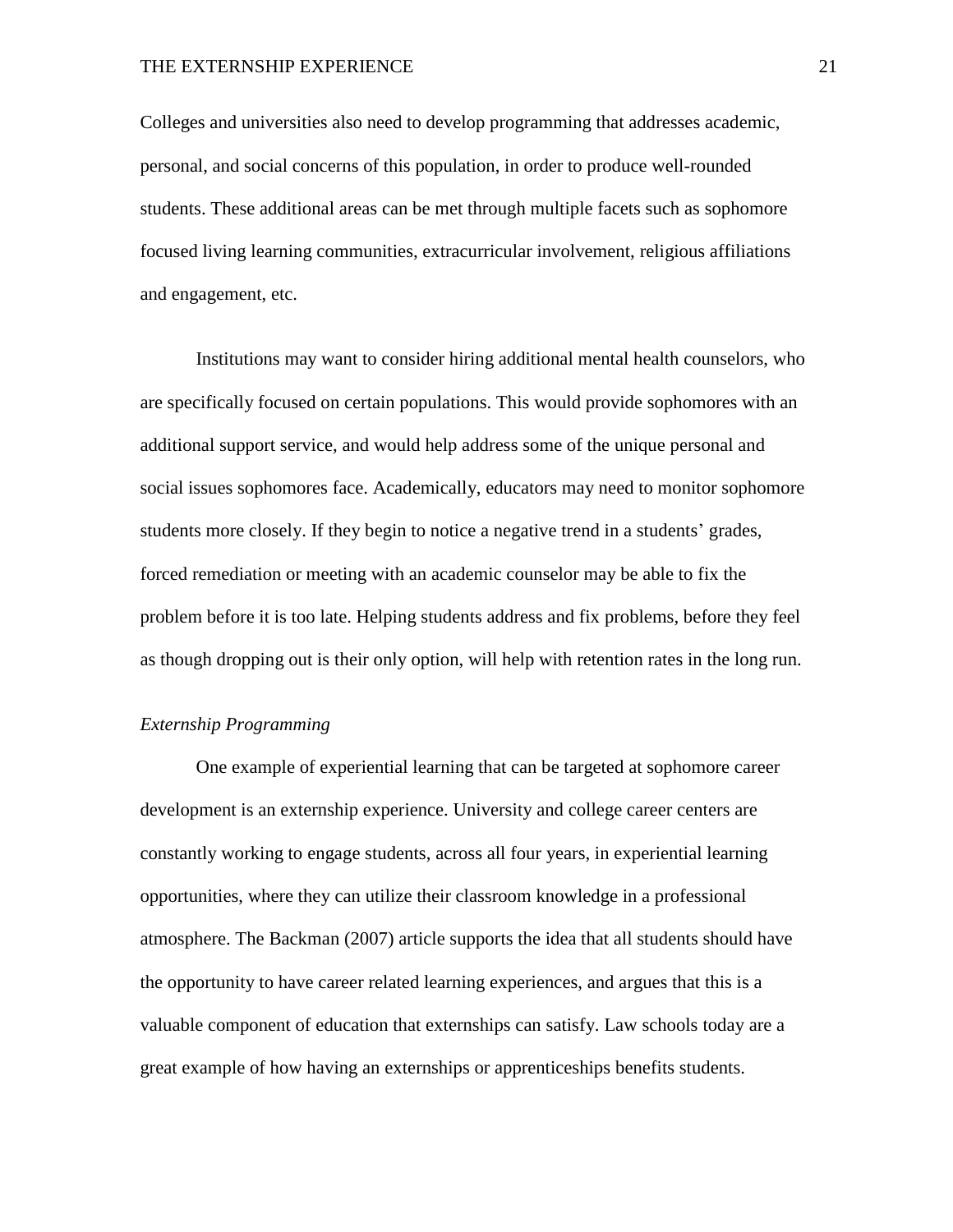Backman (2007) goes as far as suggesting these experiences be mandatory, so that students have first-hand experience in an actual practice so they can start to get acclimated with the work climate. This type of observational experience is designed to enhance a student's socialization to a specific profession and assist in developing career goals (Paskiewicz, 2002).

Externship programs consist of anything from one-day job shadowing to a 3-week placements at a host site, where students learn from a structured environment intended to foster exploration of the professional world and the interests of the student themselves. Paris and Mason (1995), as cited by McCarthy and McCarthy (2006), defined job shadowing as,

A work experience option where students learn about a job by walking through the work day as a shadow to a competent worker…Students witness first- hand the work environment, employability and occupational skills in practice, the value of professional training and potential career options. Job shadowing is designed to increase career awareness, help model student behavior through examples and reinforce in the student the link between classroom learning and work requirements (p. 47).

By talking with professionals that have successfully broken into the field, the shadowing experience can facilitate a student's short-term and long-term goal achievement. Potential outcomes of this type of experience, such as social interactions, dialogue, life-long learning, and progression into graduate education could possibly lead to future internship or co-op opportunities (Paskiewicz, 2002). In this way the shadowing experience can complement their professional growth and accomplishments (Paskiewicz, 2002).

The Schaller (2005) article suggested this type of intentional programming for sophomores, in an attempt to help get them focused on their path. These opportunities enhance learning from both ends of the experience, in and out of the classroom (Schaller,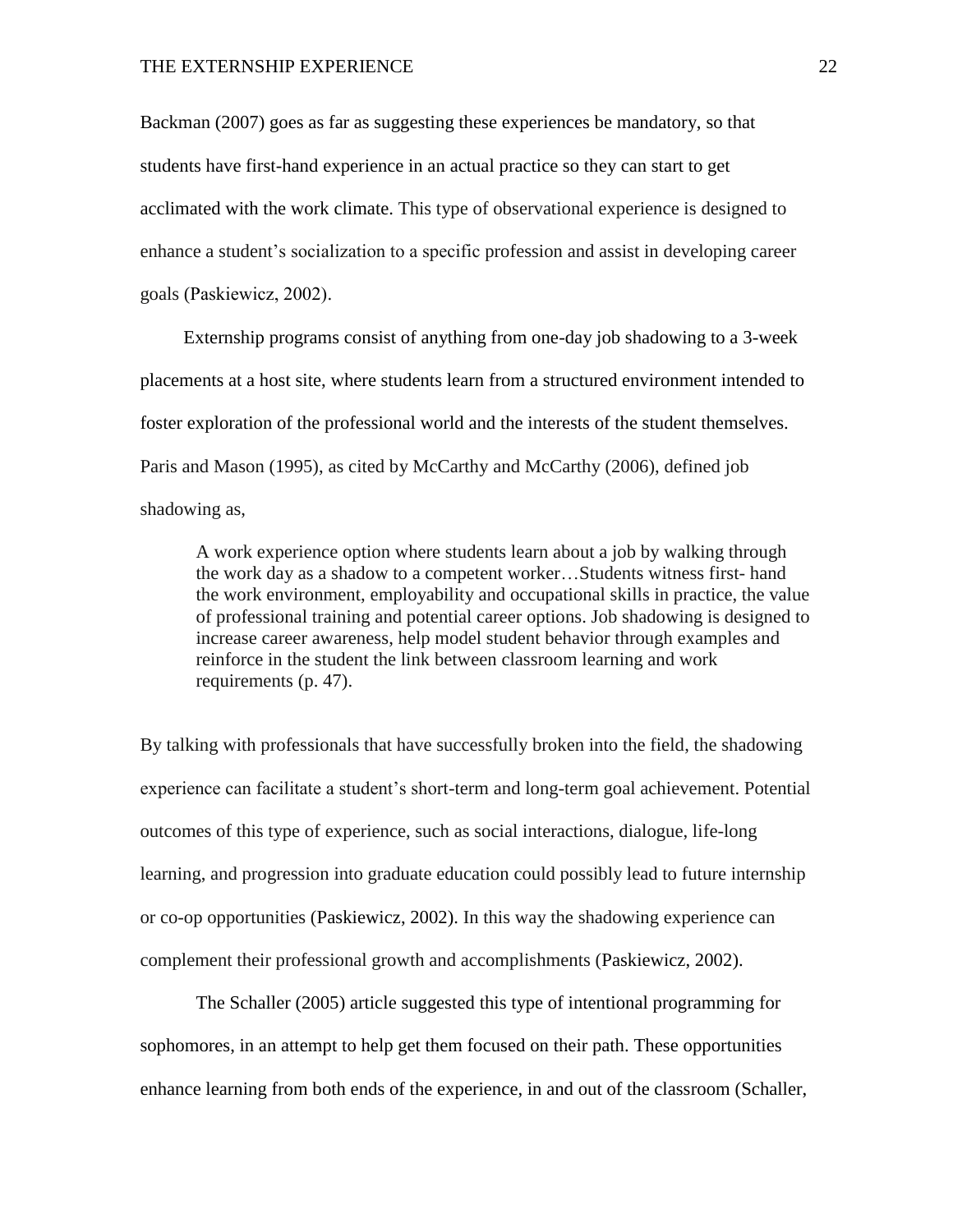2005). Externships offer students the ability to be exposed to actual work environments, where they are able to get a better understanding of their field of study, rather than if they were just reliant on school-based knowledge (Luft & Vidoni, 2000). Having taken a class or having a degree in a subject does not necessarily prepare students for a profession. To be successful, students need experience to go along with the background knowledge they have gained from their classes. Based off of the feedback from a manufacturing jobshadow program, Frawley (2009) reported that students felt as though they have started to consider different career opportunities, begun to develop a professional network, and learned to apply their skills and abilities to a job after participating in an externship.

Backman (2007) stated that in order to involve the highest number of student participants, some schools offer summer externships, geographically diverse opportunities, and externships connected through a classroom component. Many schools offer academic credit for longer externships, this can be accomplished especially well if an externship is part of the requirement for a career class or SYE course. Backman (2007) goes on to address some of the common variables that result in students not being able to participate in an externship, including scheduling conflicts with classes or work, limited types of placements, and logistical placement problems. Some problems Backman (2007) describes in his article are a result of faculty-run externships. By offering externships through the career services center, some of the faculty stressors would disappear, since faculty rarely have the time or resources to coordinate externships themselves.

Guided reflection is an essential part of completing an externship experience. It allows the participant to analyze their experience, determine what they have taken away from this experience, and how they are going to use what they have learned in future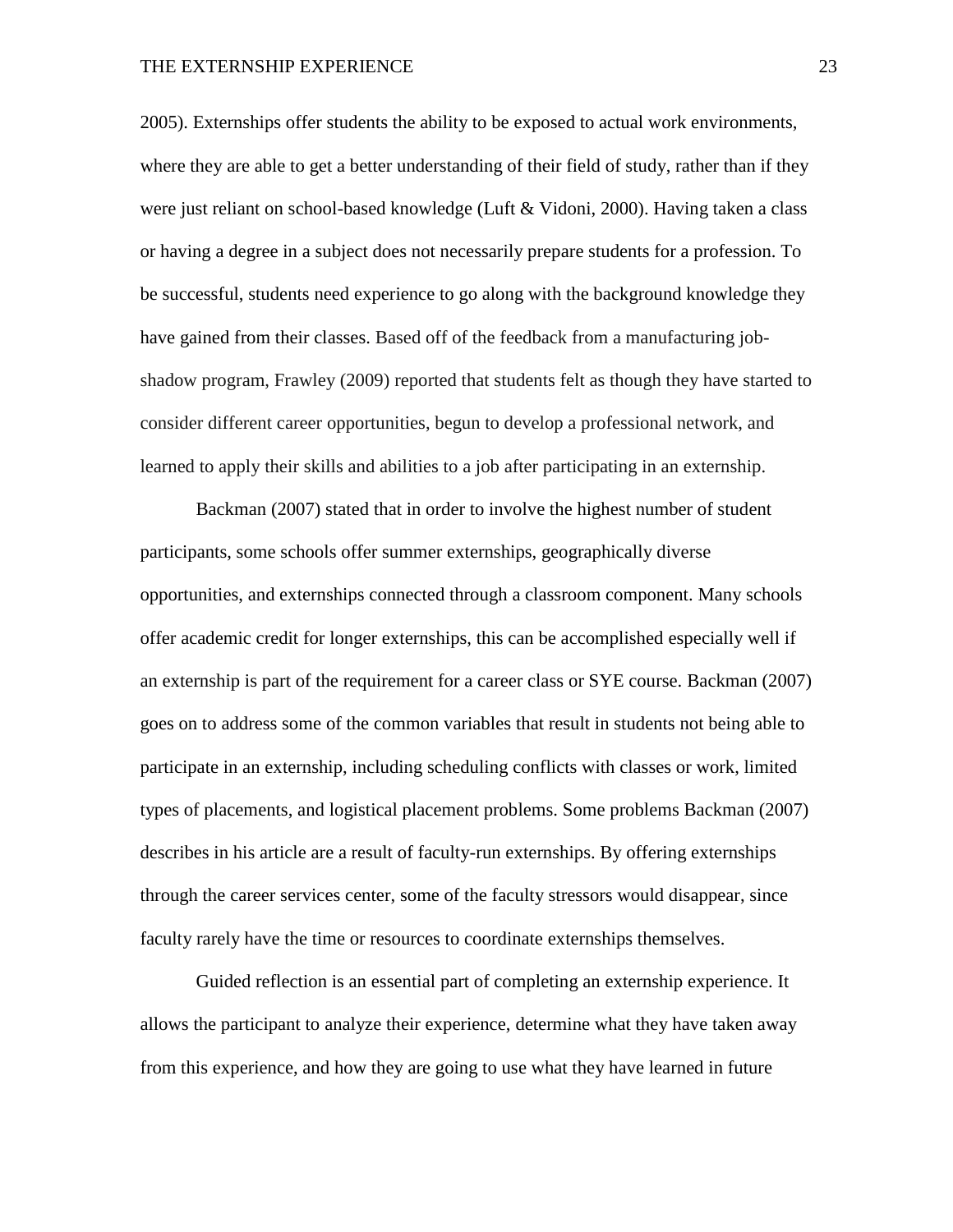situations. Backman (2007) suggests that this type of reflection will help students align their experience with career goals, college learning objectives, and current circumstances. Schaller (2005) also calls for this type of required reflection to be used as a tool to help students identify what they have learned from these experiences, why they made certain choices, and what the external factors influenced their choices. By doing this type of examination, students are deepening their personal understanding and development.

Many colleges are recognizing the ample benefits of externship programs for students and employer relations, and are even starting to develop externship programs for their faculty members. Educator externships, similar to the University of Nevada's College of Education Educator Externship model created in 1996, are developed in order to help faculty members get experience in industry settings for a few weeks in the summer and bring their new knowledge back to their students in the classroom (Luft  $\&$ Vidoni, 2000). As cited by Luft and Vidoni (2000), more than 80 percent of teachers have never actually worked in the field they are teaching about in the classroom (Bellsouth Foundation, 1999). After participating in these programs, both educators and students benefit from the experience and knowledge gained on site (Luft & Vidoni, 2000).

Whether a faculty member or student externship, participants reported gaining critical knowledge of employer-employee relations and in-office social skills and responsibilities (Luft & Vidoni, 2000). Schaller (2005) suggested that students should be made responsible for their learning, and encouraged institutions to engage their students in their own exploration of likes and dislikes and not leave it up to outside people like parents, counselors, or professors. This type of programming, especially when directed at sophomore students, allows on campus departments to implement programing that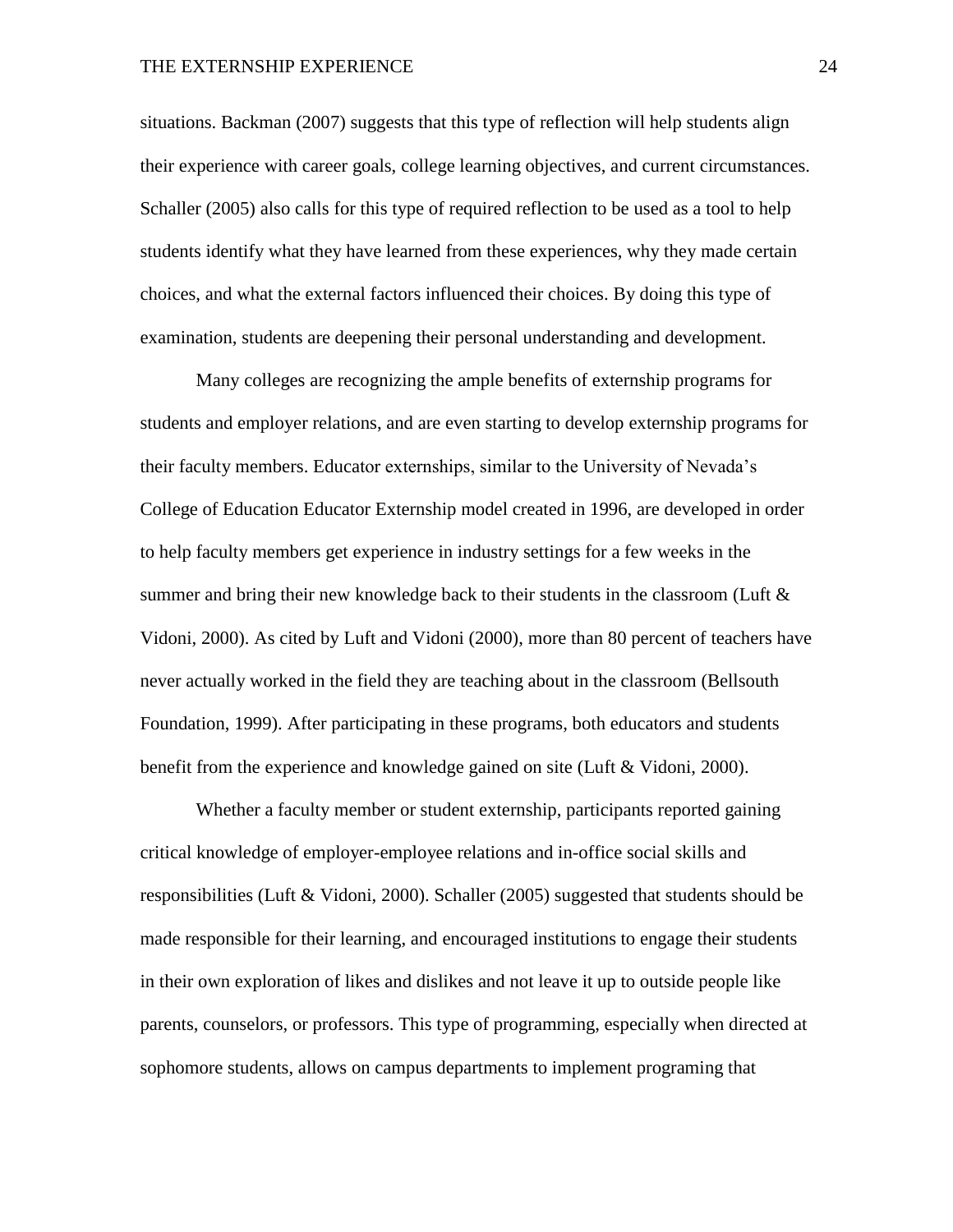addresses the concerns and needs for their students. One of the issues sophomores reported as troublesome was finding the connection between what they learn in class and what they will actually needed to know for their career. Externships offer the ability to take knowledge learned in the classroom and apply it to real life situations, as well as to take industry experience back into the classroom to facilitate more in depth discussions (Luft & Vidoni, 2000). These programs offer the needed career planning experiences that sophomore students require to be successful and satisfied.

#### **The Externship Experience at Merrimack College**

As the literature demonstrated experiential learning can be used to positively impact the career development of college students. However, more needs to be understood about how externships specifically impact the student experience. The O'Brien Center for Student Success at Merrimack College has developed its own externship program, called the *Externship Experience,* to meet the career development needs of Merrimack students. This initiative was created to respond to the additional career exploration and development needs of sophomore students in particular. This type of program is aimed at getting students involved and interested in their career paths, instead of getting lost in a transition year. The Externship Experience was built into the 4 year plan that the O'Brien Center offers to help students stay on a continuously moving career track while at school through career preparation and development (O'Brien Center, 2013).

The O'Brien Center offers career programming specifically developed and aimed for each year of a student's time in college. Starting freshman year students are encouraged to participate in such as Generation Merrimack, which helps first generation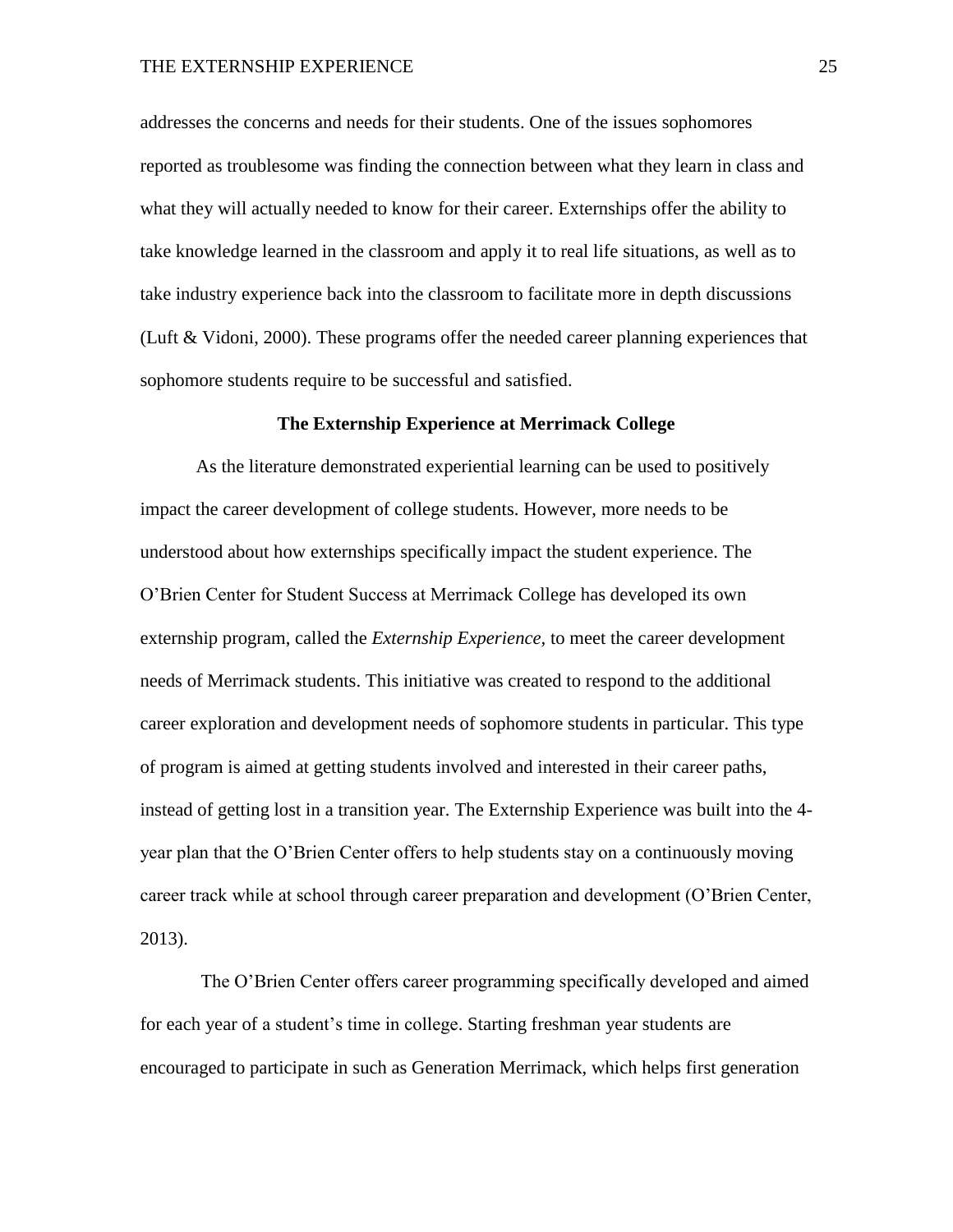college students build their professional network and exposes them to experiential learning opportunities; Destination Exploration, which supports undeclared students throughout their major and career decision making processes; and the Career Passport Program, which allows business and writing students to participate in career related events throughout the academic year (O'Brien Center, 2013). Juniors are typically focused on obtaining industry work experience through co-ops and internships; and seniors usually come into the O'Brien Center looking for job search help or need help preparing for graduate school. In an attempt to offer more career programing for sophomores, Generation Merrimack and Destination Exploration have been extended into the students' second-year. However, the externship program is one of the first O'Brien Center initiatives built and targeted specifically for second-year students.

The goal of the Externship Experience is to offer students the opportunity to observe professionals on the job and gain insider knowledge of a certain career or industry, through short-term work emersion. This type of experience offers students a way to deepen their knowledge of a potential career path, gain marketable job experience, and start to build their network of professional connections within their field. This program is primarily targeted at sophomores in order to close the gap caused by the 'sophomore slump.'

#### *Implementation*

The first Externship Experience program at Merrimack College occurred in January during the interim period between the fall and spring semesters, and the second round of the program occurred during Spring Break in March. Although it varied between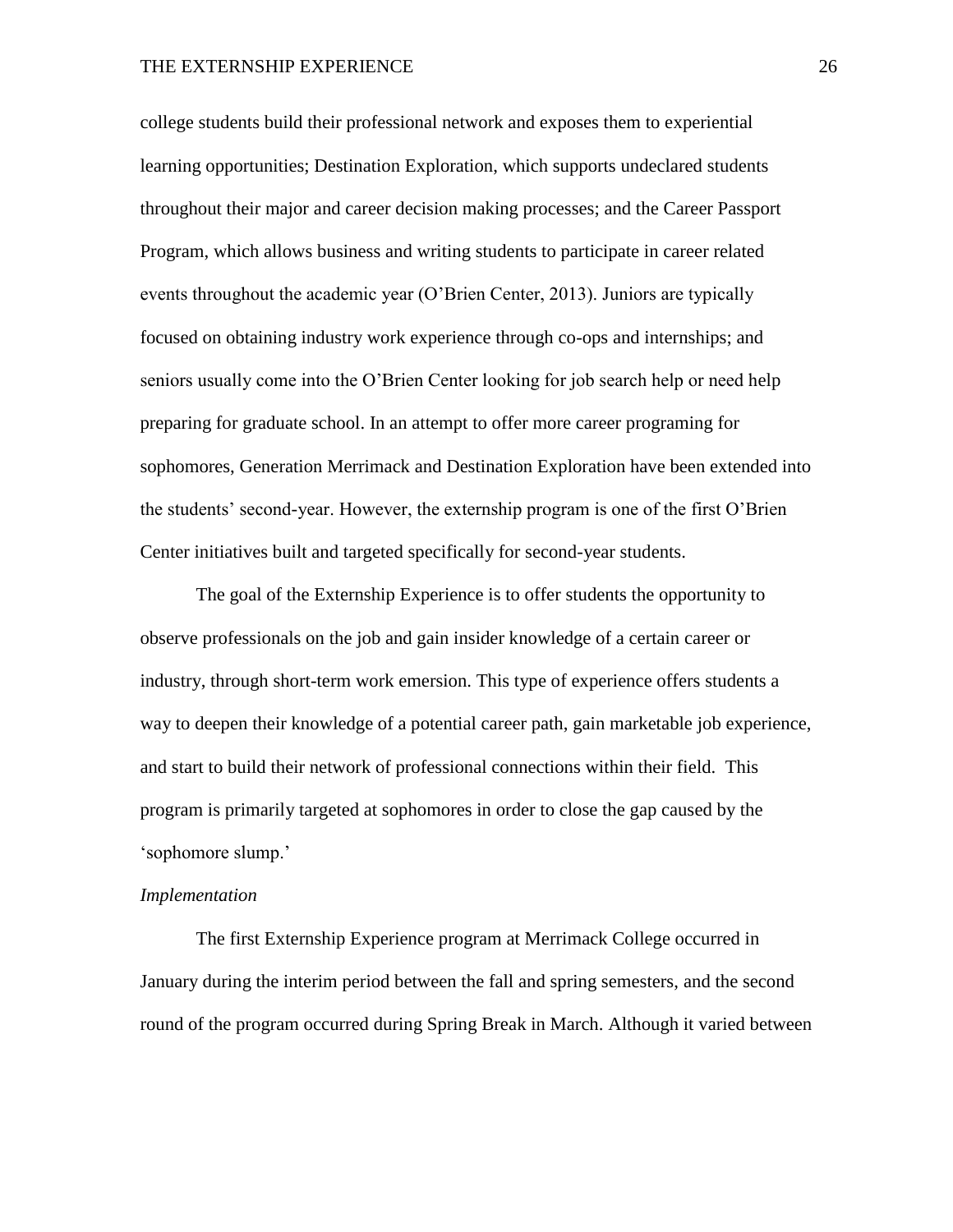host sites, the basic structures offered by the O'Brien Center included one-day job shadowing, 5-day work week experiences, or 2-week full emersion (during January).

This was a no-credit experience, and students volunteered to participate in hopes of coming out of their externship with valuable knowledge of an industry, deeper understanding of their potential career path, and enhanced professional development skills, similar to the learning outcomes of University Colleges and University of Baltimore's Experiential Learning Programs ("Experiential Learning Student," 2013; Externship Program, 2013). In order to participate, each student had to complete 'The Winter 2013 Student Externship Application,' which is attached in Appendix 1. To help students develop and articulate new skills, there was also a mandatory pre-externship orientation similar to Vanderwall's (2012) pre-externship workshop, where students were coached through workplace etiquette and important informational interview tactics, held during the Fall 2013 semester. The orientation covered work place etiquette and professionalism (i.e. how to present yourself, what to wear, what questions to ask hosts), how to research an institution, and what to expect from your experience. After the externship, students came back into the O'Brien Center to learn how to pitch this experience to future employers; connect this experience to their personal interests, values, and abilities; and determine the their next career moves going forward.

Marketing and outreach was conducted throughout the fall semester to recruit students, faculty and employers to participate in this experience. Employers were contacted through the Center's employer database, Advantage-Simplicity. Employers were also recruited during on-campus career fairs and career panels. The employers who expressed interest in hosting an extern were followed up with multiple times via email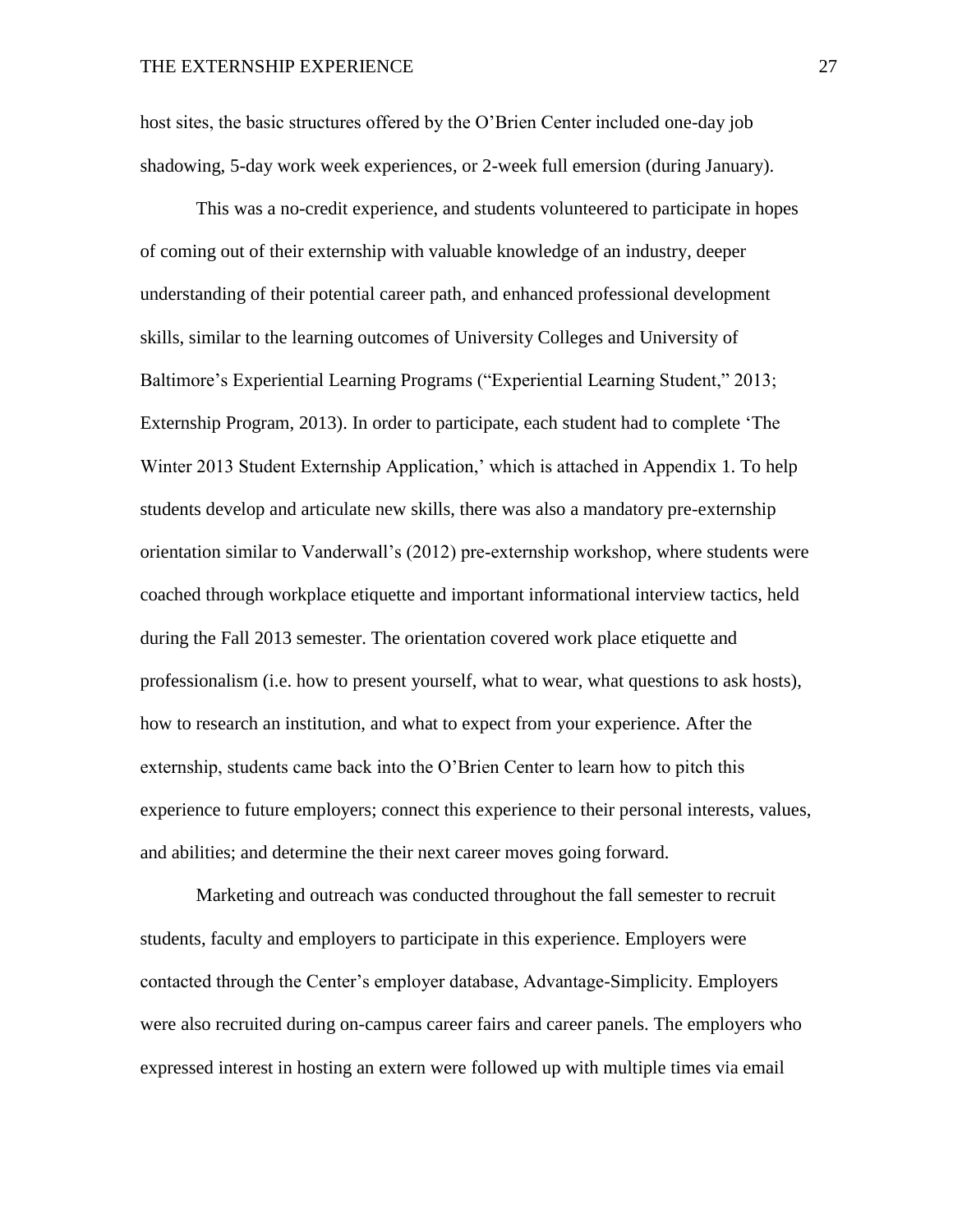and by phone to solidify their commitment and get their externship posted in the Advantage system. Also, faculty from the different schools and majors at Merrimack were contacted via email with information about the program, and in-person meetings were held to further explain this program and its benefits for students. After hearing more about the program, faculty members were encouraged to promote this experience during advising and registration meetings with their students.

The Externship Experience was marketed throughout multiple social media outlets and email blasts that Merrimack uses to get information out to students. Students were also exposed to information about the program in classroom visits from an O'Brien Center staff. In particular, sophomore students were targeted to participate in this initiative, in an attempt to establish the Externship Experience as a stepping stone for sophomores to participate in before they commit to a full internship during their junior year. After students applied to the program they were hand matched with employers by the O'Brien Center's Externship Managers, in an attempt to satisfied the needs and wants of both students and hosts. Along with the Pre-Externship Orientation, students were also required to sign a Participation Agreement, which outlined the externship placement, participation policy, and no-show policy (See Appendix 2).

#### **Method**

The assessment of the program was completed through a mixed methods pragmatic methodological paradigm in order to thoroughly examine the results of the Externship Experience and develop best practices going forward (Mertens, 2009). Surveys and interviews were conducted in order to gather more in depth understanding of the externs' experiences. Participants were recruited from a comprehensive sample of all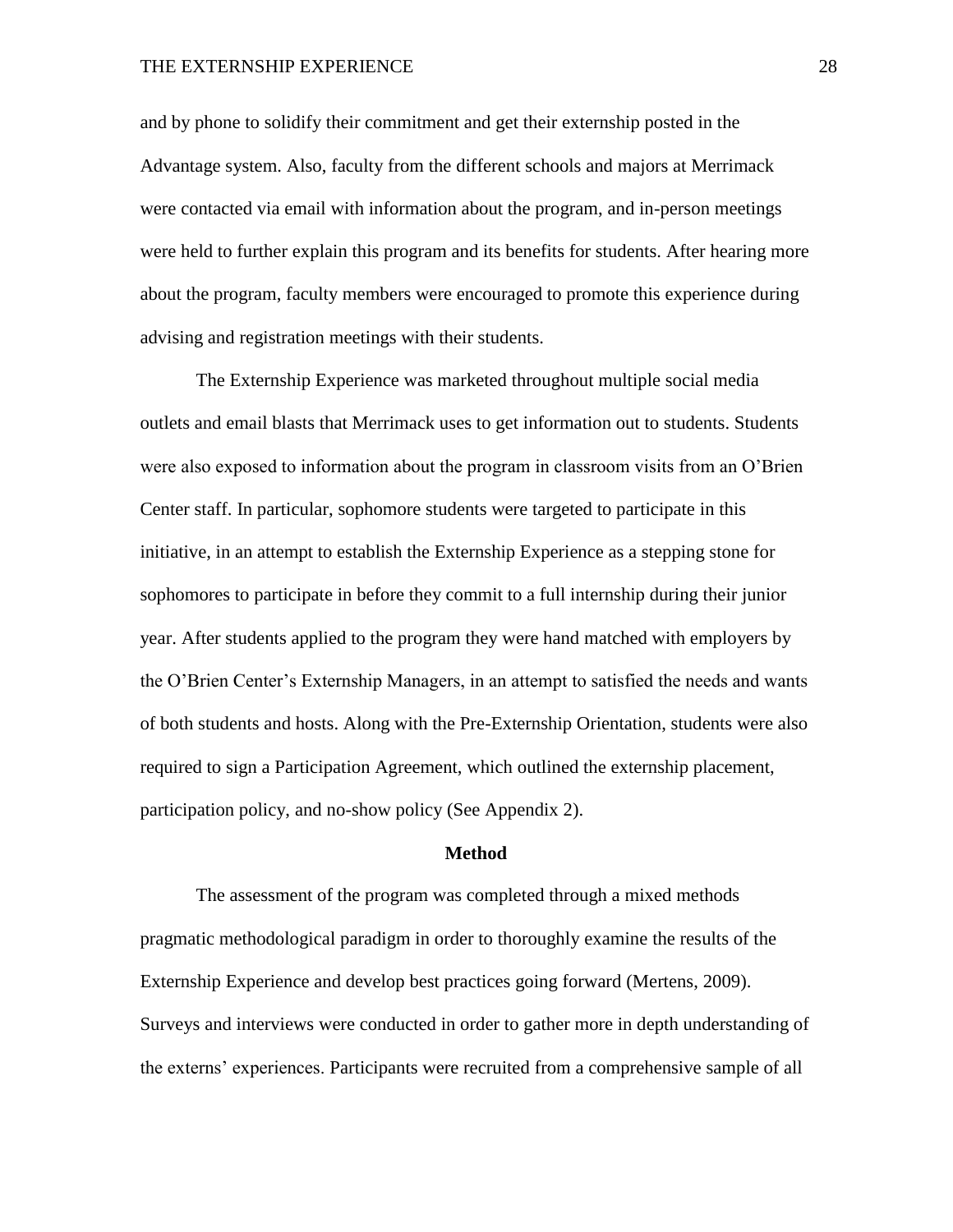students and employers who participated in the Winter 2013 Externship Experience. After their externship, students were asked to complete an electronic survey evaluating their experience (See Appendix 3). These surveys were aimed to assess participants' satisfaction with their experience, knowledge gained through participating, and suggestions for the future, similar to the Student and Host satisfaction surveys developed at IUPUI for their Externship Program (Fall break, 2011). Employers were asked to complete a similar survey after participation in order to understand how they perceived their involvement in the Externship Experience and what learning objectives for students were met through this experience (See Appendix 4 for Employer Post-Externship Evaluation).

Externship participants were also recruited to attend a post-externship interview, where they were able to provide a deeper reflective account of their experience, see Appendix 5 for interview protocol. A limitation to note for the interviews, since I developed the program, is that students may not have been 100% forth coming in their feedback. The qualitative data collection, as a follow up to the survey responses, allowed for better insight into the student's individual experiences. The interview took approximately 30 minutes and attempted to assess what the student took away form their experience as well as how they are going to use this experience to shape their future career decisions.

Although both the survey and interview were mandatory from the perspective of the O'Brien Center as part of the Externship Experience, participation to have this information used as part of this study was completely voluntary. Both students and employers who chose to participate were asked to sign an informed consent form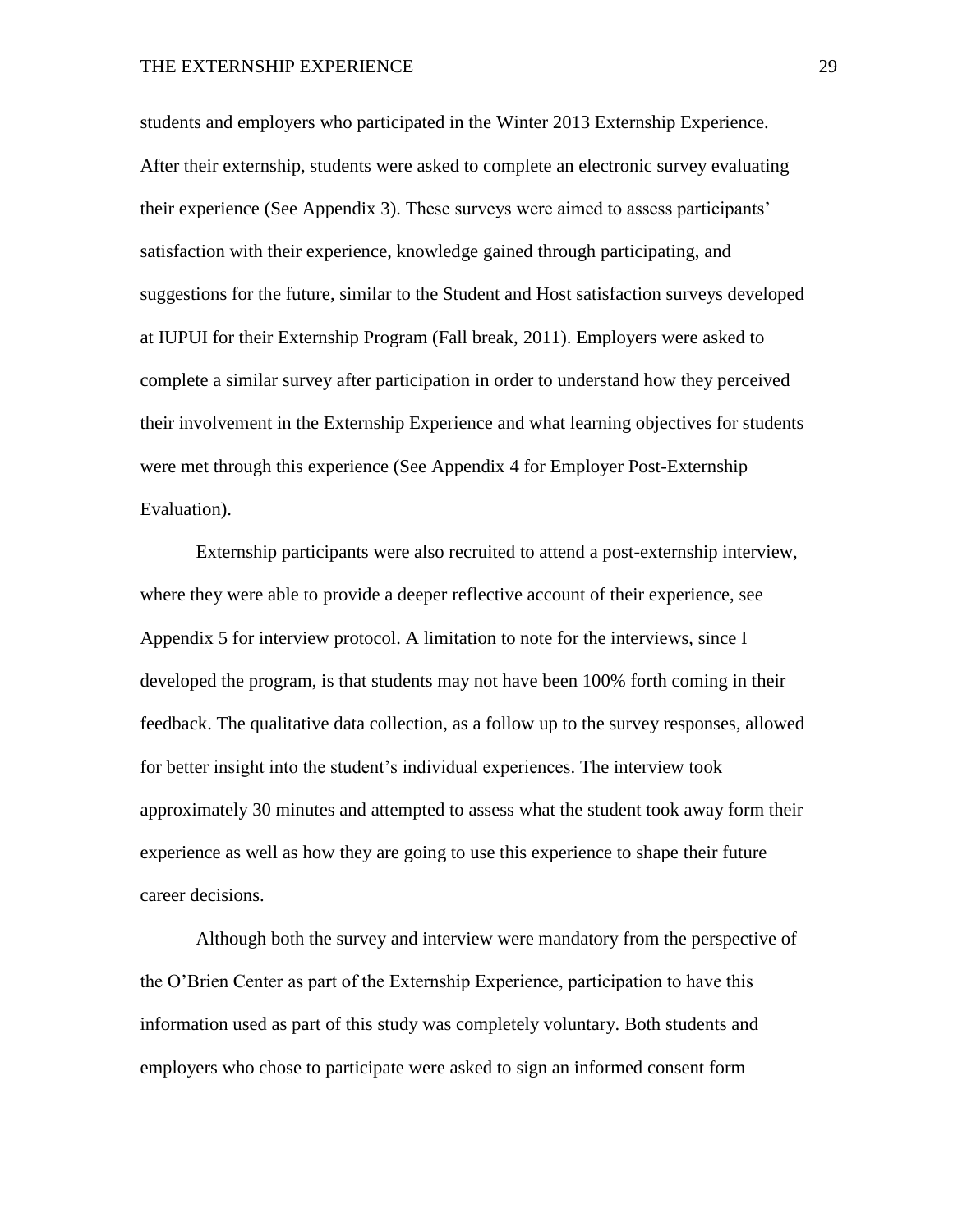explaining the research purpose and goal. All personal identifiers were either discarded or masked in the program assessment. Results of these assessments were used to assess the success of the program overall, and used as guidelines to make the appropriate changes for the second round of externships, which were held in March 2014.

## **Findings: Employer Surveys**

Out of the 14 host supervisors from the nine host sites, who received the Post-Externship Employer Evaluation, eight completed the evaluation (see Table 1, Employer-Post Externship Evaluation Survey below for the breakdown of results). Appendix 6 outlines the nine externship host sites where students were placed. Out of the eight supervisors who completed the survey, half reported their satisfaction with participating in the externship experience was 'excellent' and the other half reported their satisfaction with the experience was 'good.' The majority of externships were hosted for 1-day. When asked if hosts would have benefited from any additional resources prior to their externships, all eight hosts reported that they would not have. All eight supervisors that submitted their evaluations reported that they were able to share their industry knowledge and personal experiences with their externs during the experience. When asked if they would be interested in hosting another Merrimack extern in the future, all eight supervisors responded that they would be interested.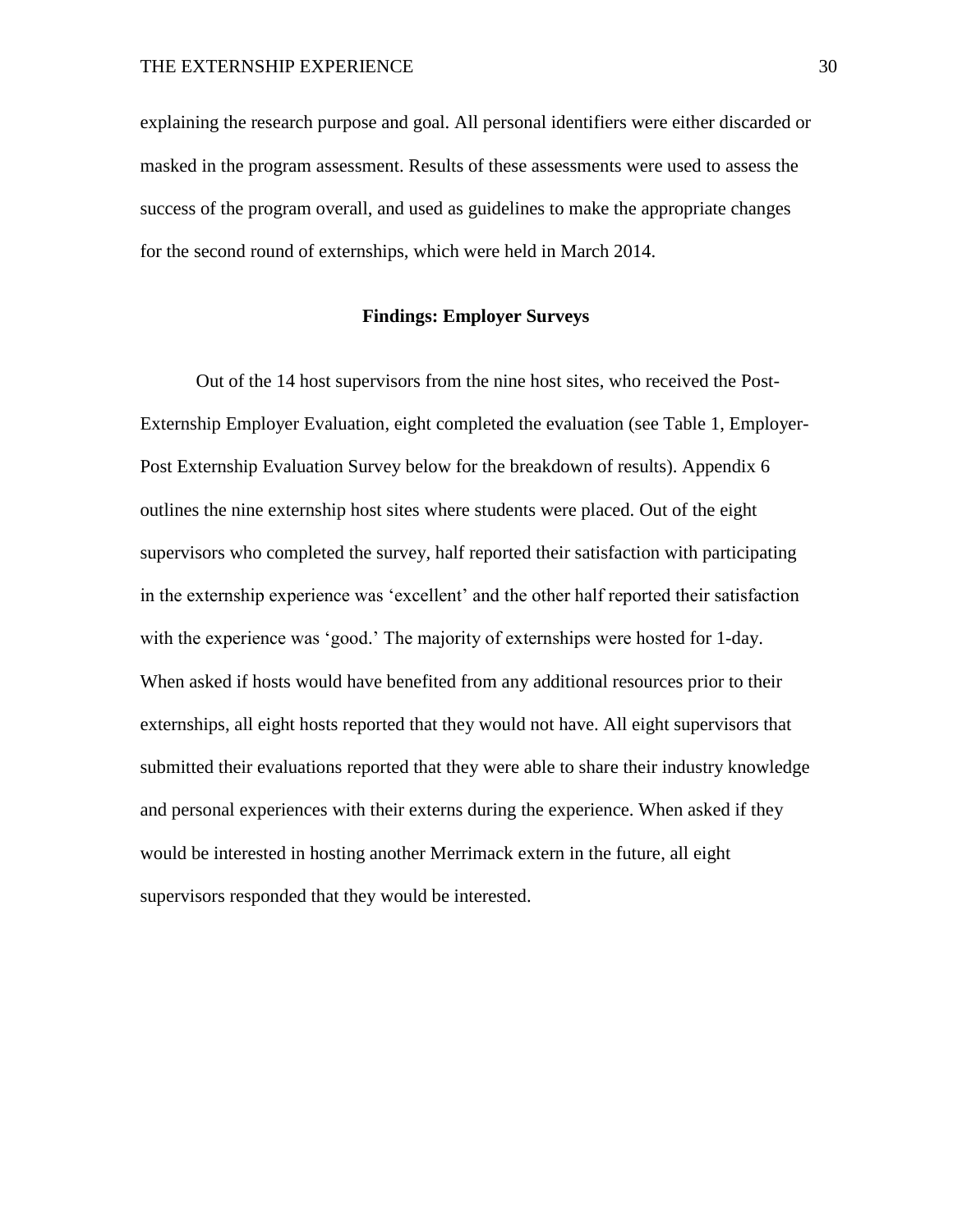| <b>Satisfaction with Externship Experience</b> | N(%)      |
|------------------------------------------------|-----------|
| <b>Overall Satisfaction</b>                    |           |
| Excellent                                      | $4(50\%)$ |
| Good                                           | $4(50\%)$ |
| Marginal                                       | $0(0\%)$  |
| Satisfactory                                   | $0(0\%)$  |
| Total                                          | 8 (100%)  |
| Interested in hosting another extern           |           |
| Yes                                            | 8 (100%)  |
| No                                             | $0(0\%)$  |
| Total                                          | 8 (100%)  |
| Able to share knowledge and experience         |           |
| Yes                                            | 8 (100%)  |
| No                                             | $0(0\%)$  |
| Total                                          | 8 (100%)  |
| <b>Externs showed professionalism</b>          |           |
| Very much                                      | 2(25%)    |
| Yes                                            | 5(62.5%)  |
| Somewhat                                       | 1(12.5%)  |
| N <sub>0</sub>                                 | $0(0\%)$  |
| Total                                          | 8 (100%)  |
| <b>Length of externship</b>                    |           |
| 1 day                                          | 6(75%)    |
| 2 days                                         | $0(0\%)$  |
| $5+$ days                                      | 2(25%)    |
| Total                                          | 8 (100%)  |
| <b>Needed additional resources</b>             |           |
| Yes                                            | $0(0\%)$  |
| No                                             | 8 (100%)  |
| Total                                          | 8 (100%)  |

**Table 1.** *Employer- Post Externship Evaluation Survey*

I inquired about what were the most valuable parts of the experience for externs, and consistent with McCarthy and McCarthy (2006), who reported on the emphasis employers place on out of class experiences, most hosts responded that the most valuable aspect for students included seeing different types of careers and getting real-world experience in a field. One supervisor commented, "They both [hosted two externs] seemed to enjoy their time. One later offered her services as a volunteer and was really responsive to how creative working with this population can be." Another commented that the externship was a "good eye opener for available fields their [students] degree can be applied to and what a career in this field could entail." When asked about the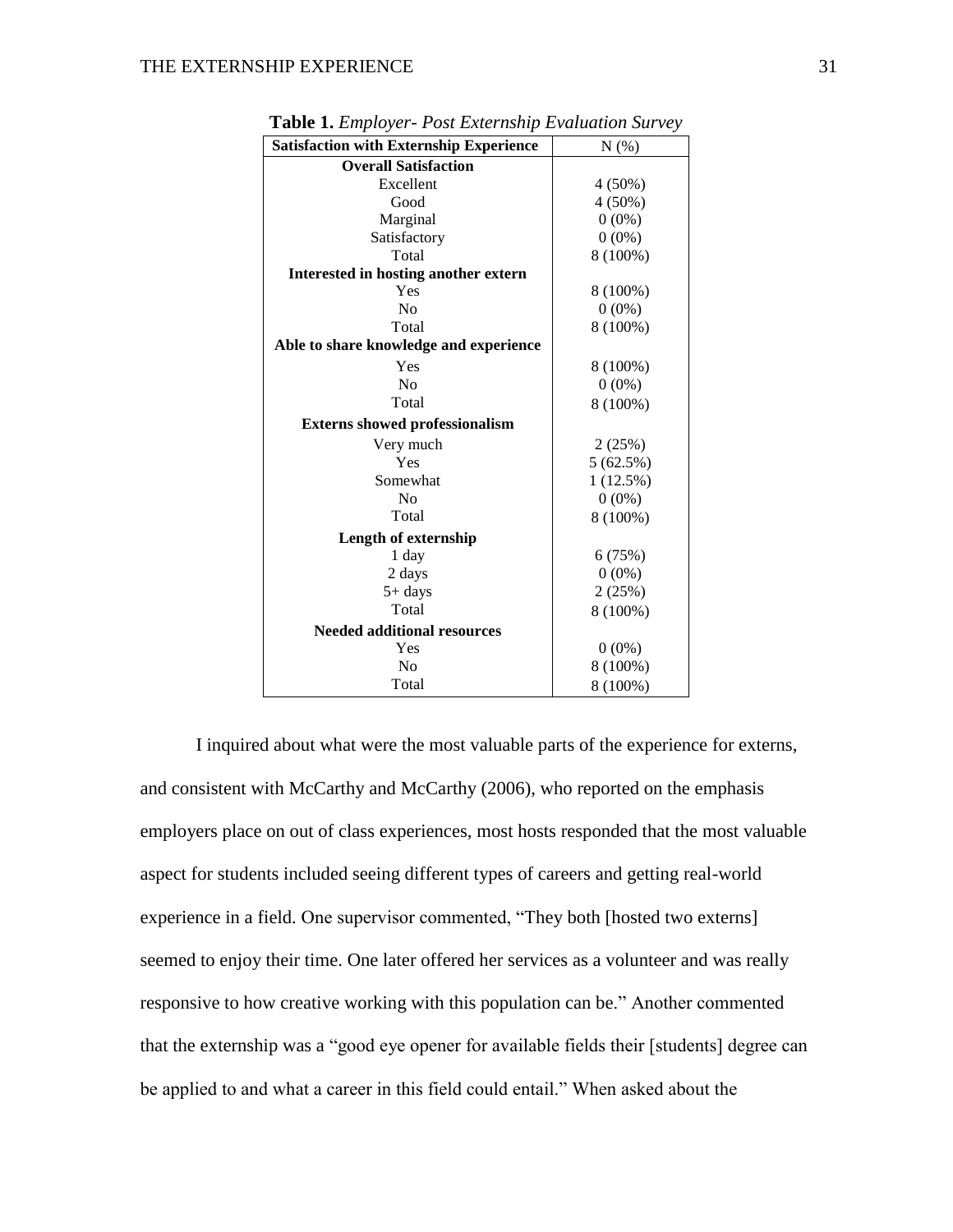professionalism of externs, two of the supervisors reported that their externs were very professional, five reported that they showed professionalism, and one reported that they showed some professionalism. Most supervisors reported that there were no challenges hosting their extern and had a positive experience with the externship program. A few suggested students that students come with a little more preparation to ask industry specific questions while on site.

#### **Findings: Student Surveys**

Out of the 18 students who completed an externship, 14 (78%) successfully completed the Post-Externship Student Evaluation survey, see Table 2 below for survey breakdown. When asked about their satisfaction, externs reported to either have had excellent satisfaction (64%) or good satisfaction (36%) with their experience. Consistent with Hidi and Renninger's (2006), who supported interventions similar to the externship to develop a deeper understanding of a subject, the majority of externs either agreed or strongly agreed that this experience enhanced their understanding of their field of interest. All participants were able to identify skills and abilities needed to be successful in this field, and almost all participations reported that they would recommend this experience to their peers.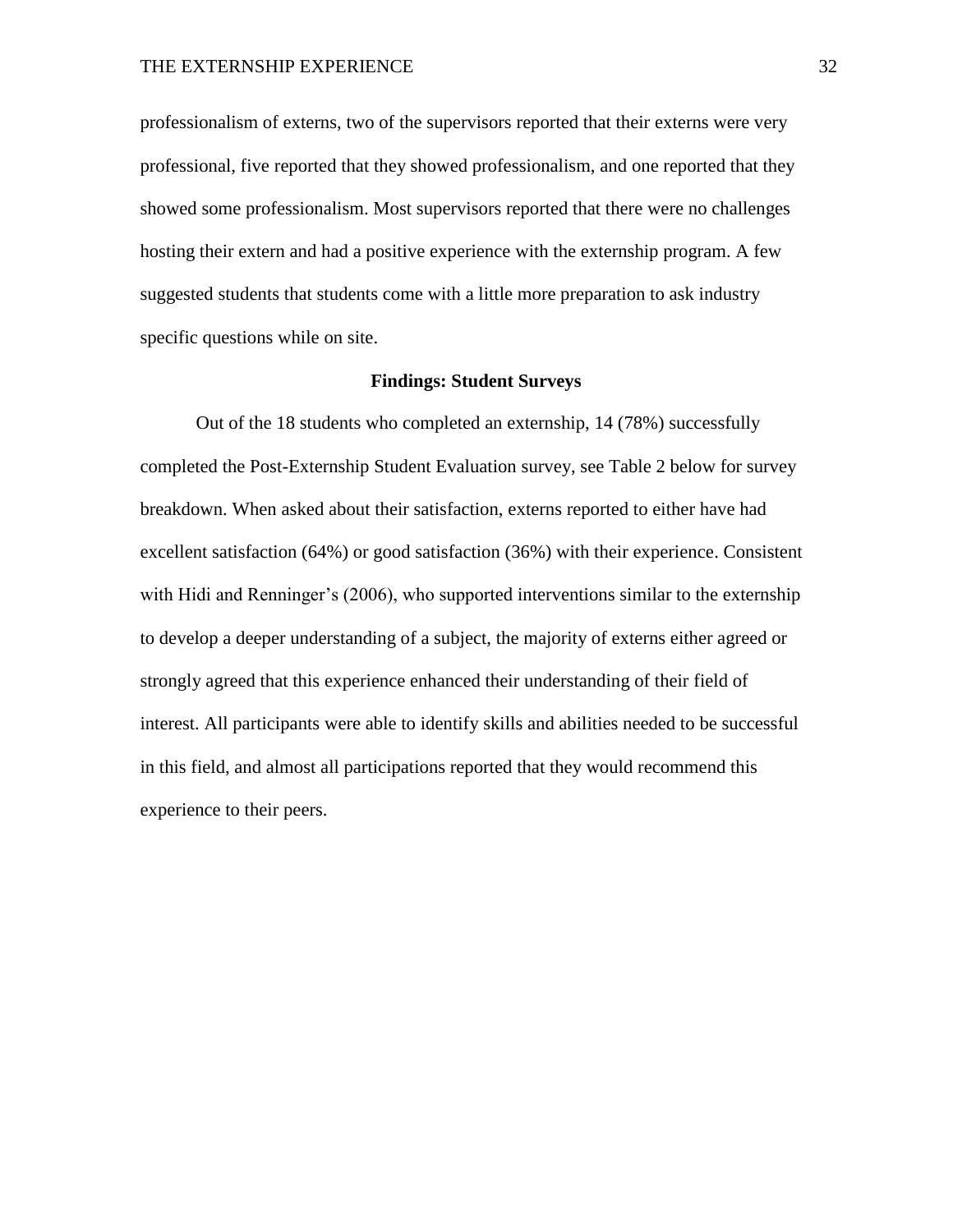| <b>Satisfaction with Externship Experience</b>    | $N(\%)$   |
|---------------------------------------------------|-----------|
| <b>Overall Satisfaction</b>                       |           |
| Excellent                                         | 9(64%)    |
| Good                                              | 5(36%)    |
| Marginal                                          | $0(0\%)$  |
| Satisfactory                                      | $0(0\%)$  |
| Total                                             | 14 (100%) |
| <b>Recommend experience</b>                       |           |
| Definitely                                        | 13 (93%)  |
| Probably                                          | 1(7%)     |
| Maybe                                             | $0(0\%)$  |
| N <sub>o</sub>                                    | $0(0\%)$  |
| Total                                             | 14 (100%) |
| <b>Experience enhanced understanding of field</b> |           |
| <b>Strongly Agree</b>                             | 6(43%)    |
| Agree                                             | 5(36%)    |
| Neutral                                           | 2(14%)    |
| Disagree                                          | $0(0\%)$  |
| <b>Strongly Disagree</b>                          | 1(7%)     |
| Total                                             | 14 (100%) |
| <b>Applied classroom knowledge</b>                |           |
| <b>Strongly Agree</b>                             | 4 (29%)   |
| Agree                                             | 6(43%)    |
| Neutral                                           | 2(14%)    |
| Disagree                                          | 2(14%)    |
| <b>Strongly Disagree</b>                          | $0(0\%)$  |
| Total                                             | 14 (100%) |
| Host provided knowledge of field                  |           |
| <b>Strongly Agree</b>                             | 9(64%)    |
| Agree                                             | 5(36%)    |
| Neutral                                           | $0(0\%)$  |
| Disagree                                          | $0(0\%)$  |
| <b>Strongly Disagree</b>                          | $0(0\%)$  |
| Total                                             | 14 (100%) |
| Helped evaluate career path                       |           |
| <b>Strongly Agree</b>                             | 5(36%)    |
| Agree                                             | 6(43%)    |
| Neutral                                           | 3(21%)    |
| Disagree                                          | $0(0\%)$  |
| <b>Strongly Disagree</b>                          | $0(0\%)$  |
| Total                                             | 14 (100%) |
| <b>Identified needed skills/abilities</b>         |           |
|                                                   |           |
| <b>Strongly Agree</b>                             | 7(50%)    |
| Agree                                             | $7(50\%)$ |
| Neutral                                           | $0(0\%)$  |
| Disagree                                          | $0(0\%)$  |
| <b>Strongly Disagree</b><br>Total                 | $0(0\%)$  |
|                                                   | 14 (100%) |

**Table 2.** *Student- Post Externship Evaluation Survey*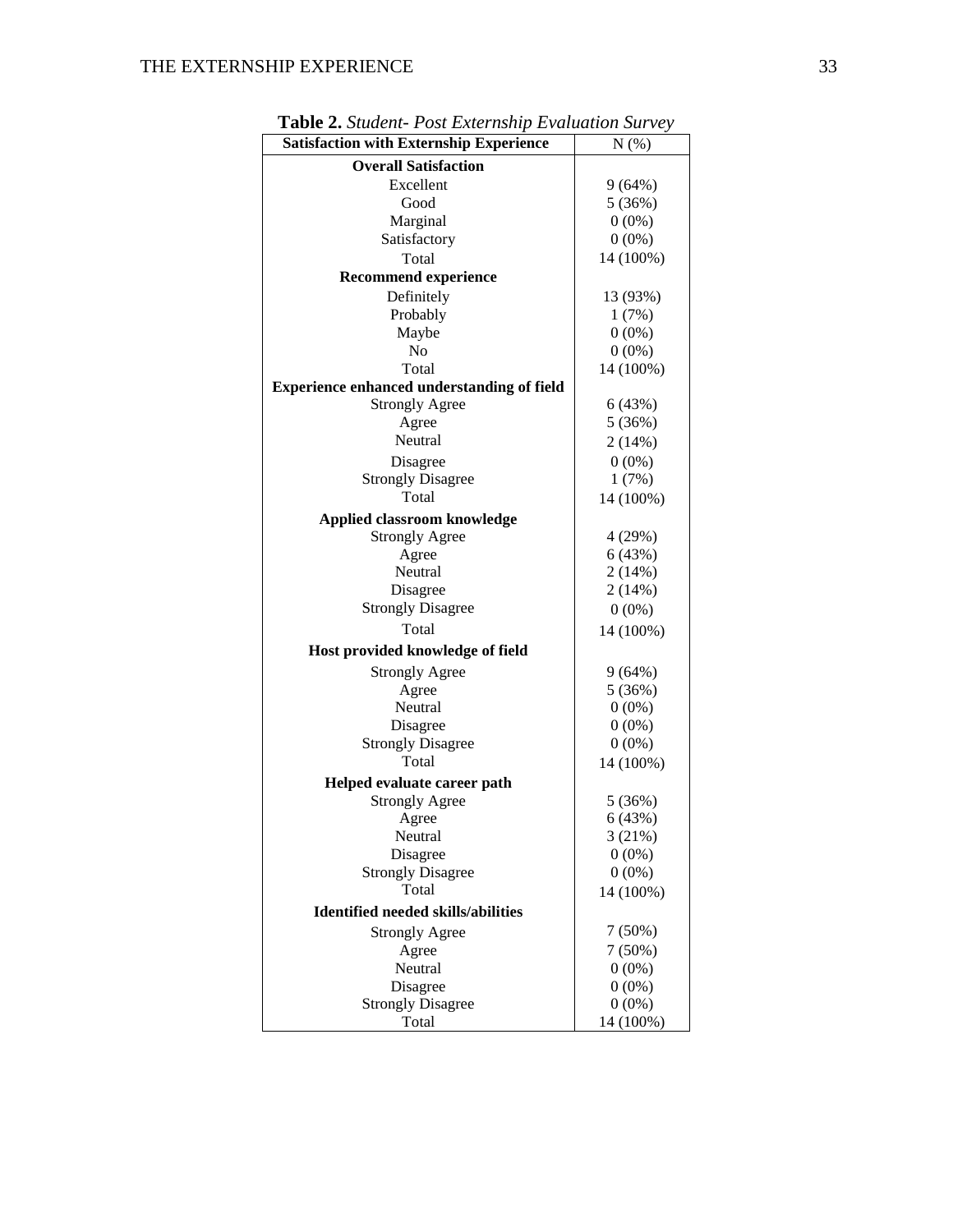#### **Findings: Student Interviews**

Out of the 18 externship participants, 17 students completed the post-externship interview; a majority of the externs were sophomores, along with a few freshmen and one junior. Externs had a range of majors, but the most common was engineering. Follow up interviews were largely consistent with surveys.

#### *Externship impact.*

There was a long list of responses for the most impactful aspect of this experience in terms of career development, however the most common response was gaining hands on experience, followed by actively participating in programs and tasks, relating to site supervisor, gaining professional confidence, and confirming that this career was truly for them. At the end of one of the interviews a student commented, "If I didn't do the externship I probably would not have known [career goal] yet, but I just know what I want to do now."

When asked why they were interested in participating in the externship experience, findings were consistent with Orndorff and Herr (1996)'s qualitative analysis explaining how career development starts with actively pursuing interests and potential occupations, most students responded that they wanted to get hands on experience in their field. One student stated, "I think it was great because it gave me an idea of what I am going into before I go and get a degree I spent four years on, and then maybe what if I didn't like it? It gave me an idea of if I would really enjoy it." Multiple other students reported that they were using the externship experience to explore or narrow down their career options, as supported in the literature of Kosine and Lewis (2008). Two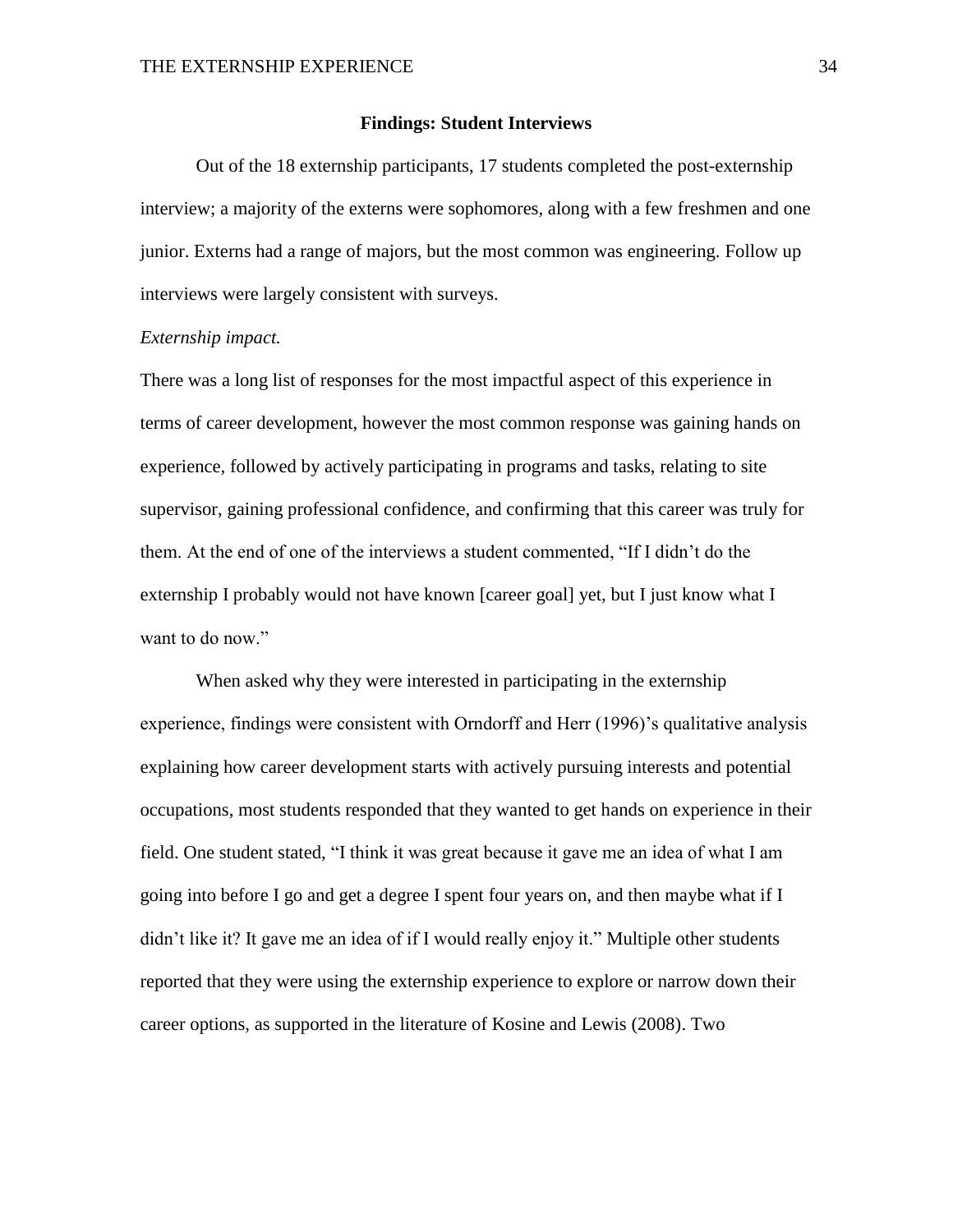participants are changing their major because of their externship experience. One of these students explains his reasoning for changing:

My major *was* mechanical engineering, but actually because of the externship I realize that that is not something that I would like to do so I switched to computer science…well while I was there I just realized as I shadowed them around and saw some of the elements of their day I realized that that isn't something I really want to be doing everyday for the rest of my life.

As stated by this student, the Externship Experience can be successfully used to either convince students they are on the right path or realize they need to reassess their options . *Connections to major and career path.*

Almost all students in the study commented that their placement aligned with their major and career aspirations, and just a few used the experience to explore a different career than their current major declaration. Consistent with Orndorff and Herr's (1996) goals for career related experiential learning, most externs talked to professionals about their daily tasks, participated in hands-on projects, toured the facility, and shadowed their host through meetings and a typical day while at their host sites. One student commented, "I got to see how rewarding it was [to be a physical therapist] and how it made her [host] happy, and I just feel like that is something that I want to do."

Multiple students reported that this experience has helped them solidify their career path, whether that is what they are currently pursuing or changing into. Similar to the extern feedback from Frawley (2009), other common responses were that this experience increased their understanding of the field/industry and provided a perspective that they have not received from their classes. In reference to some advise passed on by their host, one extern commented, "What you learn in the classroom is 30% and the other 70% of your job is on the job training."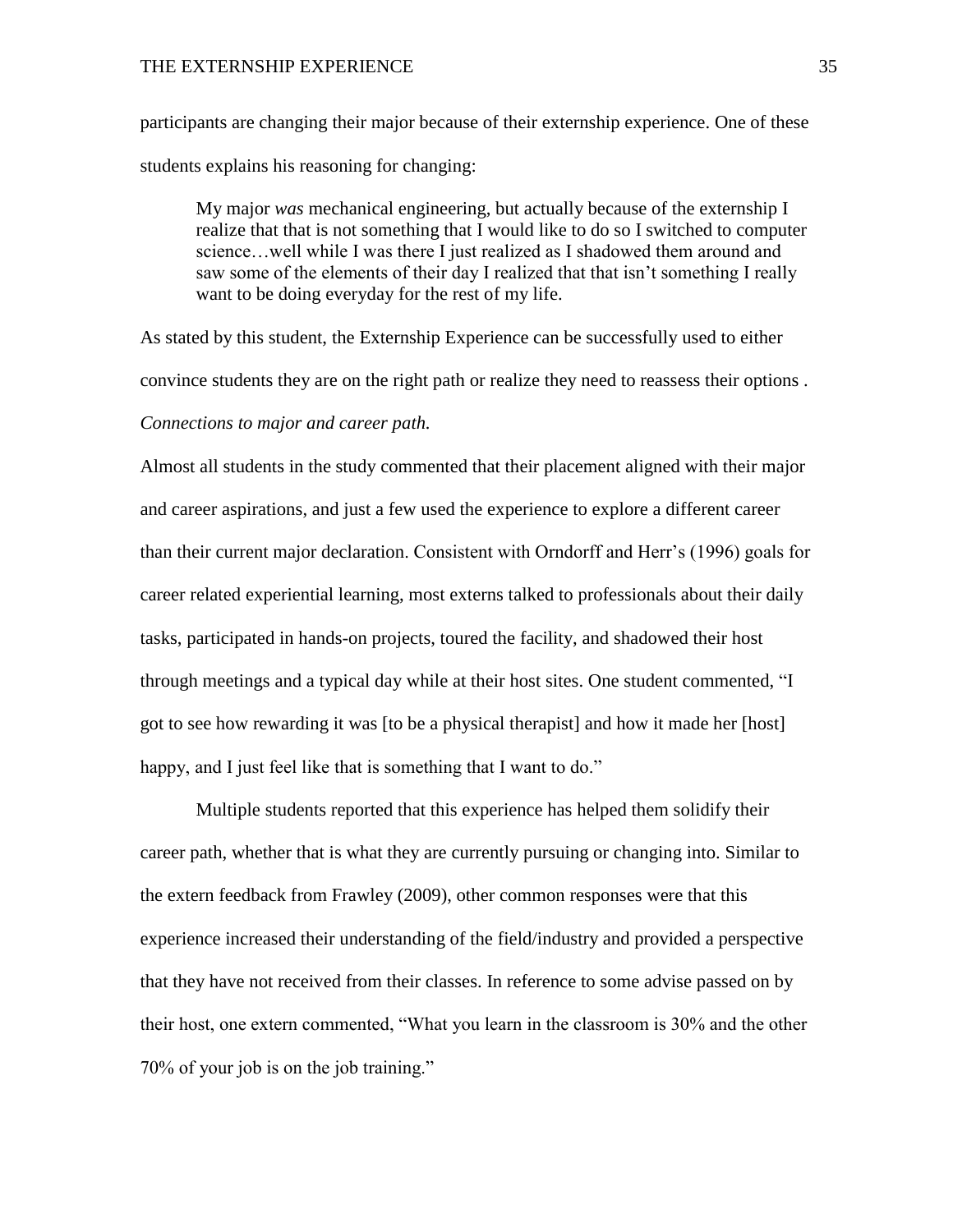During their interviews, most students reported that they were able to associate how the position they shadowed related to their major. During one of the interviews, an extern stated, "It was awesome. Just to see how the field really does work, and what you're actually going to apply your knowledge to." Some students reported that they received more information from this experience then they get from in-class work, while others reported that this experience has motivated them to focus more in class so they will feel prepared to enter the workforce post-graduation.

Along with the general information students received from being in a professional setting, externs were also able to observe the individual qualities of their hosts. Although there were a variety of externship placements, ranging from engineering technology to disability services, students reported that they were able to recognize skills and abilities needed to be a successful professional in their particular field. Some of the most common responses were patience, passion, organization, communication, and professionalism.

Almost all participants reported that their host supervisor was helpful in explaining the daily responsibilities and requirements of their career, which aligns with "Experiential Learning" (2003) experiential learning principles. A few happily reported that their hosts gave them specific suggestions in terms of knowledge and skill development that need to be pursued outside of class that will set them apart when applying for jobs and others reported that their hosts explained their own education and career path while at the site. One engineering student is planning to petition the engineer department to develop a one-credit course that will teach a specific type of technology used regularly in the field, which is not currently included in the Merrimack curriculum.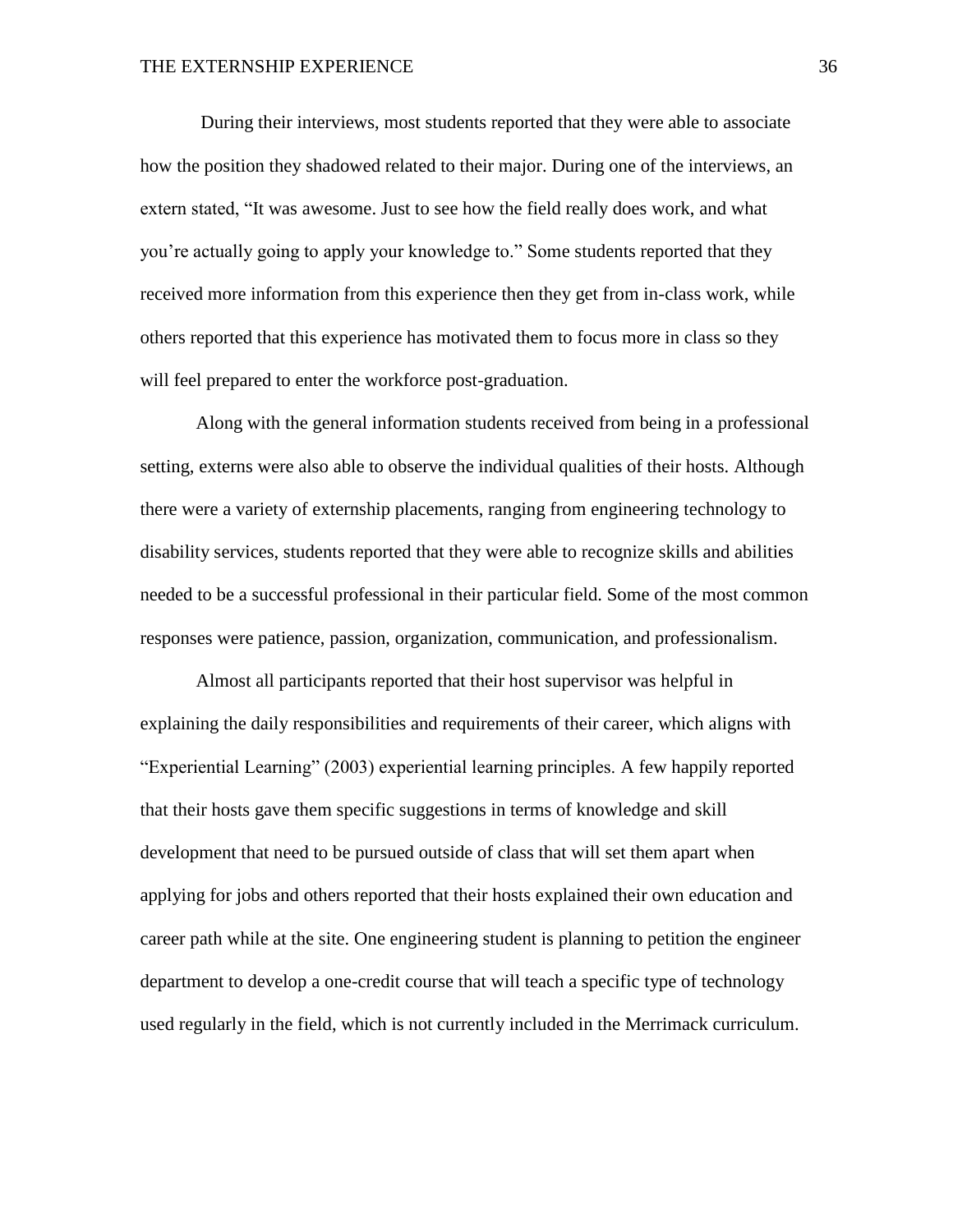Consistent with the learning outcomes for this experience, externs express significant increases in preparedness and understanding in their career decision-making process. For many externs this experience greatly increased their confidence level, one reported, "I definitely want to stay in this field now, now I am concrete convinced that I am doing that I want to do." This finding is consistent with the learning outcomes outlined by the "Experiential Learning" (2003) summary, including increased confidence and feelings of self efficacy. All participants either reported that their experience made them more likely to pursue their field of interest or that their experience was useful in refining their career path. One student who was using this experience to test out a different major commented, "So after the first day [of the externship] I went right home and emailed Sarah [career advisor] and was like what are the steps I need to do to change my major because I'm in this. I really want to do this now…I was so excited!"

When asked about next steps in career development, most students reported that they are planning to get some type of internship or longer experience in their field, pursuing a higher level degree post-grad, and taking targeted classes suggested by their host supervisors to help them have a well rounded understanding of the field. These continued exploration activities are outlined by Kosine and Lewis (2008), and typically keep students motivated to move forward with their interests.

#### *Perception of externship.*

When asked about the program from a logistical point of view (orientation, communication placement, etc.), externs reported that they benefited from the information provided via the orientation and externship packets provided through the O'Brien Center. Most also reported that they felt prepared going into their placement and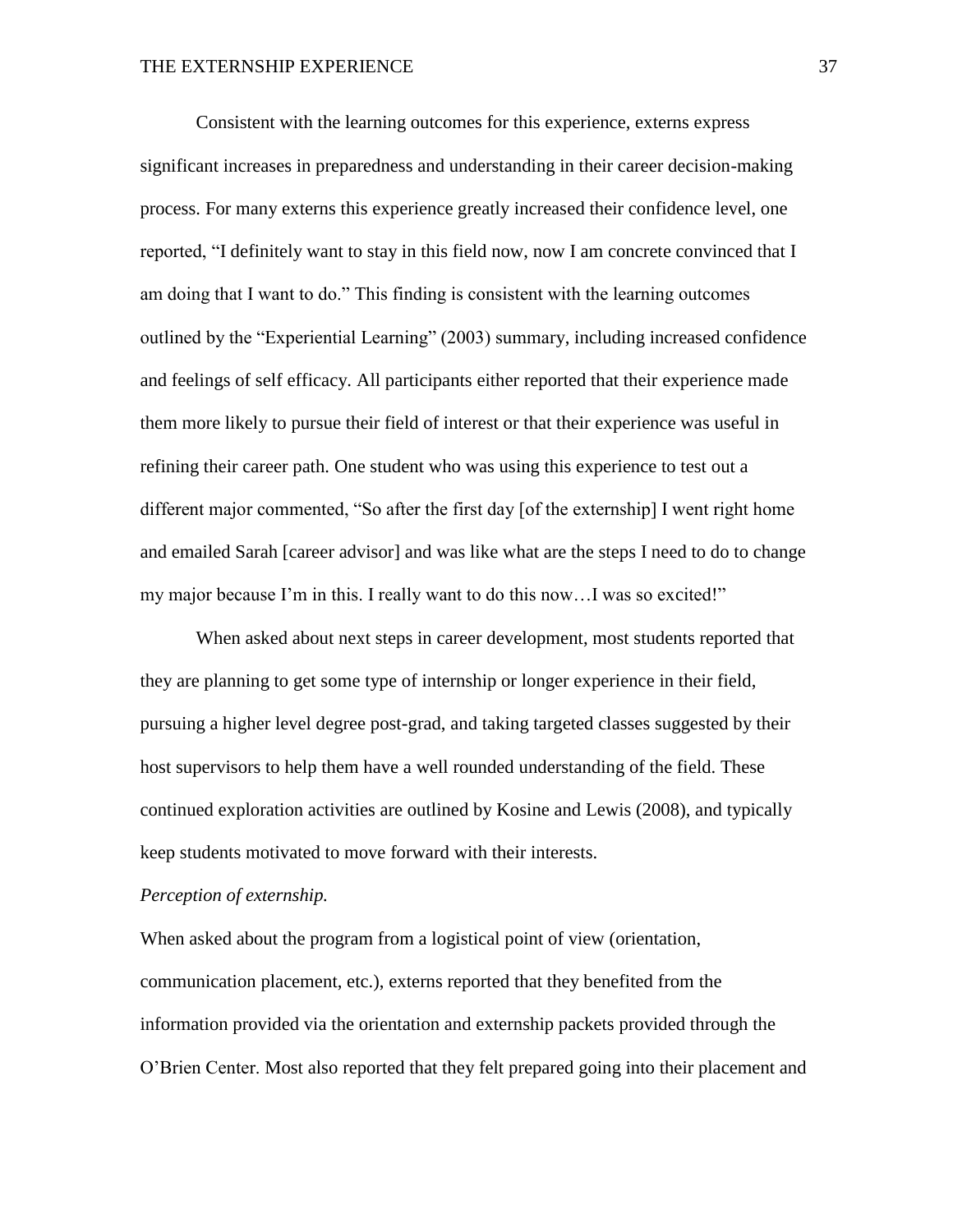knew what to expect. One student stated, "I felt very prepared walking right in, I felt very prepared I felt like Ok I know EXACTLY what I'm going to do." In terms of timing of the externship, multiple students reported that running this program over winter break was extremely helpful.

When asked to summarize their experience, most students spoke about how great their experience was. One student commented, "I feel that it gave me great insight to how it could be if I did this job and I was just speechless. It was just an amazing opportunity and experience to be able to do." Similar to the findings from the survey evaluation, most students stated that they would recommend this experience to their peers. In response to this question, one student answered, "Yes, this was incredibly useful in seeing how this was actually done in the field verses in the classroom." Similarly another student commented, "Yes. It helps to either rule something out or to gain more interest in a certain field." Additionally, one student gave insight to the specific populations that this experience would benefit by saying, "I loved it. I think that everybody should do it. I think that every freshman, or you know anyone here, should just go out and try their job before they decide to get a degree in it."

Before concluding the interview, students were asked if they had anything additional to add about their experience. Most students spoke about how even though they were just there for a few days, this experience helped them become better prepared, which aligns with the goals of most career development opportunities (Kosine & Lewis, 2008). One student commented, "I definitely think that it made me realize that if I can focus and really do the stuff in the classroom that it is definitely the job that I want to be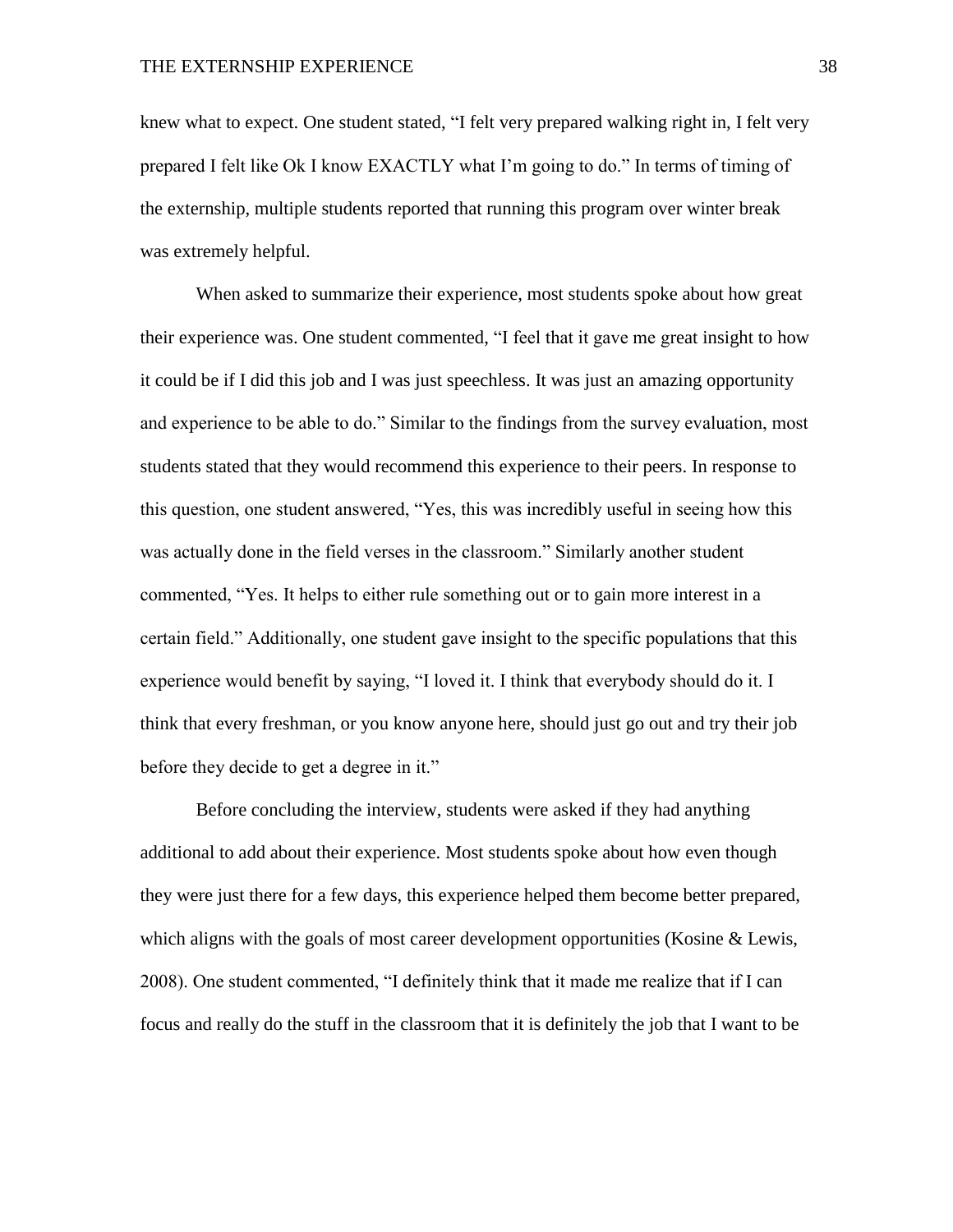doing." A few others commented about how they really appreciated being able to see the daily functioning of a job, one stated:

I thought it was a good way to get insight into the field…the things I saw and learned were things that I'm not going to get by reading a website or a pamphlet. This is hands on. I got to see first hand everything that happened on a normal day.

One other student was offered a future engineering internship with the company he visited for his externship, suggesting that the program can be a meaningful stepping stone to a longer term and more engaged experience.

#### *Areas of improvement.*

Although most participants reported that there was no 'least valuable' part of their experience, there was a slight trend in responses of having some difficulty understanding or relating concepts because a lack in upper level class exposure. These comments were widely expressed from the freshman participants, so continuing to promote this experience to sophomores may benefit externs. Although not consistent with the general perception of the placements, a few externs reported that they would have benefited from a better placement-interest match while others wished their externships lasted a little longer because they had such a positive experience. However one student who expressed this also commented, "I think that I could apply this advice no matter what I decide to do, even if I don't do into management, so I thought that I got some great advise either way."

In terms of overall perception and feedback received from both externs and hosts, the first round of externships were successful in addressing the outcomes and goals of this program. Through their Externship Experience, students expressed increased levels of personal confidence, career preparation, and interest in their chosen field after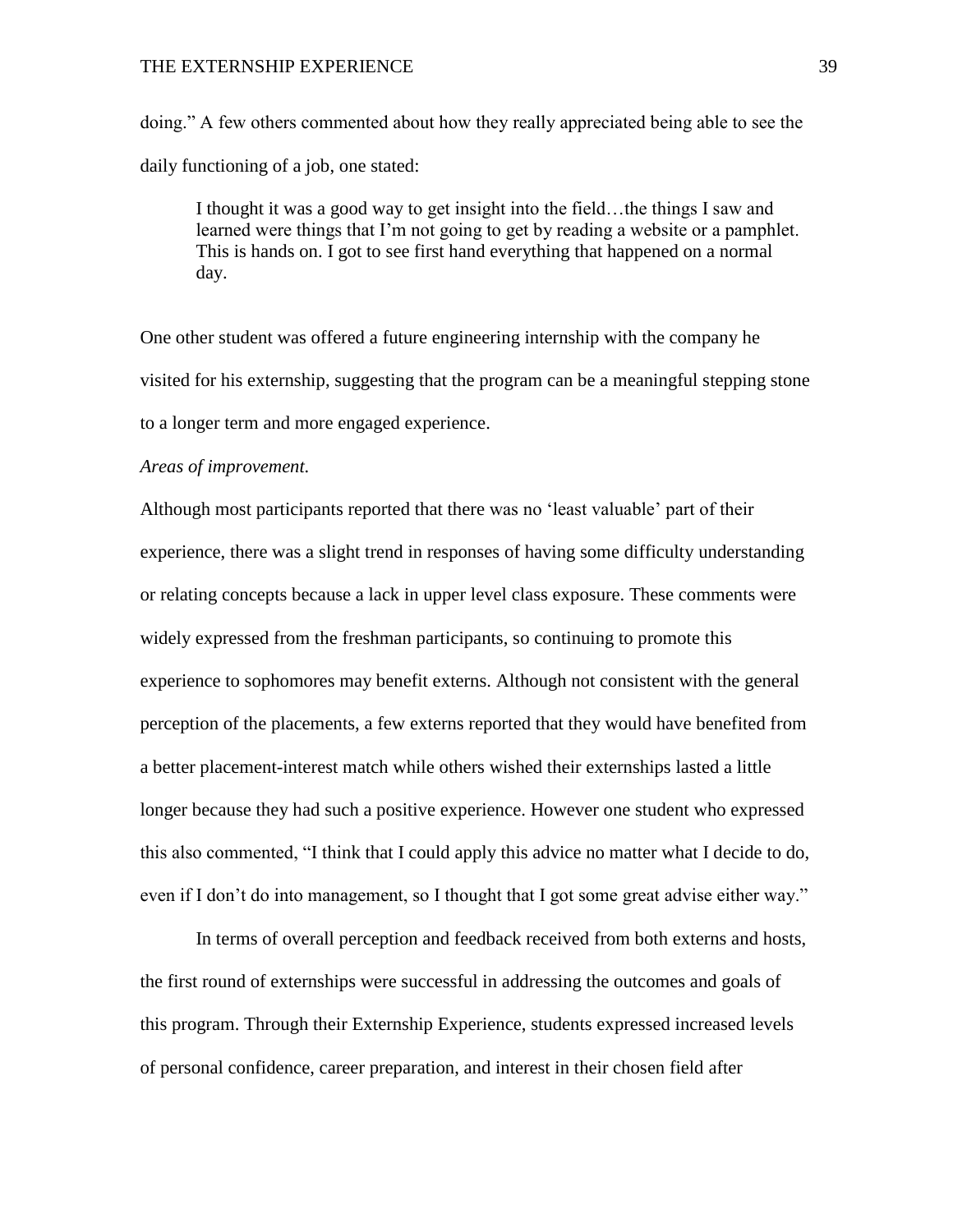participation. In particular, this experiential learning opportunity has addressed and increased sophomore career programming, and has been a successful tool in aiding in the self-awareness process especially for major changers. Hosts also reported high levels of satisfaction, and because of this positive experience the O'Brien Center now has the opportunity to work with these hosts on this and other career related initiatives moving forward.

#### **Recommendations**

One of the biggest challenges in executing the Externship Experience was obtaining employer buy in and commitment. For the next iteration of this experience I would recommend that the new Externship Manager, who will be a full time O'Brien Center staff member, start employer outreach earlier in summer and go in person to meet and recruit employers. By having this face-to-face contact, the Externship Manager will be able to clearly articulate the level of commitment and preparation that is required to host an extern. From my experience, it was much easier to recruit externship hosts in person during on campus career fairs than it was via email or phone.

Moving forward, the Externship Experience will be expanding. Currently the program has operated by a manual process, since employers and students were handmatch behind the scenes prior to the externship, this type of matching system will not be able to be sustained with the program growth that is expected. In line with Backman's (2007) suggestions of making experiential learning externships mandatory for students, the O'Brien Center for Student Success submitted a request with the President and Deans, to require all students at Merrimack to complete an Externship Experience within their first three semesters of school. This is great news for the center, since this will drive more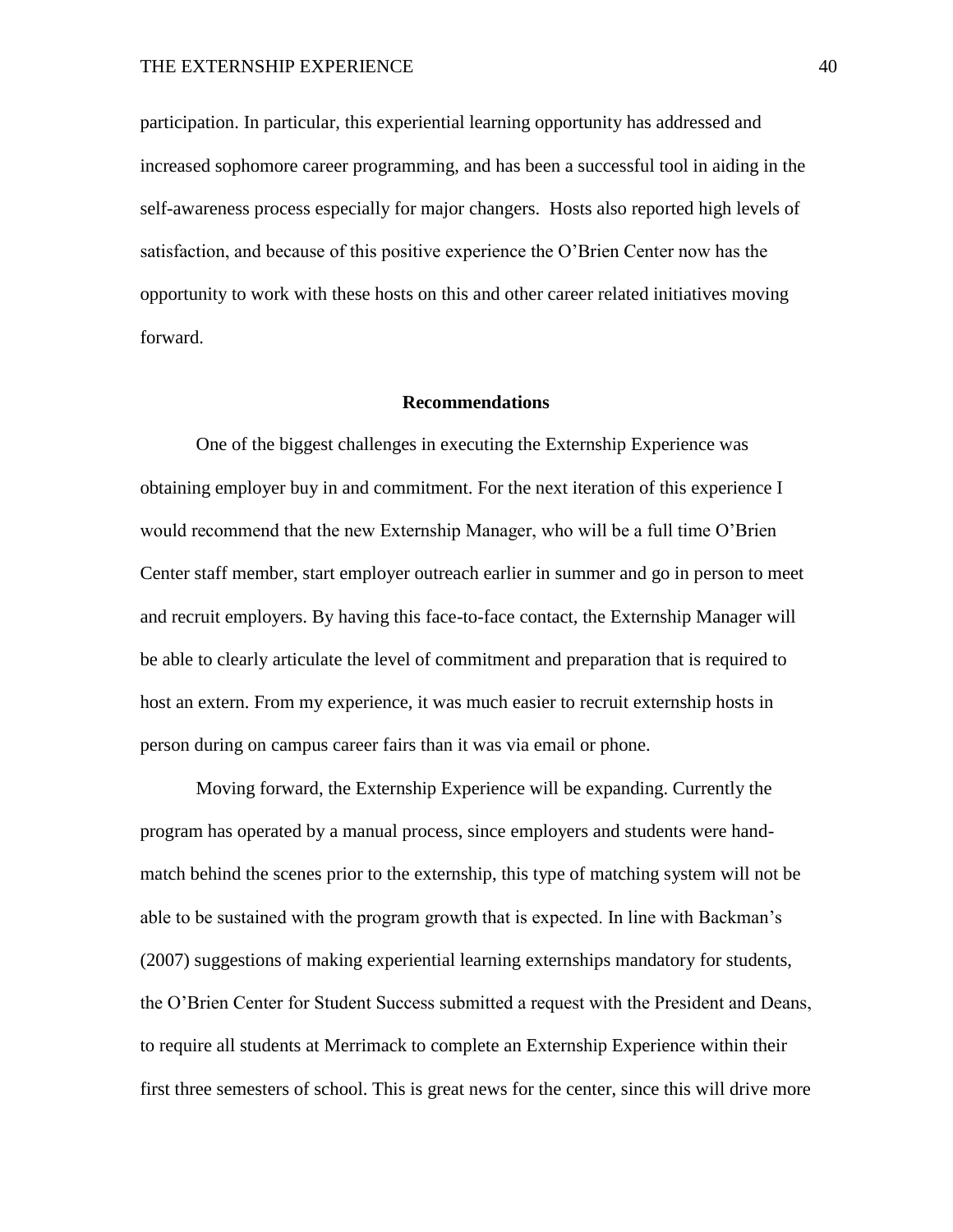students into our office and for students who will now be gaining additional experience as undergrads. This being said, the personalized placement of student with employer in the current program will have to change in order for every student to participate.

Additionally, continuing to host an hour-long orientation for all students will be challenging with this type of growth in the program. I have been brainstorming ideas on how to get this vital Pre-Externship information to students in a convenient and timesensitive way for both the O'Brien Center and students. I think that the best way to get this information to students would be to provide an online e-learning model that students can watch from home. This would have to be more generalized and would ideally include a short quiz at the end to make sure students understood the main points of the module. This video will have to be developed and tested this summer by the new Externship Manager in order to roll it out for next Fall 2014. I envision the video would include many of the elements of the Pre-Externship Orientation such as, how to prepare for your externship (initial email introduction with host, how to research host and site, preparing elevator speech about self and career interests, etc.), how to be professional upon arrival (arriving on time, how to dress, questions to ask hosts, etc.), and how to stay connected after the externship (building a network, thank you letter to host, connecting on LinkedIn, etc.)

Finally, although we worked hard to provide best matches for both employers and students, it is important to mention that there should be a continued effort to find the most relevant hosts for students so that they are getting the most out of their Externship Experience. A few students brought up the fact that although they benefited from their experience in terms of professional growth and preparation, that they wished they were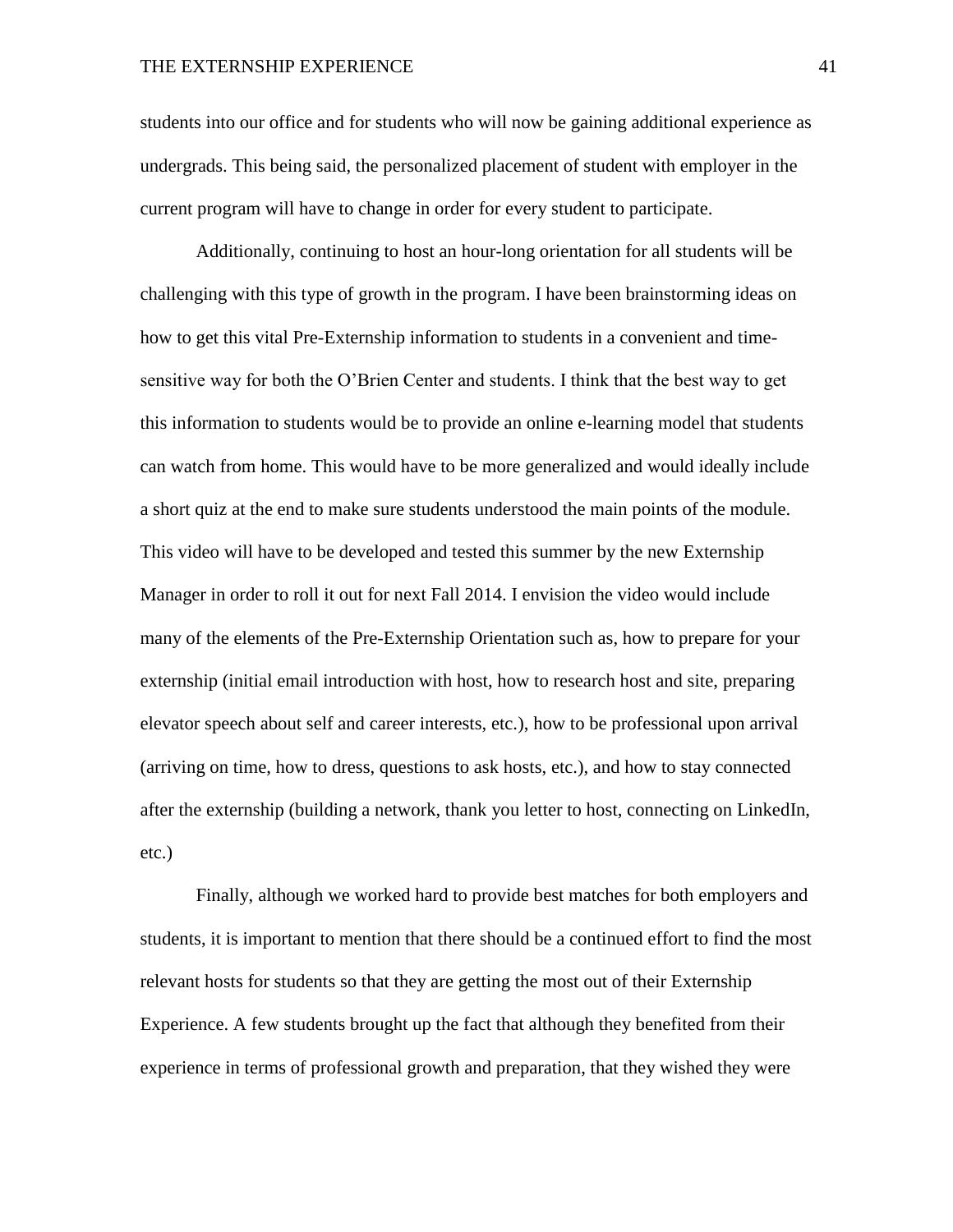matched with a host that was more aligned with their interests. In some cases matching students and their interests is impossible because of confidentiality issues and background check requirements of the employer, for example when trying to place students with federal agencies. However the Externship Manager should continue to be continuous of matching students with the best host and clearly explaining the reasoning for each match and what the student will take away from their experience if they choose to participate. Even when students' majors are not completely aligned with their match, I believe that as long as the Externship Manager can articulate what skills the student will be able to take away from this experience the student will still be interested in participating and have a positive externship.

#### **Conclusion**

In terms of meeting the learning outcomes that were outlined for Merrimack's Externship Experience, I believe that this was a successful first implementation. The majority of students reported that they felt prepared to go into their externship, that this experience helped solidify their areas of interest, and increased their career path confidence. Many schools are starting to offer opportunities similar to the Externship Experience at Merrimack in order to provide students with the necessary foundation to be successful post-graduation ("Experiential Learning," 2013). The Merrimack Community has taken this a step future and is working to make it a requirement that all students participate in this program to ensure that every student is getting some type of out of class experiential learning opportunity while in school. As the literature suggests (McCarthy  $\&$ McCarthy, 2006), this out of class experience is immensely beneficial to student success and career preparation by making students more marketable and competitive.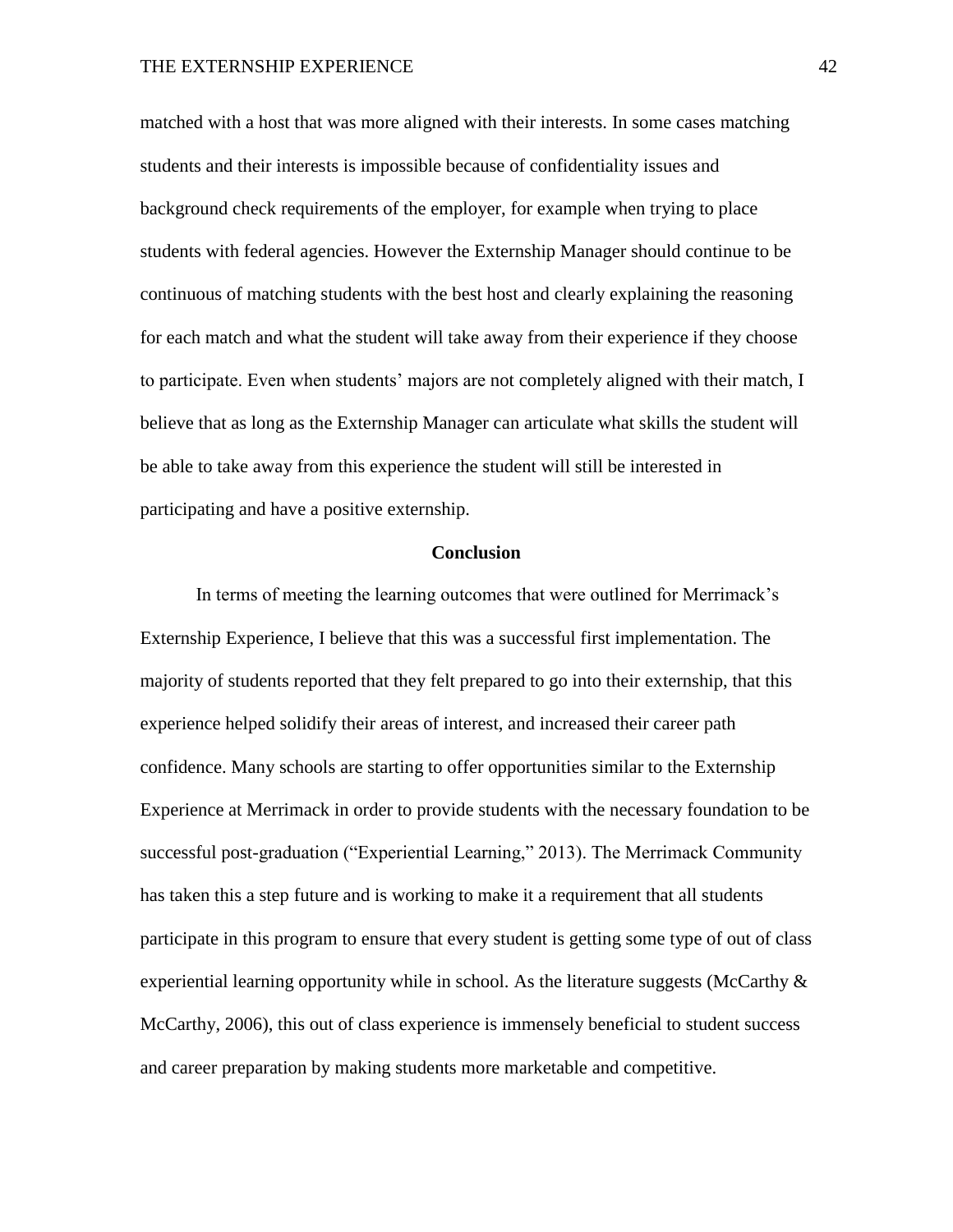By targeting the sophomore population, I was able to build and implement a career development stepping stone that helps bridge the gap between the first-year experience course during freshman year and participating in an internship during junior year. As previously stated by Tobolowsky (2008) the sophomore slump happens because there is typically not targeted programming surrounding this second year population across the board. Over 70% of externship participants were sophomores who wanted to get experience before they entered into the second half of their college experience without any out of class knowledge. To increase the level of sophomore satisfaction and success, institutions should continue their effort to offer specialized programming that allow this population to discover more about themselves and their career interests. The unique issues that sophomores face deserve and call for additional programming and support services from institutions.

Since students are only in a focused college-learning environment for a few years, it is crucial that institutions offer opportunities for students to grow and explore their interests and for students to take charge of their college experience and pursue these opportunities. After examining the current empirical research on experiential learning benefits and receiving such positive feedback from the student participants, externship supervisors, and the O'Brien Center and Merrimack as a whole, I feel confident that the Externship Experience will to be a strong career development initiative at Merrimack in the future. Moving forward, it will be beneficial for Merrimack to examine best practices for placing students with externship hosts and expanding externship locations beyond who they already have connections with. It is also important to be consistent and streamline the process for students who find their own externship placement sites. In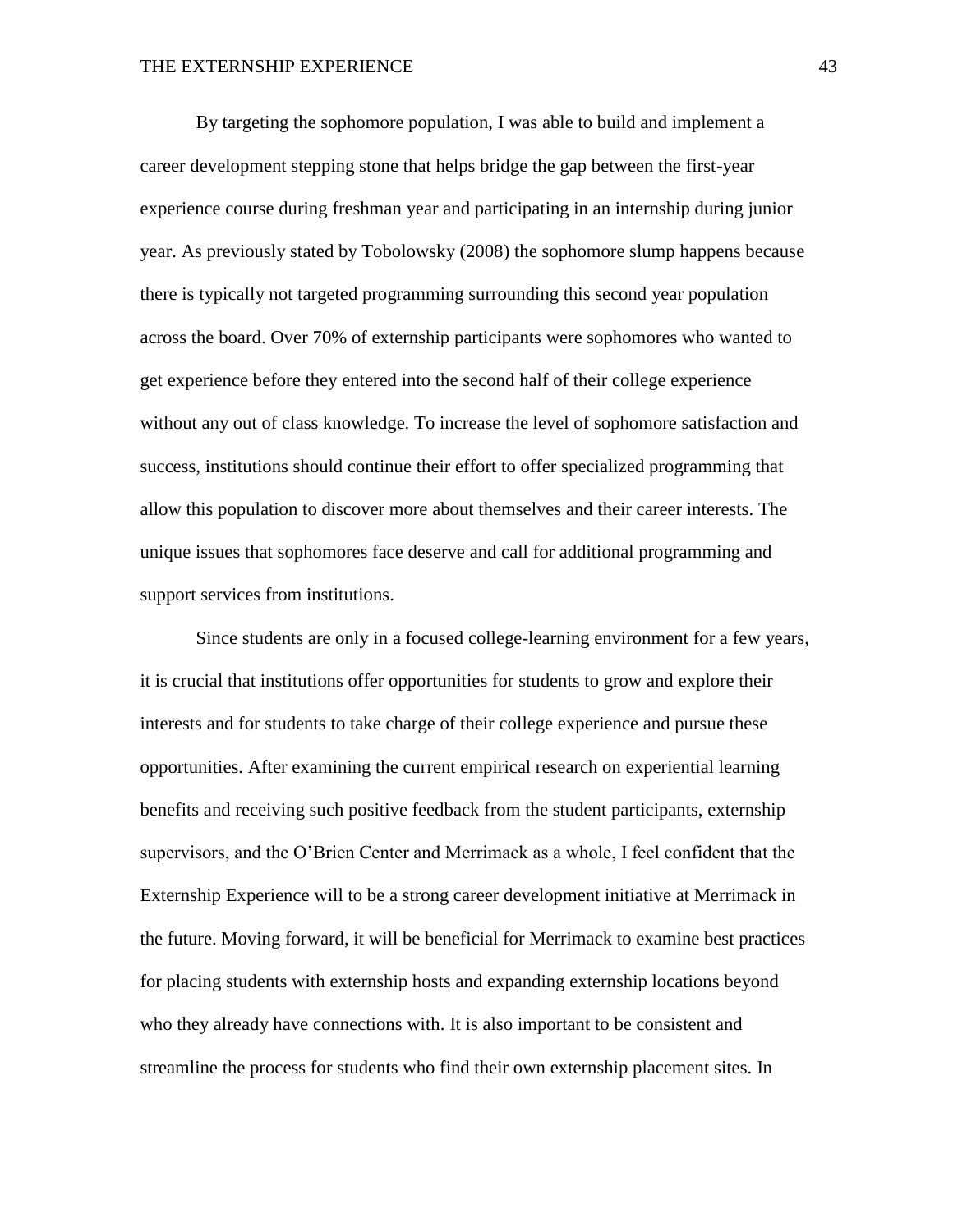general, future research on ways to get students involved in their interests in more challenging fields, such as therapy or other fields with high confidentiality and background requirements, will help expand experiential learning opportunities for students.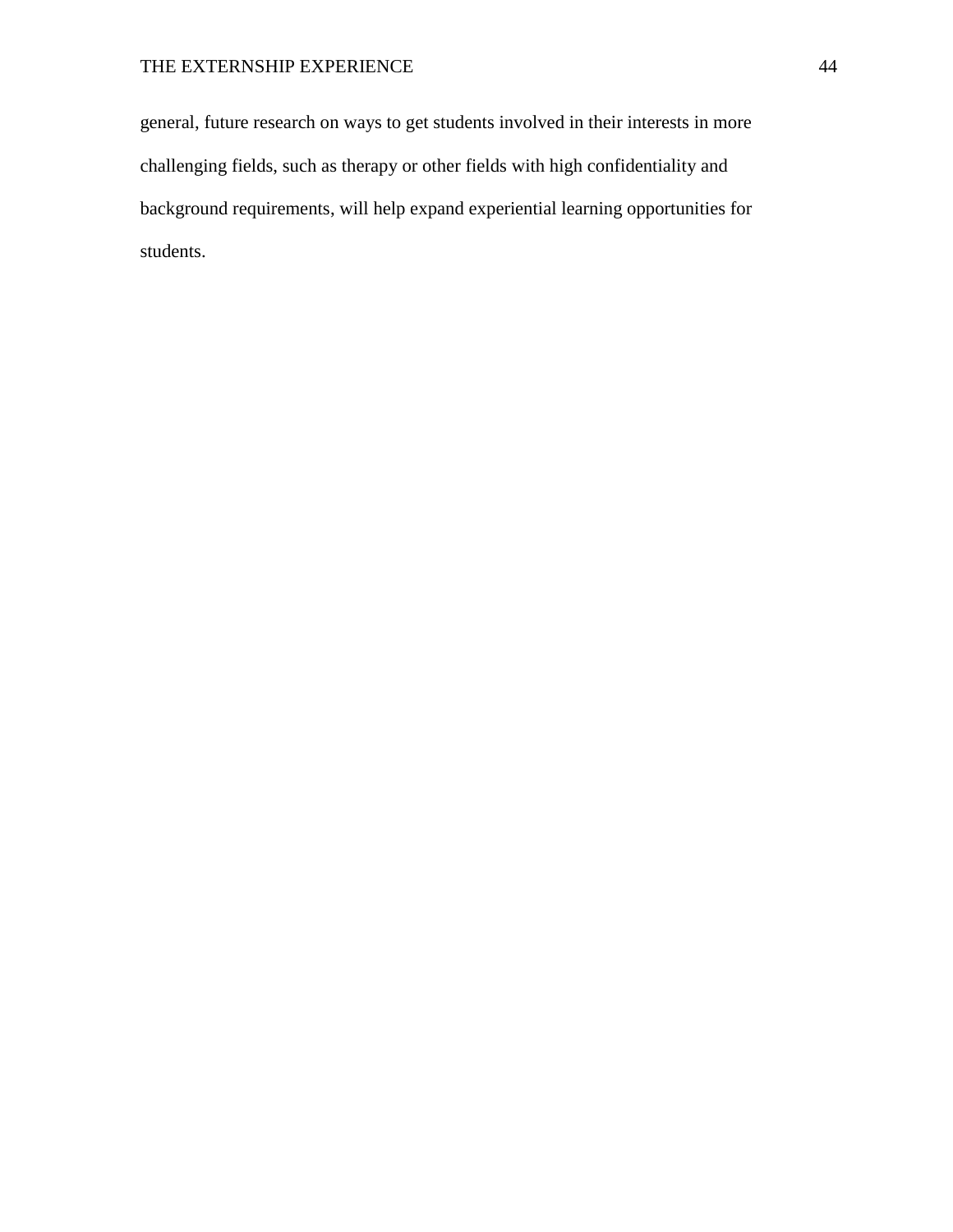## References

- Backman, J. H. (2007). Practical examples for establishing an externship program available to every student. *Clinical Law Review, 14*(1), 1-36.
- Experiential Learning. (2013). *Northern Illinois University*. 1-9. Retrieved from www.niu.edu/facdev/resources/guide/strategies/experiential\_learning.pdf. doi: 815.753.0595.
- Experiential learning student learning outcomes. (2013). *University College: Indiana University-Purdue University Indianapolis.* Retrieved from http://career.uc. iupui .edu/Portals/127/Experiential%20Learning/ExternshipInABox/Assessment/ Microsoft%20Word%20-%20Externship%20Learning%20Outcomes.docx.pdf
- Externship program. (2013, July 31). *University of Baltimore*. Retrieved from http://www.ubalt.edu/campus-life/counseling-services/externship-program.cfm
- Fall break 2011 externship data report. (2011, November 15). *University College: Indiana University-Purdue University Indianapolis.* Retrieved from <http://career.uc.iupui.edu/Portals/127/Experiential%20Learning/ExternshipInABo> x/Assessment/Fall%202011%20Externship%20Data%20Report%20For%20Webs ite.pdf
- Fisher, R., Raines, P., & Burns, T. (2011). The sophomore-year experience. *Belmont University*, 1-57. Retrieved from<http://www.belmont.edu/institutional> \_effectiveness/pdfs/stc-qep.pdf
- Frawley, T.A. (2009). Job shadowing introduces the realities of manufacturing. *Tech Directions, (68)*8. 15-17.
- Gahagan, J., & Hunter, M. S. (2006). The second-year experience: Turning attention to the academy. *About Campus*, *11*(3), 17-22. Retrieved from <http://dx.doi.org/10.1002/abc.168>
- Gentry, J.W. (1990). What is experiential learning?. *Guide to Business Gaming and Experiential Learning.* East Brunswick, NJ/London: Nichols/GP. 9-20.
- Graunke, S. S., & Woosley, S. A. (n.d.). An exploration of the factors that affect the academic success of college sophomores. *College Student Journal*, *39*(2).
- Gump, S. E. (2007). Classroom research in a general education course: Exploring implications through an investigation of the sophomore slump. *Journal of General Education*, *56*(2), 105-125. Retrieved from [http://muse.jhu.edu/journals](http://muse.jhu.edu/journals%20%09/journalofgeneraleducation/toc/jge56.2.html)  [/journalofgeneraleducation/toc/jge56.2.html](http://muse.jhu.edu/journals%20%09/journalofgeneraleducation/toc/jge56.2.html)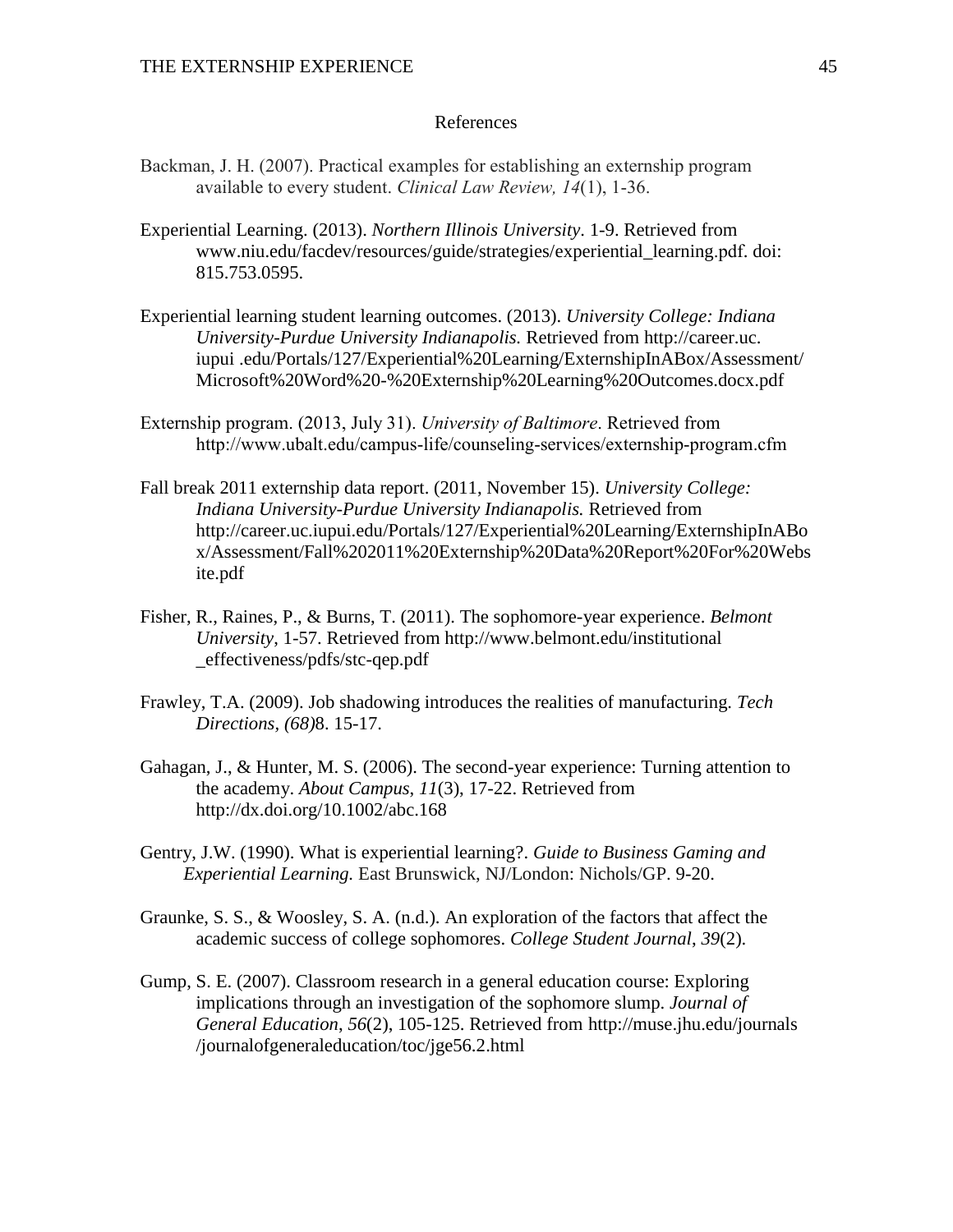- Hidi, S., & Renninger, K. A. (2006). The four-phase model of interest development. *Educational Psychology*, *41*(2), 111-127.
- Kosine, N.R., & Lewis, M.V. (2008). Growth and exploration: Career Development theory and programs of study. *Career and Technical Education Research, 33*(3), 227-243.
- Luft, V. D., & Vidoni, K. L. (2000). Educator externships: How classroom teachers can acquire business and industry experience. *Clearing House*, *74*(2), 81-83.
- McCarthy, P. R., & McCarthy, H. M. (2006). When case studies are not enough: Integrating experiential learning into business curricula. *Journal of Education for Business*, 201-204.
- Mertens, D. M. (2009). *Research and evaluation in education and psychology: Integrating diversity with qualitative, quantitative, and mixed methods approaches.*  $(3<sup>rd</sup>$  edition). New York: Sage publications.
- O'Brien Center for Student Success. (2013). *Merrimack College.* Retrieved from: http://www.merrimack.edu/obrien-center/
- Orndorff, R.M. & Herr, E.L. (1996). A comparative study of declared and undeclared college students on career uncertainty and involvement in career development activities. *Journal of Counseling & Development, 74,* 632-638.
- Paskiewicz, L.S. (2002). The shadowing experience: Valuing the link between faculty practice and student learning. *Journal of Professional Nursing, (18)*4, 238-242.
- Ruiz, J.R. & Worrells, D.S. (2009). Professional development courses: A descriptive study of their prevalence and content in collegiate aviation. *ATEA Journal,* 10-15.
- Schaller, M. A. (2005). Wandering and wondering: Traversing the uneven terrain of the second college year. *About Campus*, *10*(3), 17-24. Retrieved from htp://dx.doi.org/10.1002/abc.131
- Tobolowsky B.F. (2008). Sophomores in transition: The forgotten year. *New Directions for Higher Education, 2008*, 59–67. doi: 10.1002/he.326
- Vanderwall, J. (2012). Spring break externship guide: Pre-externship workshop. *Academic and Career Development.* Indiana University-Purdue University, Indianapolis.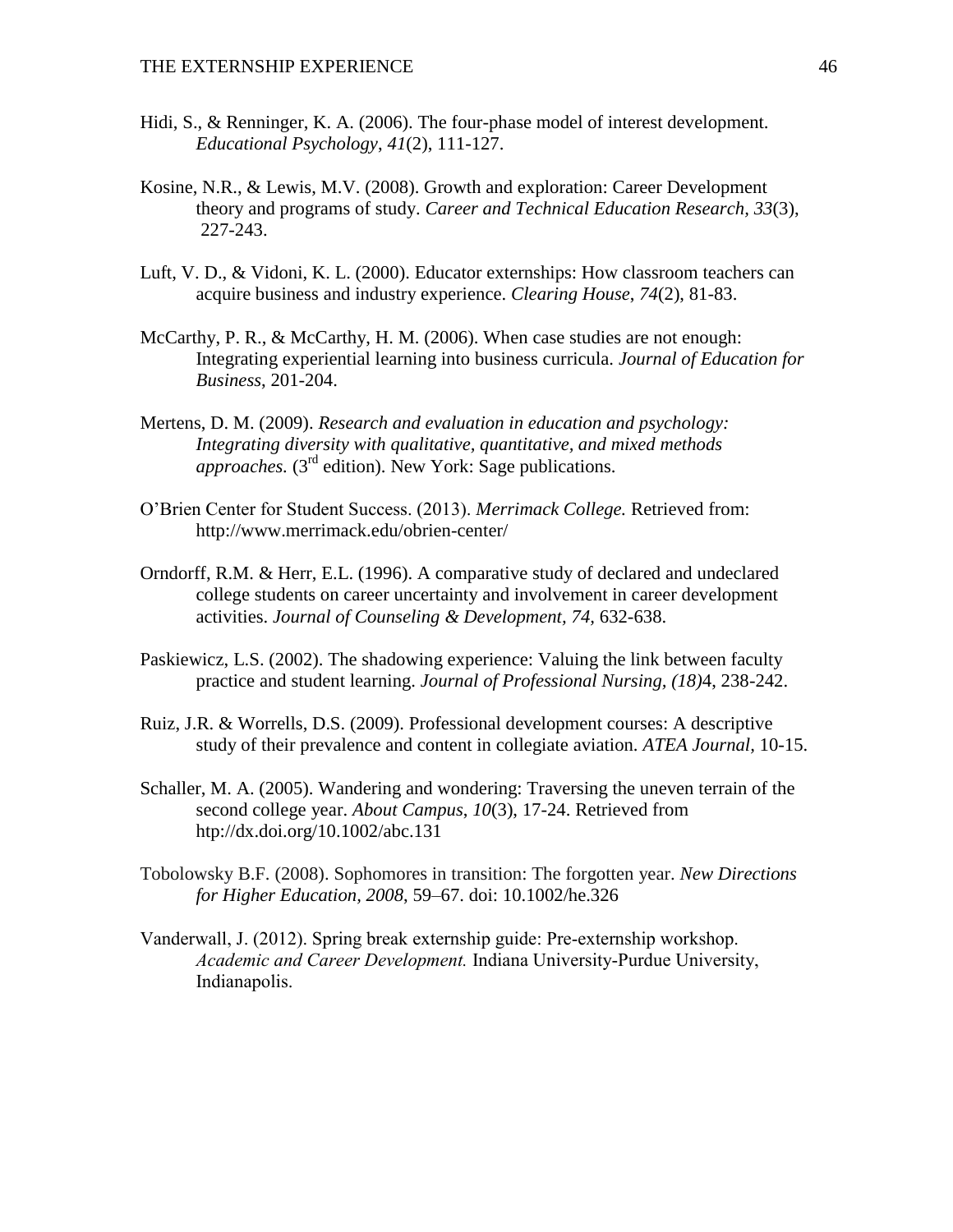Externship Student Application- Winter 2013 *Online Application through the O'Brien Center for Student Success Advantage system.*

| Name [auto fill]                                                                         |
|------------------------------------------------------------------------------------------|
| Student ID $#$ [auto fill]                                                               |
| Email [auto fill]                                                                        |
| Phone number                                                                             |
| [textbox]                                                                                |
| Class Year                                                                               |
| Freshman/Sophomore/Junior/Senior                                                         |
| College Major                                                                            |
| [pick list of Merrimack Majors]                                                          |
| <b>College Minor</b>                                                                     |
| [pick list of Merrimack Minors]                                                          |
| Are you a first generation college student?                                              |
| Yes/No                                                                                   |
| Preferred method of communication                                                        |
| E-mail/Phone                                                                             |
| Externship Experience-Please give us insight as to why you would like to participate in  |
| this program?                                                                            |
| [text box]                                                                               |
| Learning Outcomes- What personal experiences, skills, values, or knowledge would you     |
| like to learn from your host?                                                            |
| e.g. Career advice, industry trends, skills needed for this field, etc.                  |
| [text box]                                                                               |
| Preferences- Do you have any preferences regarding a specific externship?                |
| Do you have a preference of a one-day, 5 day, or 2 week placement?                       |
| [text box]                                                                               |
| Occupation or Interests                                                                  |
| $[45+$ option pick list]                                                                 |
| Co-Curricular Activities and Achievements- What activities or hobbies do you participate |
| in?                                                                                      |
| [text box]                                                                               |
| Provide any additional information here that will help us match you with an appropriate  |
| externship host.                                                                         |
| [text box]                                                                               |
| Resume- In order to participate we must have a current resume on file. Please follow the |
| link and upload.                                                                         |
| [attachment upload]                                                                      |
|                                                                                          |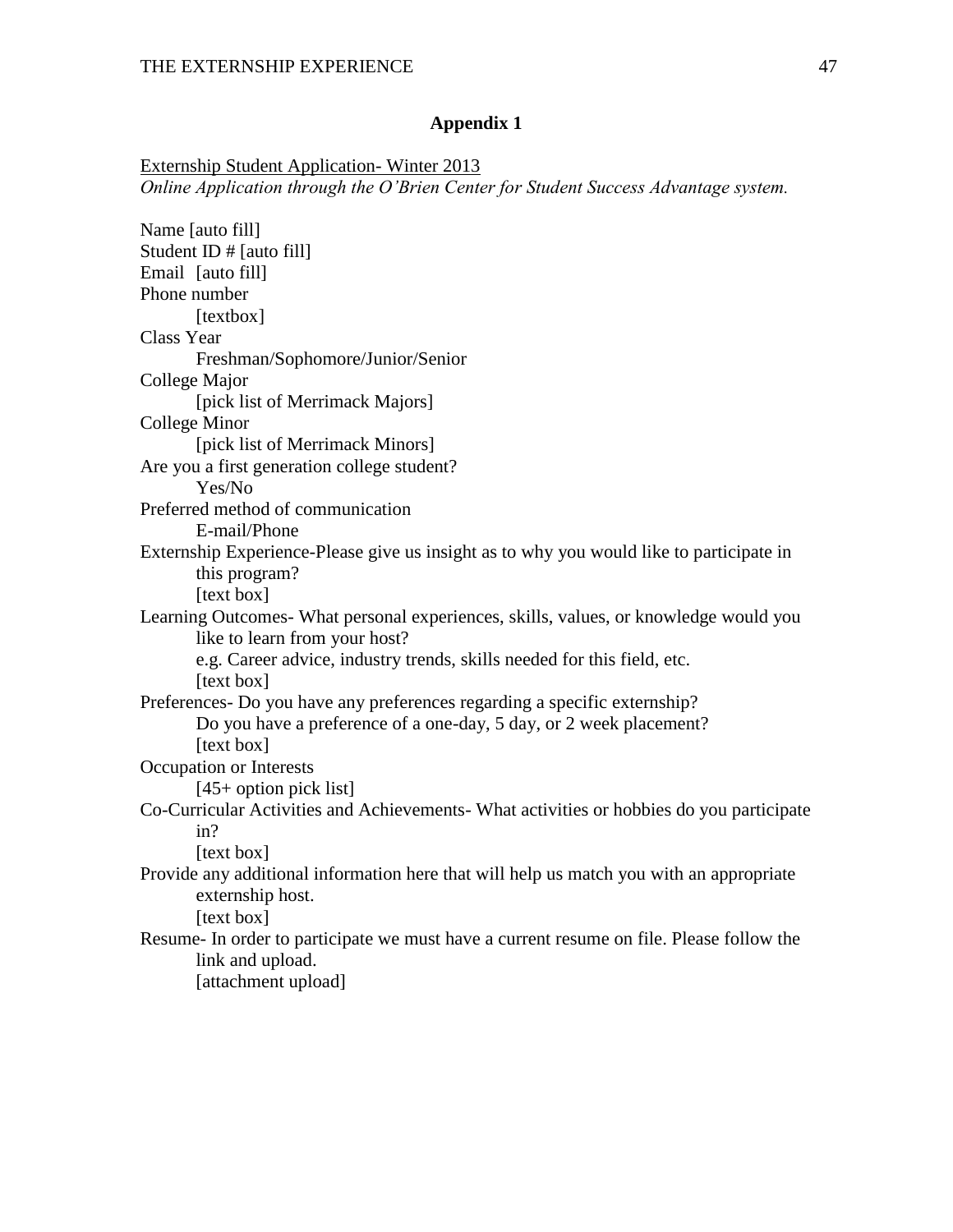#### Winter 2013 Externship Experience Student Participation Agreement

| <b>Information</b> |  |
|--------------------|--|
|                    |  |
|                    |  |
|                    |  |
|                    |  |

#### **Participation Policy**

If you are selected to participate in the Externship Experience, you are expected to complete your externship.

To cancel an externship, candidates must contact the O'Brien Center and their host site least 2 business days (48 hours) before the scheduled start date. Failure to do so can result in the candidate being marked as a 'No‐Show' and their ADVANTAGE account being temporarily locked.

If you cannot make your externship because of some unforeseen circumstance, you must inform both your host site and the O'Brien Center (leave a phone message at 978-837-5480 or email us at careerservices@merrimack.edu) by 8:30 a.m. on the day of your externship to say that you will not be able to come in. If you fail to do so, your Advantage account may be temporarily locked until you meet with a member of the O'Brien Center for Student Success Staff.

#### **No Show Policy**

The no show policy applies when a student does not appear for their scheduled externship and/or when a student does not cancel at least two business days before their start date. The student will:

1. Notify the O'Brien Center as soon as possible so the recruiter can be notified.

2. Meet with an O'Brien Center staff member to discuss the reason for the missed externship. 3. Author a letter of apology to the company recruiter with a copy also sent to the Assistant Director of Employer Relations.

\* The O'Brien Center has the right to deactivate your account until the above conditions are met which will make you ineligible to participate in future employer related programs.

#### **Student Extern Policy Acknowledgment Form**

By my signature below, I indicate my understanding of the above terms and conditions, and willingness to conform to, the professional standards of the externship program. I acknowledge that I have received instruction about my externship placement and appropriate behavior while at my site, by the O'Brien Center for Student Success. I acknowledge the responsibility of representing not only myself but the Merrimack Community as a whole.

| Name (print):                  |      |
|--------------------------------|------|
| Signature:                     | Date |
| O'Brien Center Career Advisor: | Date |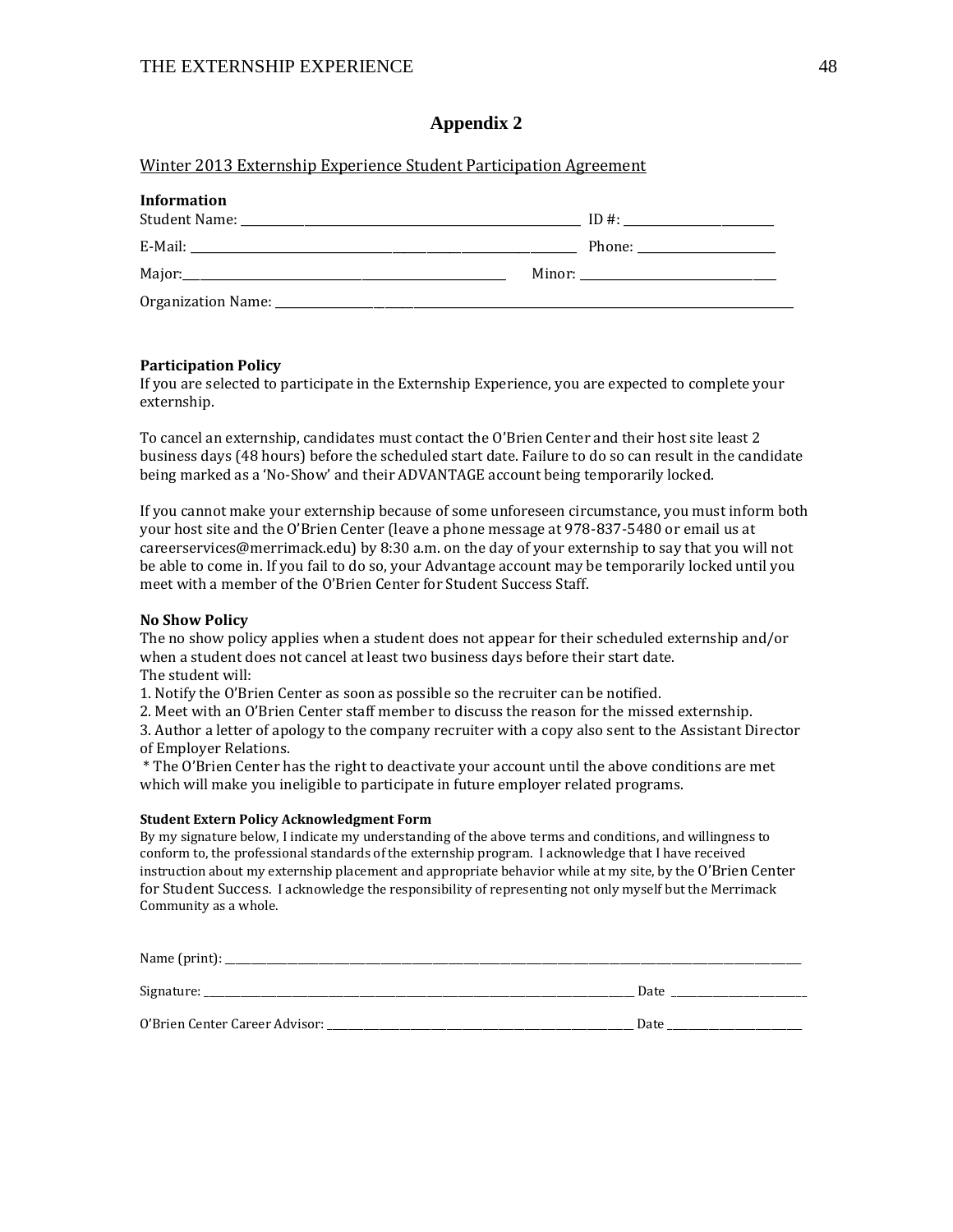#### Student- Post Externship Evaluation Survey

Thank you for participating in the Winter 2013 Externship Experience. The goal of this experiential learning opportunity is to give students a chance to explore a major, industry field, or organization future. This survey gives you an opportunity to evaluate the program as a whole and what you have taken away from this experience. If you have any follow up questions, please contact Alexandra Finney at finneya@merrimack.edu.

1.) Overall, what is your satisfaction with the Winter 2013 Externship Experience? Marginal Satisfactory Good Excellent 2.) Would you recommend this opportunity to other Merrimack students? No Maybe Probably Definitely *How much do you agree or disagree with the following statements:* 3.) After participating in this experience, you have a better understanding of this field. Strongly Disagree Disagree Neutral Agree Strongly Agree 4.) You were able to apply classroom knowledge to this experience. Strongly Disagree Disagree Neutral Agree Strongly Agree 5.) Your host was helpful in relaying knowledge and information about the field. Strongly Disagree Disagree Neutral Agree Strongly Agree 6.) This opportunity was helpful in evaluating a particular career path. Strongly Disagree Disagree Neutral Agree Strongly Agree 7.) You were able to identify skills or abilities needed to work in this field. Strongly Disagree Disagree Neutral Agree Strongly Agree 8.) Please describe what you enjoyed most about participating in this experience. 9.) Please describe what you found to be particularly challenging during this experience. 10.) What suggestions do you have to improve the externship program? 11.) Please provide any additional comments about this experience.

Thank you for taking the time to complete this evaluation. You will be contacted by the O'Brien Center to set up a time to come in for your follow-up meeting.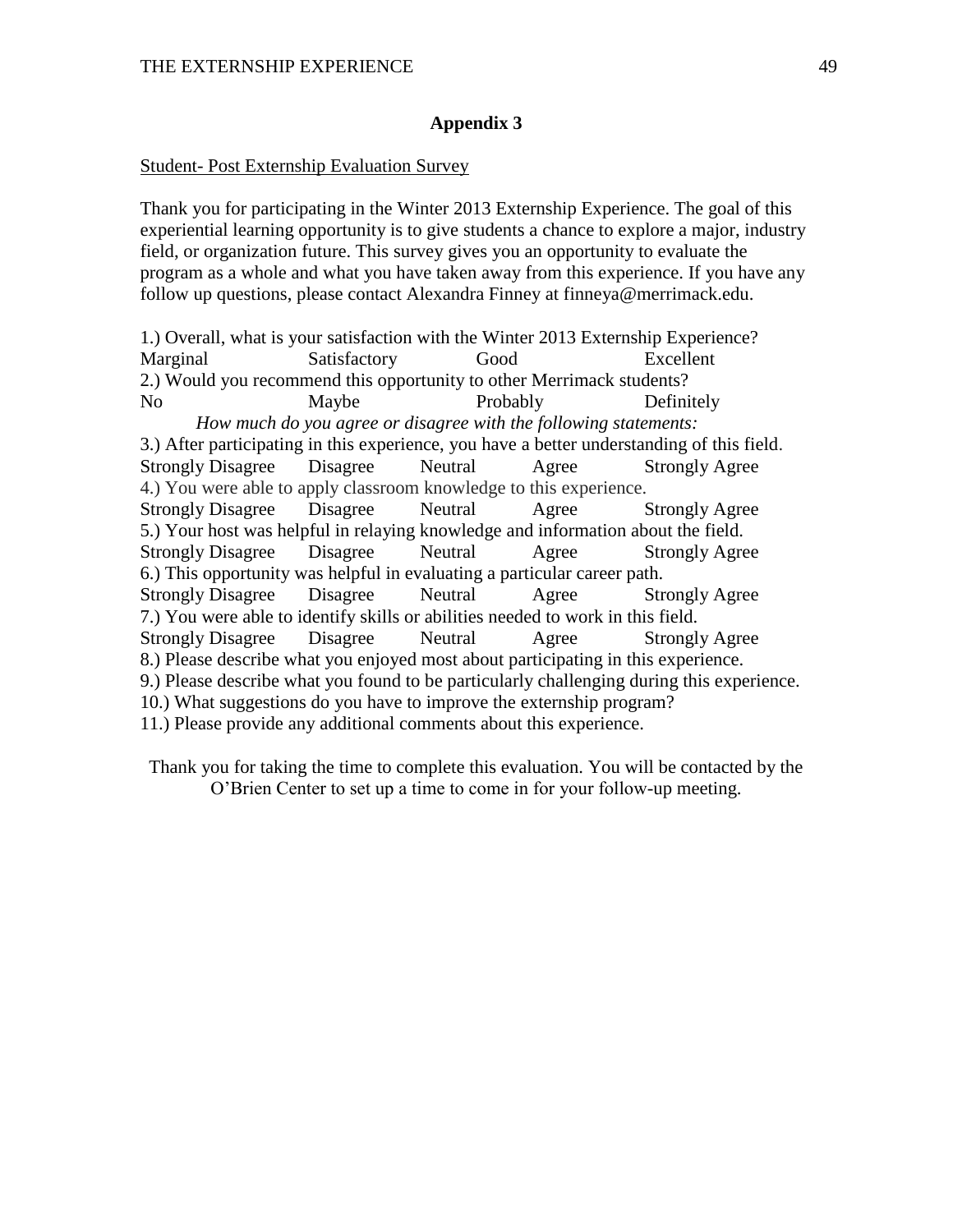# Employer- Post Externship Evaluation Survey

Thank you for hosting a student through Merrimack's Externship Experience. This opportunity helps students explore majors and careers and is an important step in their decision-making process. We hope that you found this experience to be to be rewarding and successful and look forward to potentially working with you again as a host for other Externs.

We would really appreciate your feedback on this program and your experience. Your responses will help guide the next round of the Externship Experience, in order for it to be successful for all involved. If you have any follow up questions, please contact Alexandra Finney at finneya@merrimack.edu.

1.) How many externs did you host?

2.) How long was your Externship Experience?

1-day 5-day Two-weeks

3.) Overall, what is your satisfaction with the Winter 2013 Externship Experience? Marginal Satisfactory Good Excellent

4.) What do you think the student(s) thought to be the most valuable part of this experience?

5.) Were you able to share your industry knowledge and personal experience with your extern(s)?

6.) Did the extern(s) show professionalism and interest during their time with you?

7.) Were there any challenges that you dealt with while hosting your extern?

8.) Would you have benefited from more resources or training as an externship host?

9.) What can we do to improve on the Externship Experience in the future?

10.) Would you be interested in hosting another Merrimack Extern in the future? Yes No

11.) Are you interested in learning more about other ways to partner Merrimack College? Thank you for participating in this experience and taking the time to complete this evaluation.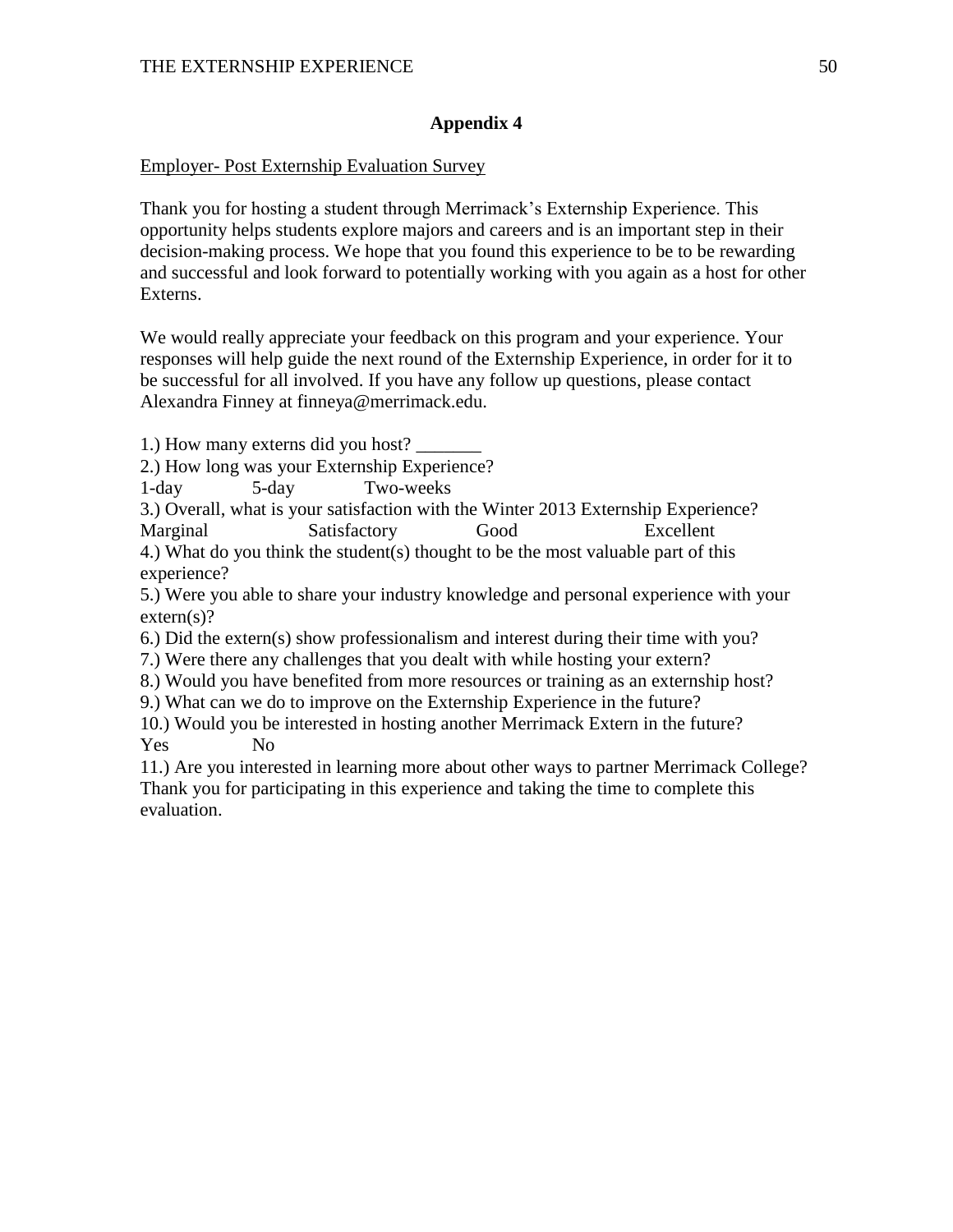## Student- Post Externship Interview Follow Up

1.) What is your year in college?

2.) Can you tell me why you wanted to participate in the Externship Experience?

3.) Did this externship placement align with your major or career aspirations?

4.) Please give me an overview of where your Externship placement was and what your experience was like.

5.) What activities did you participate in/observe while at this site?

6.) Do you feel as though your perception of this career has changed after participating in this Externship Experience?

7.) Are you now able to associate how this position relates to possible majors?

8.) Are you able to recognize what interests, abilities, and skills are needed to be successful in this career? Please explain.

9.) Were you able to connect your own interests, abilities, and skills with this experience? 10.) Was your host supervisor helpful in explaining the responsibilities and requirements of this career and how they got to where they are?

11.) Please explain how this experience made you less or more likely to pursue this type of work as a career?

12.) What was most impactful aspect of this experience in terms of your career development?

13.) Please explain what was the least valuable part of this experience?

14.) What is your level of confidence in your choice of career path going forward?

15.) What are the next steps you are planning to take in your career development?

16.) Is there anything else you would like to add about your Externship Experience that I did not ask? Is there anything about the program itself that we can improve upon?